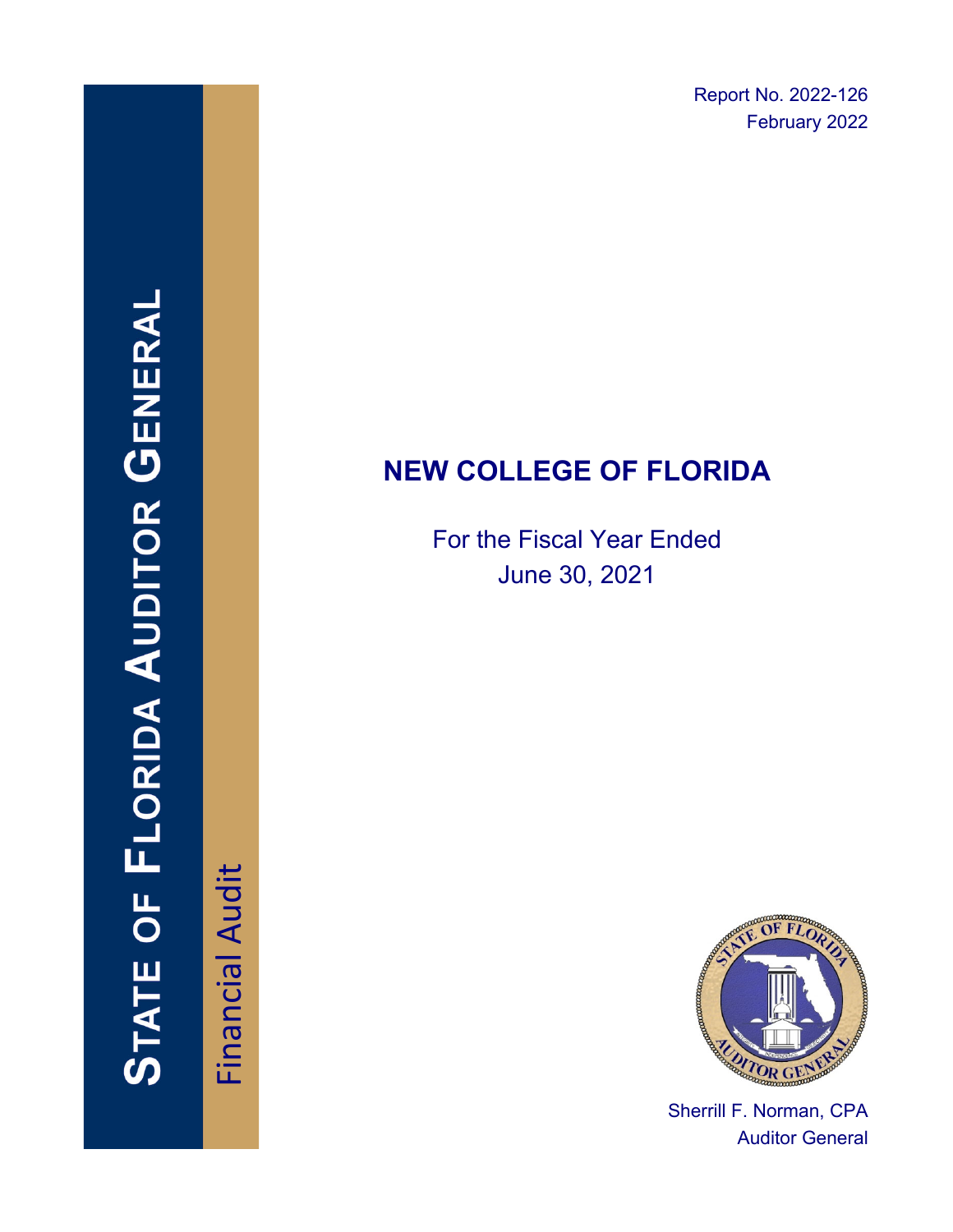#### **Board of Trustees and President**

During the 2020-21 fiscal year, Dr. Donal O'Shea served as President of New College of Florida and the following individuals served as Members of the Board of Trustees:

Mary Ruiz, Chair from 8-30-20, Dr. Lance Karp from 1-7-21<sup>a</sup> Vice Chair through 8-29-20 Steven Keshishian through 10-27-20 compared to the Steven Keshishian through 10-27-20 compared to the Steven Keshishian through 10-27-20 compared to the Steven Keshishian through 10-27-20 compare Ronald A. Christaldi, Vice Chair from 8-30-20 Charlene "Charlie" J. Lenger Felice C. Schulaner through 8-29-20, <sup>a</sup> Chair John Lilly through 1-6-21<sup>d</sup> Mark Aesch  $\,$  Mark Aesch $\,$  Sofia Lombardi from 10-28-20  $^{\circ}$ Felipe Colon **Dr.** Sarah S. Mackie from 11-5-20 <sup>e</sup> Dr. David Harvey b Dr. James Stewart from 1-27-21<sup>d</sup> Garin C. Hoover **Norman Worthington III through 1-6-21** f

- a Trustee position vacant 8-30-20, through 1-6-21.<br> **b** Faculty Senate Chair.<br>
c Student Body President.
- 
- 
- <sup>d</sup> Trustee position vacant 1-7-21, through 1-26-21.<br><sup>e</sup> Trustee position vacant 7-1-20, through 11-4-20.
- 
- Trustee position vacant 1-7-21, through 6-30-21.

Note: One Trustee position vacant the entire period.

The Auditor General conducts audits of governmental entities to provide the Legislature, Florida's citizens, public entity management, and other stakeholders unbiased, timely, and relevant information for use in promoting government accountability and stewardship and improving government operations.

The team leader was Sehrish Ladhani, CPA, and the audit was supervised by Rachel P. Sellers, CPA.

Please address inquiries regarding this report to Jaime N. Hoelscher, CPA, Audit Manager, by e-mail at jaimehoelscher@aud.state.fl.us or by telephone at (850) 412-2868.

This report and other reports prepared by the Auditor General are available at:

[FLAuditor.gov](http://flauditor.gov/) 

Printed copies of our reports may be requested by contacting us at:

**State of Florida Auditor General** 

**Claude Pepper Building, Suite G74 · 111 West Madison Street · Tallahassee, FL 32399-1450 · (850) 412-2722**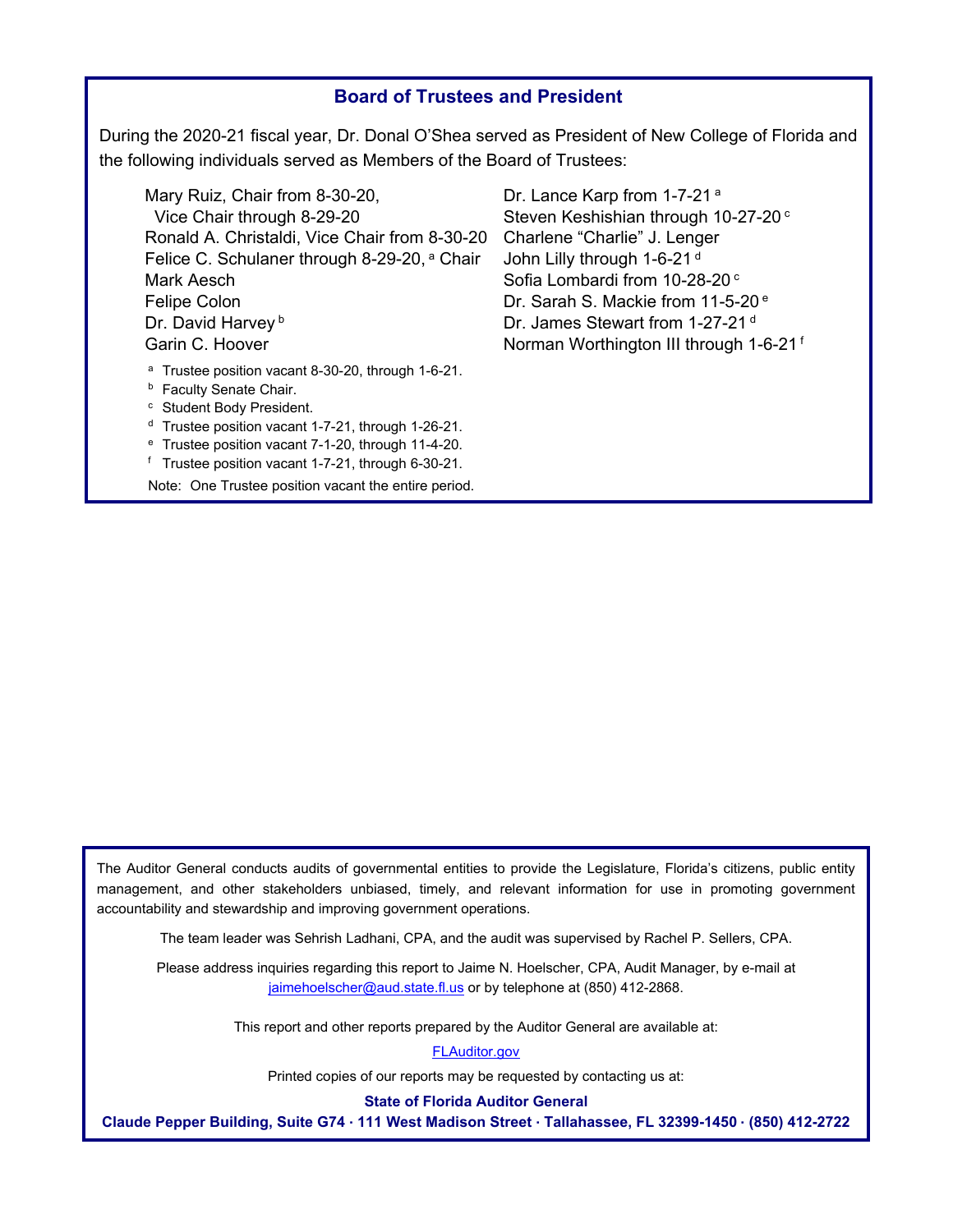## **NEW COLLEGE OF FLORIDA TABLE OF CONTENTS**

|                                                                                                                                                                         | Page<br>No. |
|-------------------------------------------------------------------------------------------------------------------------------------------------------------------------|-------------|
|                                                                                                                                                                         |             |
|                                                                                                                                                                         |             |
|                                                                                                                                                                         |             |
|                                                                                                                                                                         |             |
|                                                                                                                                                                         |             |
| <b>BASIC FINANCIAL STATEMENTS</b>                                                                                                                                       |             |
|                                                                                                                                                                         |             |
|                                                                                                                                                                         |             |
|                                                                                                                                                                         |             |
|                                                                                                                                                                         |             |
| OTHER REQUIRED SUPPLEMENTARY INFORMATION                                                                                                                                |             |
| Schedule of the University's Proportionate Share of the Total Other Postemployment                                                                                      |             |
| Schedule of the University's Proportionate Share of the Net Pension Liability - Florida                                                                                 |             |
| Schedule of University Contributions - Florida Retirement System Pension Plan  48                                                                                       |             |
| Schedule of the University's Proportionate Share of the Net Pension Liability - Health                                                                                  |             |
| Schedule of University Contributions - Health Insurance Subsidy Pension Plan  50                                                                                        |             |
|                                                                                                                                                                         |             |
| INDEPENDENT AUDITOR'S REPORT ON INTERNAL CONTROL OVER<br>FINANCIAL REPORTING AND ON COMPLIANCE AND OTHER MATTERS<br>BASED ON AN AUDIT OF FINANCIAL STATEMENTS PERFORMED |             |
|                                                                                                                                                                         |             |
|                                                                                                                                                                         |             |
|                                                                                                                                                                         |             |
|                                                                                                                                                                         |             |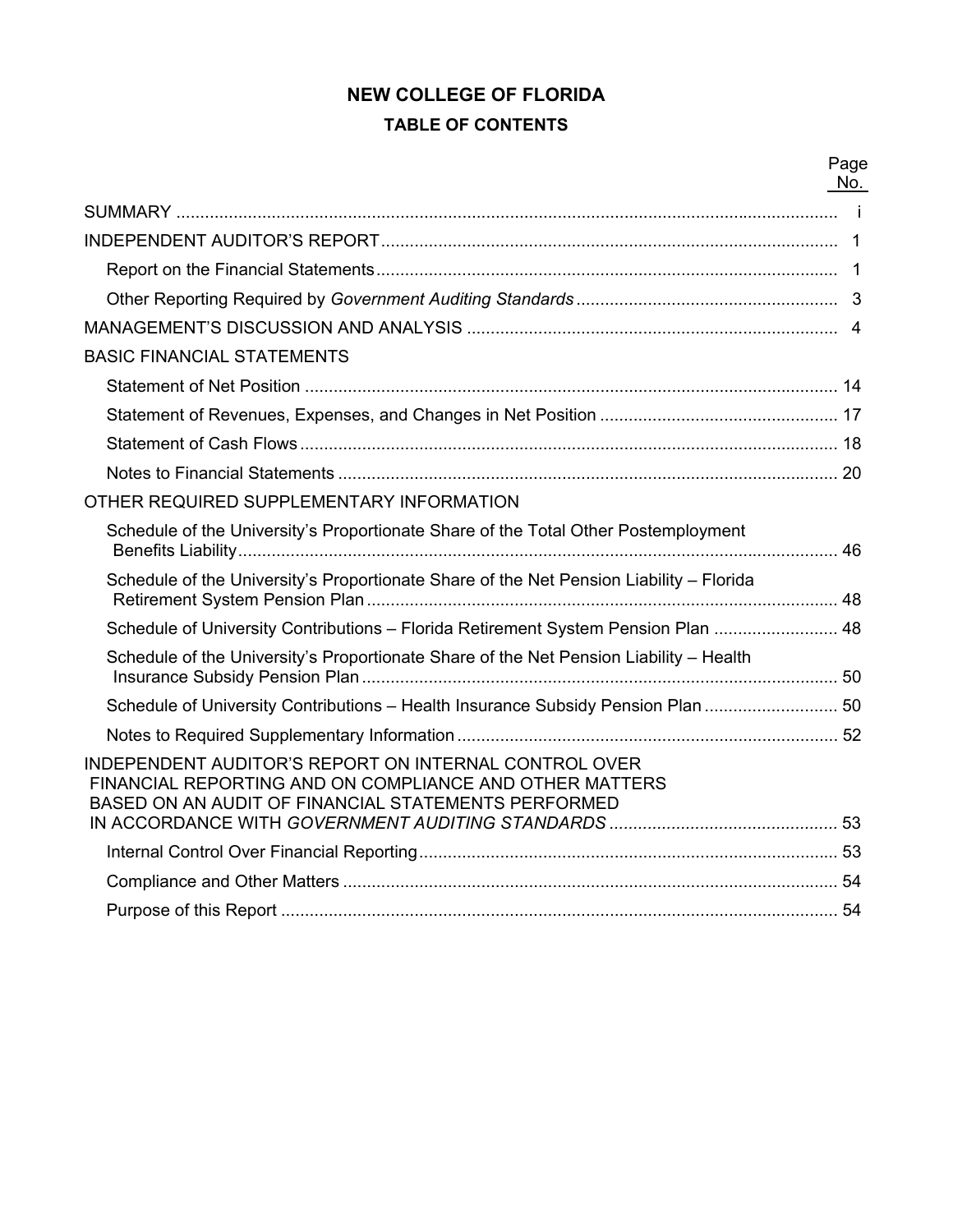#### SUMMARY OF REPORT ON FINANCIAL STATEMENTS

<span id="page-3-0"></span>Our audit disclosed that the basic financial statements of New College of Florida (a component unit of the State of Florida) were presented fairly, in all material respects, in accordance with prescribed financial reporting standards.

SUMMARY OF REPORT ON INTERNAL CONTROL AND COMPLIANCE

Our audit did not identify any deficiencies in internal control over financial reporting that we consider to be material weaknesses.

The results of our tests disclosed no instances of noncompliance or other matters that are required to be reported under *Government Auditing Standards*, issued by the Comptroller General of the United States.

#### AUDIT OBJECTIVES AND SCOPE

Our audit objectives were to determine whether New College of Florida and its officers with administrative and stewardship responsibilities for University operations had:

- Presented the University's basic financial statements in accordance with generally accepted accounting principles;
- Established and implemented internal control over financial reporting and compliance with requirements that could have a direct and material effect on the financial statements; and
- Complied with the various provisions of laws, rules, regulations, contracts, and grant agreements that are material to the financial statements.

The scope of this audit included an examination of the University's basic financial statements as of and for the fiscal year ended June 30, 2021. We obtained an understanding of the University's environment, including its internal control, and assessed the risk of material misstatement necessary to plan the audit of the basic financial statements. We also examined various transactions to determine whether they were executed, in both manner and substance, in accordance with governing provisions of laws, rules, regulations, contracts, and grant agreements.

An examination of Federal awards administered by the University is included within the scope of our Statewide audit of Federal awards administered by the State of Florida.

#### AUDIT METHODOLOGY

We conducted our audit in accordance with auditing standards generally accepted in the United States of America and applicable standards contained in *Government Auditing Standards*, issued by the Comptroller General of the United States.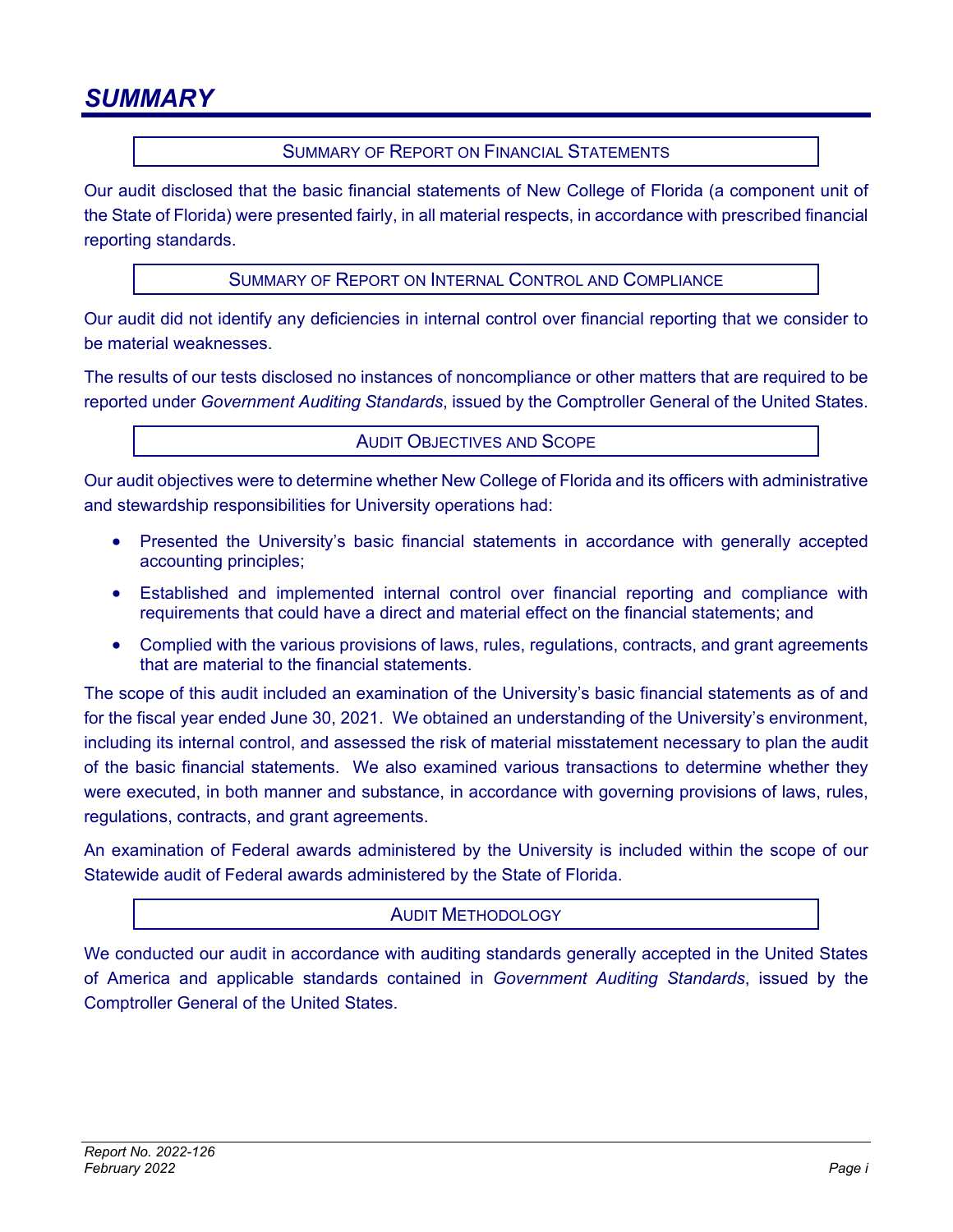<span id="page-4-0"></span>

Sherrill F. Norman, CPA Auditor General

# **AUDITOR GENERAL STATE OF FLORIDA**

Claude Denson Pepper Building, Suite G74 111 West Madison Street Tallahassee, Florida 32399-1450



Phone: (850) 412-2722 Fax: (850) 488-6975

The President of the Senate, the Speaker of the House of Representatives, and the Legislative Auditing Committee

## **INDEPENDENT AUDITOR'S REPORT**

#### **Report on the Financial Statements**

We have audited the accompanying financial statements of New College of Florida, a component unit of the State of Florida, and its discretely presented component unit as of and for the fiscal year ended June 30, 2021, and the related notes to the financial statements, which collectively comprise the University's basic financial statements as listed in the table of contents.

#### *Management's Responsibility for the Financial Statements*

Management is responsible for the preparation and fair presentation of these financial statements in accordance with accounting principles generally accepted in the United States of America; this includes the design, implementation, and maintenance of internal control relevant to the preparation and fair presentation of financial statements that are free from material misstatement, whether due to fraud or error.

## *Auditor's Responsibility*

Our responsibility is to express opinions on these financial statements based on our audit. We did not audit the financial statements of the blended and discretely presented component units. The financial statements of New College of Florida Development Corporation, a blended component unit, represent 3.8 percent, 5.1 percent, 0.8 percent, 2.3 percent and 2.1 percent, respectively, of the liabilities, deferred outflows of resources, net position, revenues, and expenses reported for New College of Florida. The financial statements of the discretely presented component unit represent 100 percent of the transactions and account balances of the discretely presented component unit columns. Those financial statements were audited by other auditors whose reports have been furnished to us, and our opinions, insofar as they relate to the amounts included for the blended and discretely presented component units are based solely on the reports of the other auditors. We conducted our audit in accordance with auditing standards generally accepted in the United States of America and the standards applicable to financial audits contained in *Government Auditing Standards*, issued by the Comptroller General of the United States.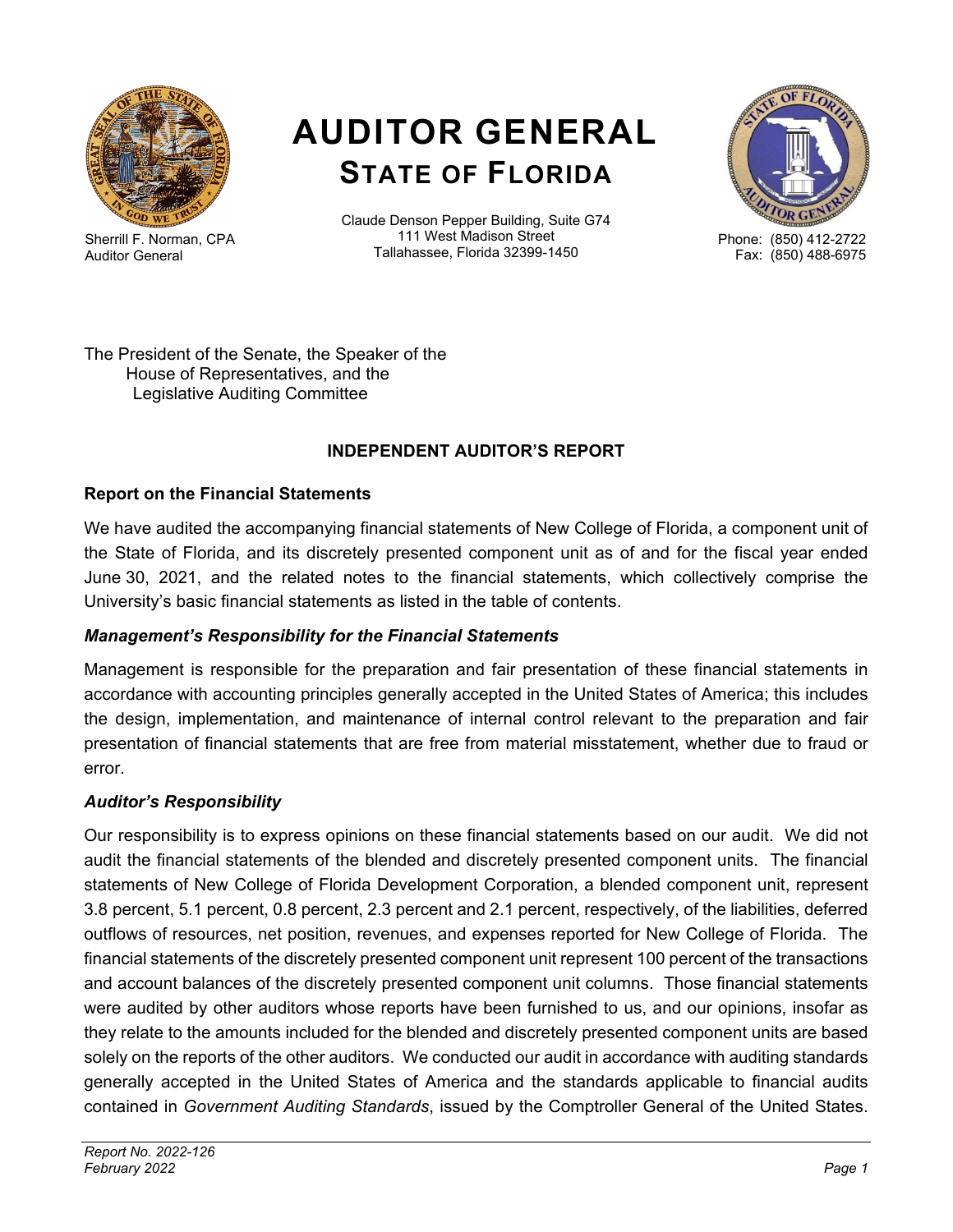Those standards require that we plan and perform the audit to obtain reasonable assurance about whether the financial statements are free from material misstatement.

An audit involves performing procedures to obtain audit evidence about the amounts and disclosures in the financial statements. The procedures selected depend on the auditor's judgment, including the assessment of the risks of material misstatement of the financial statements, whether due to fraud or error. In making those risk assessments, the auditor considers internal control relevant to the entity's preparation and fair presentation of the financial statements in order to design audit procedures that are appropriate in the circumstances, but not for the purpose of expressing an opinion on the effectiveness of the entity's internal control. Accordingly, we express no such opinion. An audit also includes evaluating the appropriateness of accounting policies used and the reasonableness of significant accounting estimates made by management, as well as evaluating the overall presentation of the financial statements.

We believe that the audit evidence we have obtained is sufficient and appropriate to provide a basis for our audit opinions.

#### *Opinions*

In our opinion, based on our audit and the reports of other auditors, the financial statements referred to above present fairly, in all material respects, the respective financial position of New College of Florida and of its discretely presented component unit as of June 30, 2021, and the respective changes in financial position and, where applicable, cash flows thereof for the fiscal year then ended in accordance with accounting principles generally accepted in the United States of America.

## *Other Matter*

#### *Required Supplementary Information*

Accounting principles generally accepted in the United States of America require that **MANAGEMENT'S DISCUSSION AND ANALYSIS**, the **Schedule of the University's Proportionate Share of the Total Other Postemployment Benefits Liability**, **Schedule of the University's Proportionate Share of the Net Pension Liability – Florida Retirement System Pension Plan**, **Schedule of University Contributions – Florida Retirement System Pension Plan**, **Schedule of the University's Proportionate Share of the Net Pension Liability – Health Insurance Subsidy Pension Plan**, **Schedule of University Contributions – Health Insurance Subsidy Pension Plan**, and **Notes to Required Supplementary Information**, as listed in the table of contents, be presented to supplement the basic financial statements. Such information, although not a part of the basic financial statements, is required by the Governmental Accounting Standards Board who considers it to be an essential part of financial reporting for placing the basic financial statements in an appropriate operational, economic, or historical context. We have applied certain limited procedures to the required supplementary information in accordance with auditing standards generally accepted in the United States of America, which consisted of inquiries of management about the methods of preparing the information and comparing the information for consistency with management's responses to our inquiries, the basic financial statements, and other knowledge we obtained during our audit of the basic financial statements. We do not express an opinion or provide any assurance on the information because the limited procedures do not provide us with sufficient evidence to express an opinion or provide any assurance.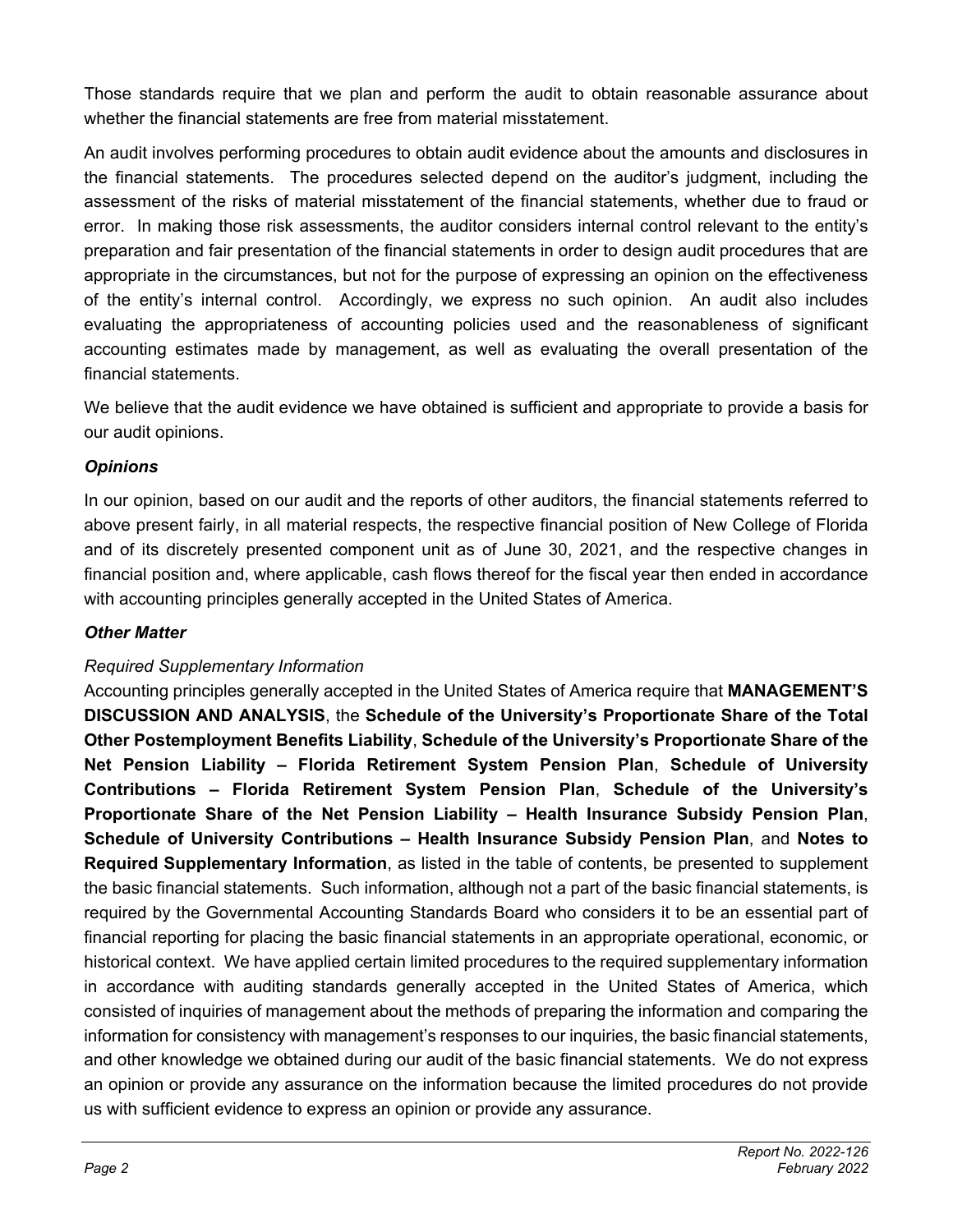#### <span id="page-6-0"></span>**Other Reporting Required by** *Government Auditing Standards*

In accordance with *Government Auditing Standards*, we have also issued our report dated February 18, 2022, on our consideration of the New College of Florida's internal control over financial reporting and on our tests of its compliance with certain provisions of laws, rules, regulations, contracts, and grant agreements and other matters included under the heading **INDEPENDENT AUDITOR'S REPORT ON INTERNAL CONTROL OVER FINANCIAL REPORTING AND ON COMPLIANCE AND OTHER MATTERS BASED ON AN AUDIT OF FINANCIAL STATEMENTS PERFORMED IN ACCORDANCE WITH** *GOVERNMENT AUDITING STANDARDS*. The purpose of that report is solely to describe the scope of our testing of internal control over financial reporting and compliance and the results of that testing, and not to provide an opinion on the effectiveness of the internal control over financial reporting or on compliance. That report is an integral part of an audit performed in accordance with *Government Auditing Standards* in considering the New College of Florida's internal control over financial reporting and compliance.

Respectfully submitted,

Sherrill F. Norman, CPA Tallahassee, Florida February 18, 2022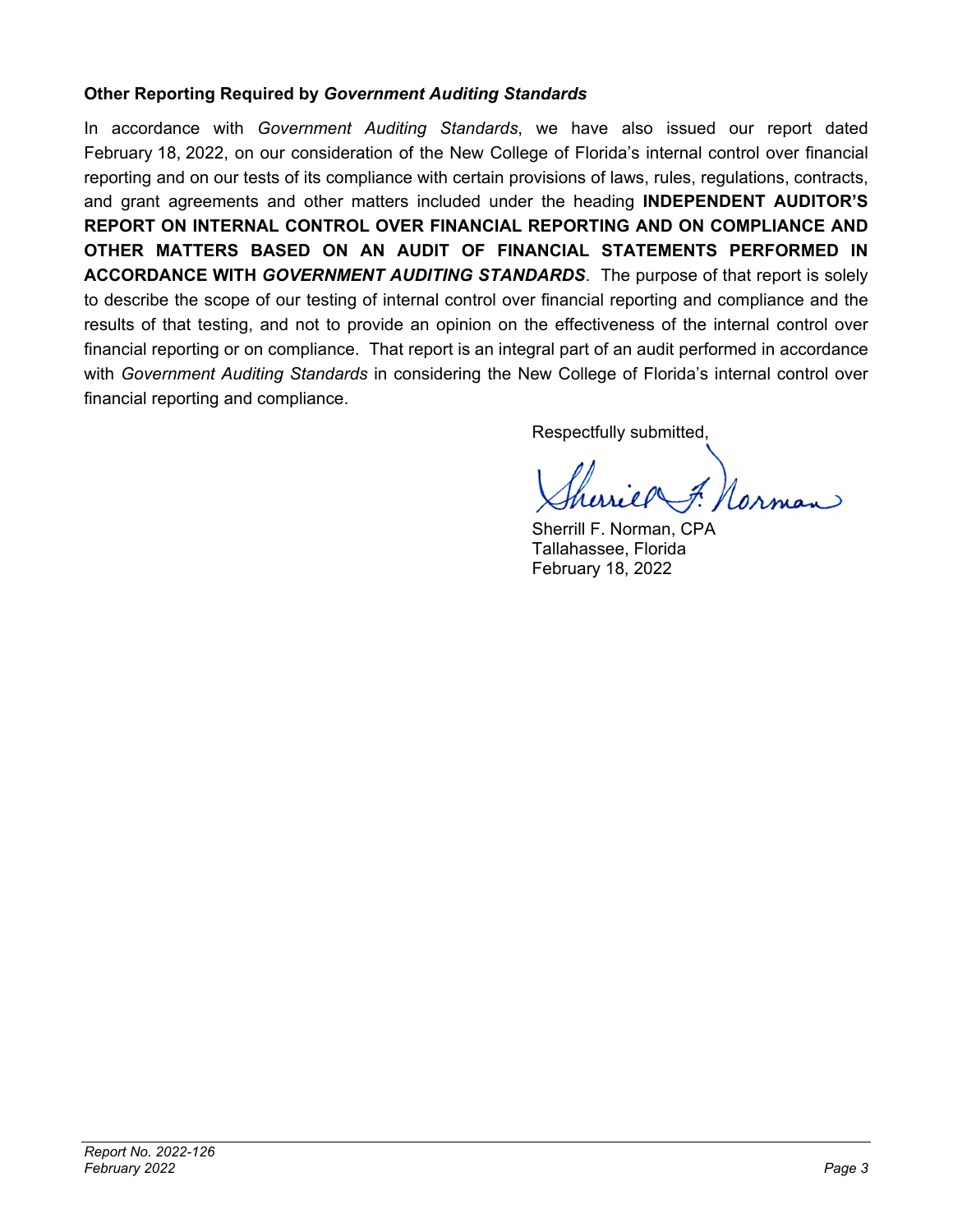## <span id="page-7-0"></span>*MANAGEMENT'S DISCUSSION AND ANALYSIS*

Management's discussion and analysis (MD&A) provides an overview of the financial position and activities of the University for the fiscal year ended June 30, 2021, and should be read in conjunction with the financial statements and notes thereto. The MD&A, and financial statements and notes thereto, are the responsibility of University management. The MD&A contains financial activity of the University for the fiscal years ended June 30, 2021, and June 30, 2020.

#### FINANCIAL HIGHLIGHTS

The University's assets and deferred outflows of resources totaled \$109.9 million at June 30, 2021. This balance reflects a \$2 million, or 1.8 percent, decrease as compared to the 2019-20 fiscal year, resulting from a decrease in depreciable capital assets, offset by an increase in deferred outflows of other postemployment benefits resources. While assets and deferred outflows of resources decreased, liabilities and deferred inflows of resources increased by \$4 million, or 5.7 percent, totaling \$75.3 million at June 30, 2021, resulting from decreases in certificates of participation payable, other postemployment benefits payable, and other noncurrent liabilities, offset by increases in net pension liability and deferred inflows of other postemployment benefits resources. As a result, the University's net position decreased by \$6 million, resulting in a year-end balance of \$34.6 million.

The University's operating revenues totaled \$8.4 million for the 2020-21 fiscal year, representing a 5.2 percent decrease compared to the 2019-20 fiscal year due mainly to decreases in net student tuition and fees and sales and services of auxiliary enterprises, offset by an increase in Federal grants and contracts. Operating expenses totaled \$53 million for the 2020-21 fiscal year, representing an increase of 3.2 percent as compared to the 2019-20 fiscal year due mainly to an increase in compensation and employee benefits.

Net position represents the residual interest in the University's assets and deferred outflows of resources after deducting liabilities and deferred inflows of resources. The University's comparative total net position by category for the fiscal years ended June 30, 2021, and June 30, 2020, is shown in the following graph: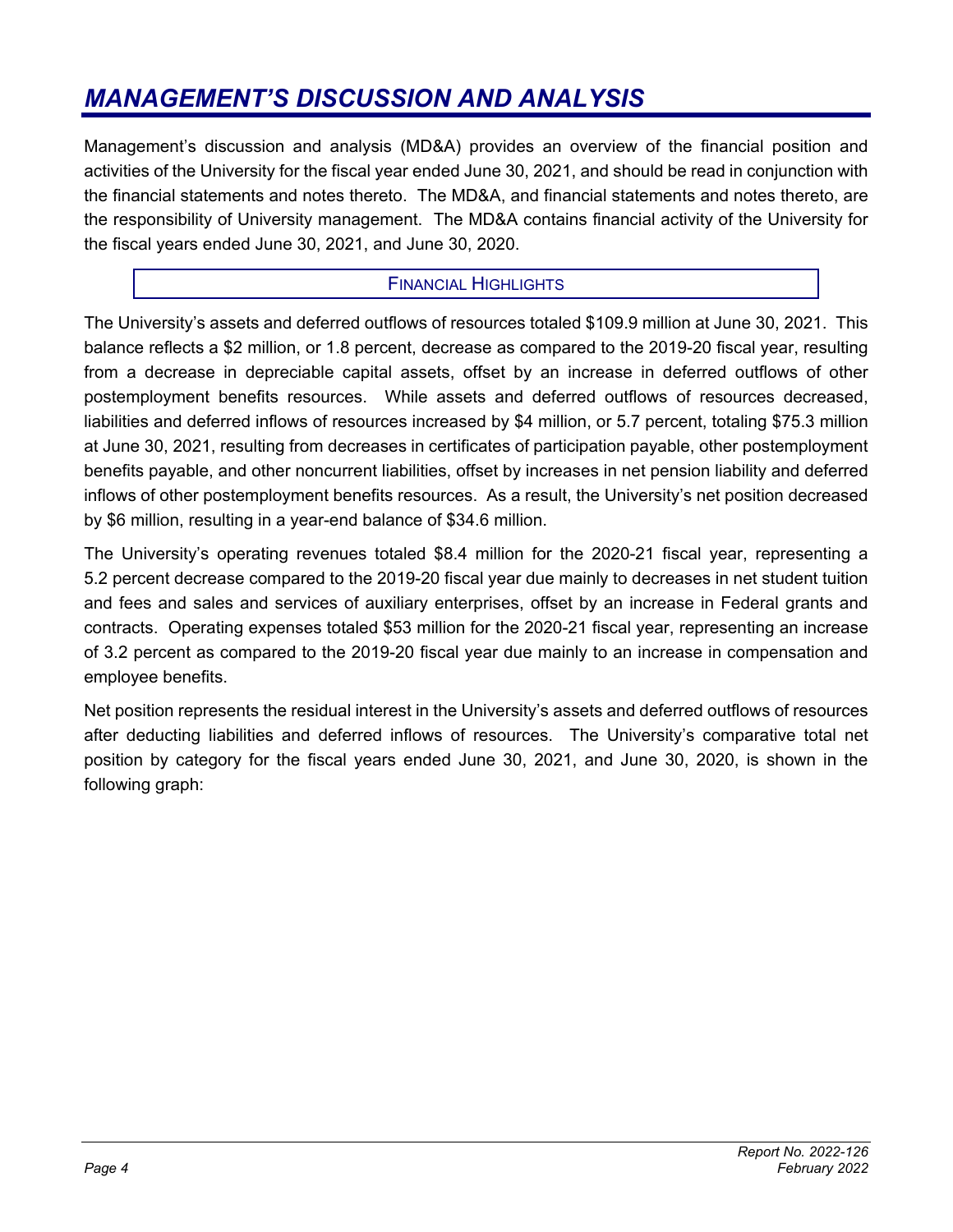**Net Position (In Thousands)** 



The following chart provides a graphical presentation of University revenues by category for the 2020-21 fiscal year:



## OVERVIEW OF FINANCIAL STATEMENTS

Pursuant to the Governmental Accounting Standards Board (GASB) Statement No. 35, the University's financial report consists of three basic financial statements: the statement of net position; the statement of revenues, expenses, and changes in net position; and the statement of cash flows. The financial statements, and notes thereto, encompass the University and its component units. These component units include: New College Foundation, Inc. (Foundation) and New College of Florida Development Corporation (Development Corporation). Based on the application of the criteria for determining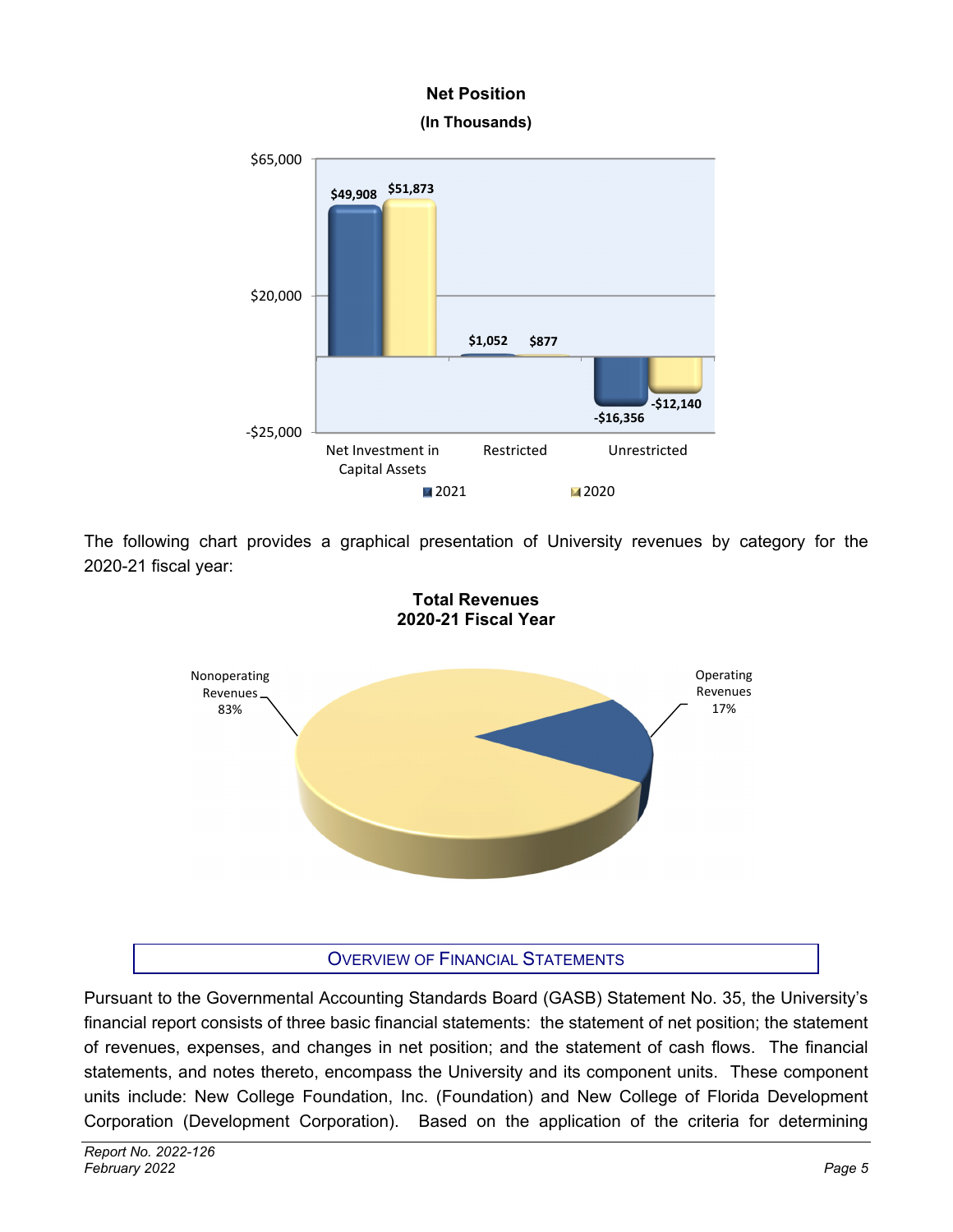component units, the Development Corporation is included within the University reporting entity as a blended component unit, and the Foundation is included within the University reporting entity as a discretely presented component unit

Information regarding these component units, is presented in the notes to financial statements. This MD&A focuses on the University, excluding the discretely presented component unit.

#### **The Statement of Net Position**

The statement of net position reflects the assets, deferred outflows of resources, liabilities, and deferred inflows of resources of the University, using the accrual basis of accounting, and presents the financial position of the University at a specified time. Assets, plus deferred outflows of resources, less liabilities, less deferred inflows of resources, equals net position, which is one indicator of the University's current financial condition. The changes in net position that occur over time indicate improvement or deterioration in the University's financial condition.

The following summarizes the University's assets, deferred outflows of resources, liabilities, deferred inflows of resources, and net position at June 30:

## **(In Thousands) 2021 2020 Assets** Current Assets **3 23,728** \$ 23,868 Capital Assets, Net 72,002 74,894 Other Noncurrent Assets 600 600 570 **Total Assets** 96,330 99,332 **Deferred Outflows of Resources** 13,532 12,491 **Liabilities** Current Liabilities 4,859 4,367 Noncurrent Liabilities 61,774 62,364 **Total Liabilities** 66,633 66,731 **Deferred Inflows of Resources** 8,625 4,482 **Net Position** Net Investment in Capital Assets 49,908 51,873 Restricted 1,052 877 Unrestricted (16,356) (12,140) **Total Net Position**  $$34,604$   $$40,610$

#### **Condensed Statement of Net Position at June 30**

Current assets at June 30, 2021, totaled \$23.7 million, compared to \$23.9 million at June 30, 2020, reflecting a decrease of \$0.2 million. Although accounts receivable and contracts and grants receivable increased by \$0.2 million, these increases were offset primarily by decreases in cash and cash equivalents and investments of \$0.4 million.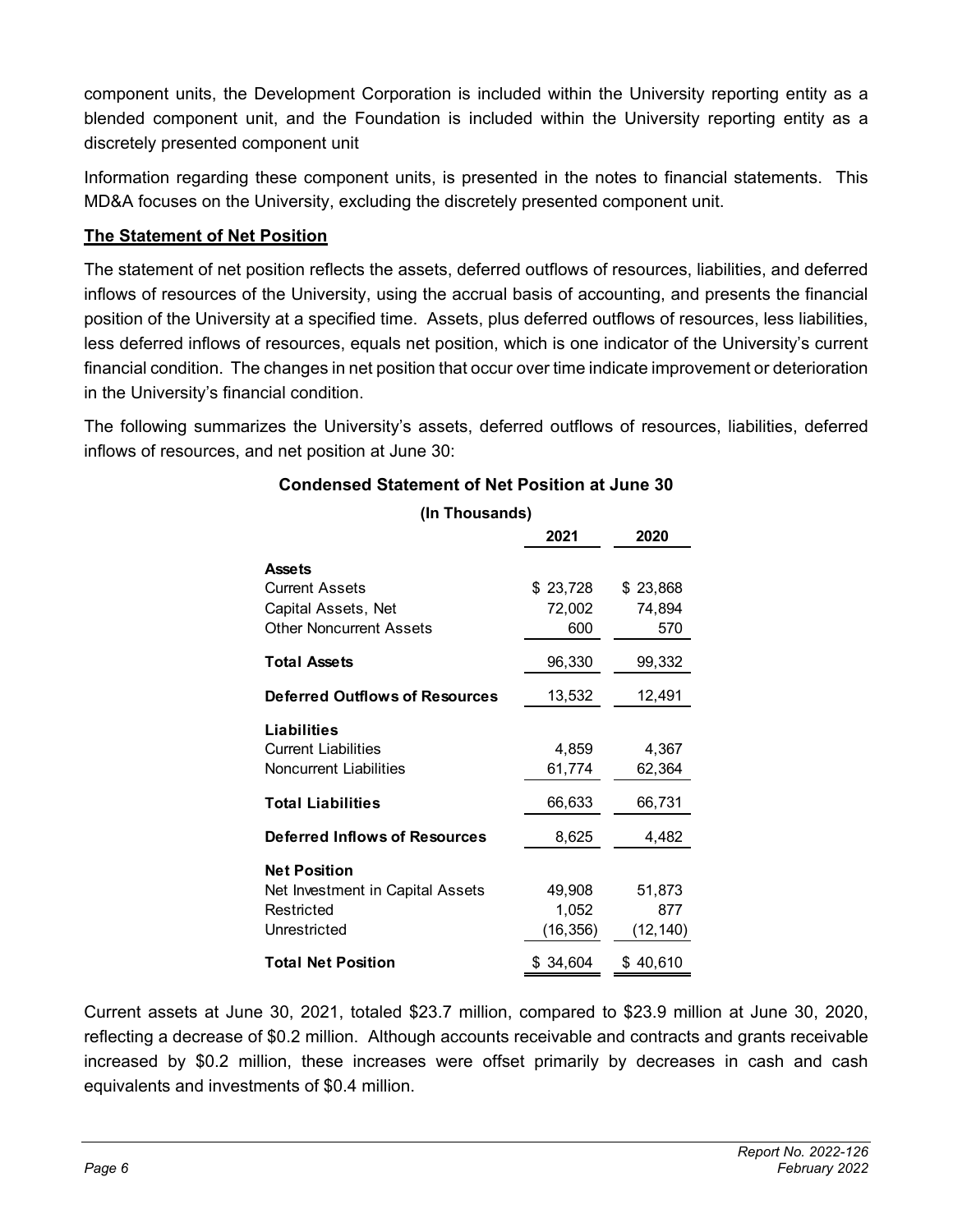Total capital assets of \$72 million decreased by \$2.9 million from the prior fiscal year. This decrease was due to the increases related to depreciable capital assets and construction in progress of \$1.1 million, offset by an increase in accumulated depreciation of \$4 million.

Other noncurrent assets remained relatively the same at \$0.6 million, while deferred outflows of resources increased by \$1 million due mainly to an increase in deferred outflows of other postemployment benefits resources.

Liabilities at June 30, 2021, totaled \$66.6 million, compared to \$66.7 million at June 30, 2020. This represents a \$0.1 million decrease. This decrease is composed primarily of an increase in the noncurrent liabilities of \$3.2 million in pension liability, offset by decreases in noncurrent liabilities of \$2.3 million in other postemployment benefits liability and \$1 million in certificates of participation payable.

Deferred inflows of resources at June 30, 2021, totaled \$8.6 million, compared to \$4.5 million at June 30, 2020. This increase is due to an increase in deferred inflows of other postemployment benefit resources of \$4.7 million and a \$0.6 million decrease in deferred inflows of pension resources.

In summary, New College of Florida's net position of \$34.6 million at June 30, 2021, includes \$49.9 million net investment in capital assets, \$1.1 million in restricted expendable net position, and a deficit of \$16.4 million in unrestricted net position, as disclosed in Note 2.

#### **The Statement of Revenues, Expenses, and Changes in Net Position**

The statement of revenues, expenses, and changes in net position presents the University's revenue and expense activity, categorized as operating and nonoperating. Revenues and expenses are recognized when earned or incurred, regardless of when cash is received or paid.

The following summarizes the University's activity for the 2020-21 and 2019-20 fiscal years:

#### **Condensed Statement of Revenues, Expenses, and Changes in Net Position For the Fiscal Years**

#### **(In Thousands)**

|                                                            | 2020-21               | 2019-20               |
|------------------------------------------------------------|-----------------------|-----------------------|
| <b>Operating Revenues</b><br>Less, Operating Expenses      | \$<br>8.424<br>53,004 | \$<br>8,885<br>51,354 |
| <b>Operating Loss</b><br>Net Nonoperating Revenues         | (44,580)<br>38.441    | (42, 469)<br>41,586   |
| <b>Loss Before Other Revenues</b><br><b>Other Revenues</b> | (6, 139)<br>133       | (883)<br>163          |
| <b>Net Decrease In Net Position</b>                        | (6,006)               | (720)                 |
| Net Position, Beginning of Year                            | 40,610                | 41,330                |
| <b>Net Position, End of Year</b>                           | \$<br>34.604          | 40.610<br>S           |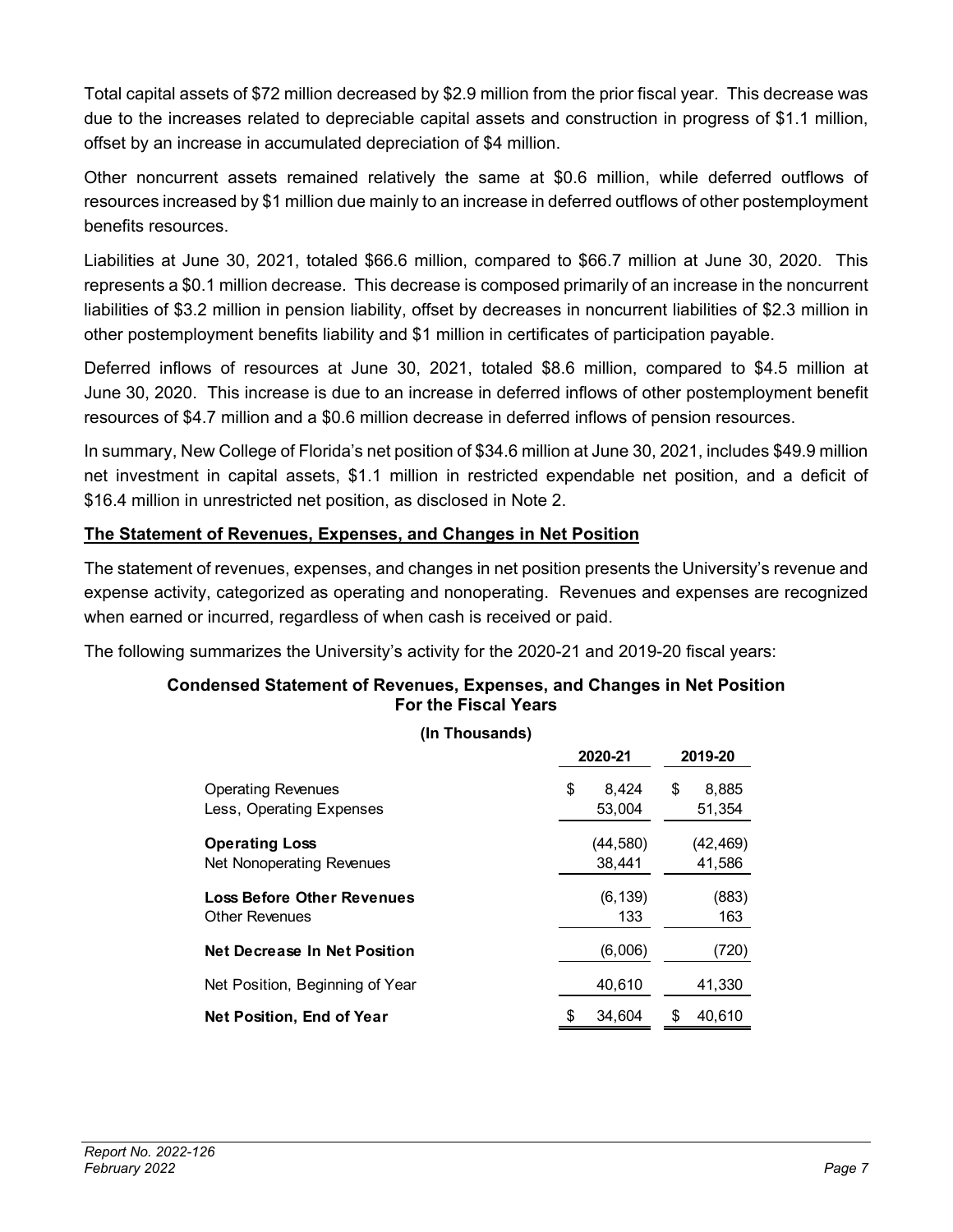#### **Operating Revenues**

GASB Statement No. 35 categorizes revenues as either operating or nonoperating. Operating revenues generally result from exchange transactions where each of the parties to the transaction either gives or receives something of equal or similar value.

The following summarizes the operating revenues by source that were used to fund operating activities for the 2020-21 and 2019-20 fiscal years:

#### **Operating Revenues For the Fiscal Years**

## **(In Thousands) 2020-21 2019-20** Student Tuition and Fees, Net 627 \$ 1,018 Grants and Contracts 3,759 2,648 Sales and Services of Auxiliary Enterprises 3,954 4,759 Other 84 460 Total Operating Revenues **\$ 8,424 \$ 8,885**

The following chart presents the University's operating revenues for the 2020-21 and 2019-20 fiscal years:



#### **Operating Revenues**

**(In Thousands)** 

Total operating revenues decreased by \$0.5 million in the 2020-21 fiscal year due primarily to decreases in net student tuition and fees, sales and services of auxiliary enterprises, and other operating revenue, offset by increases in Federal and nongovernmental grants and contracts.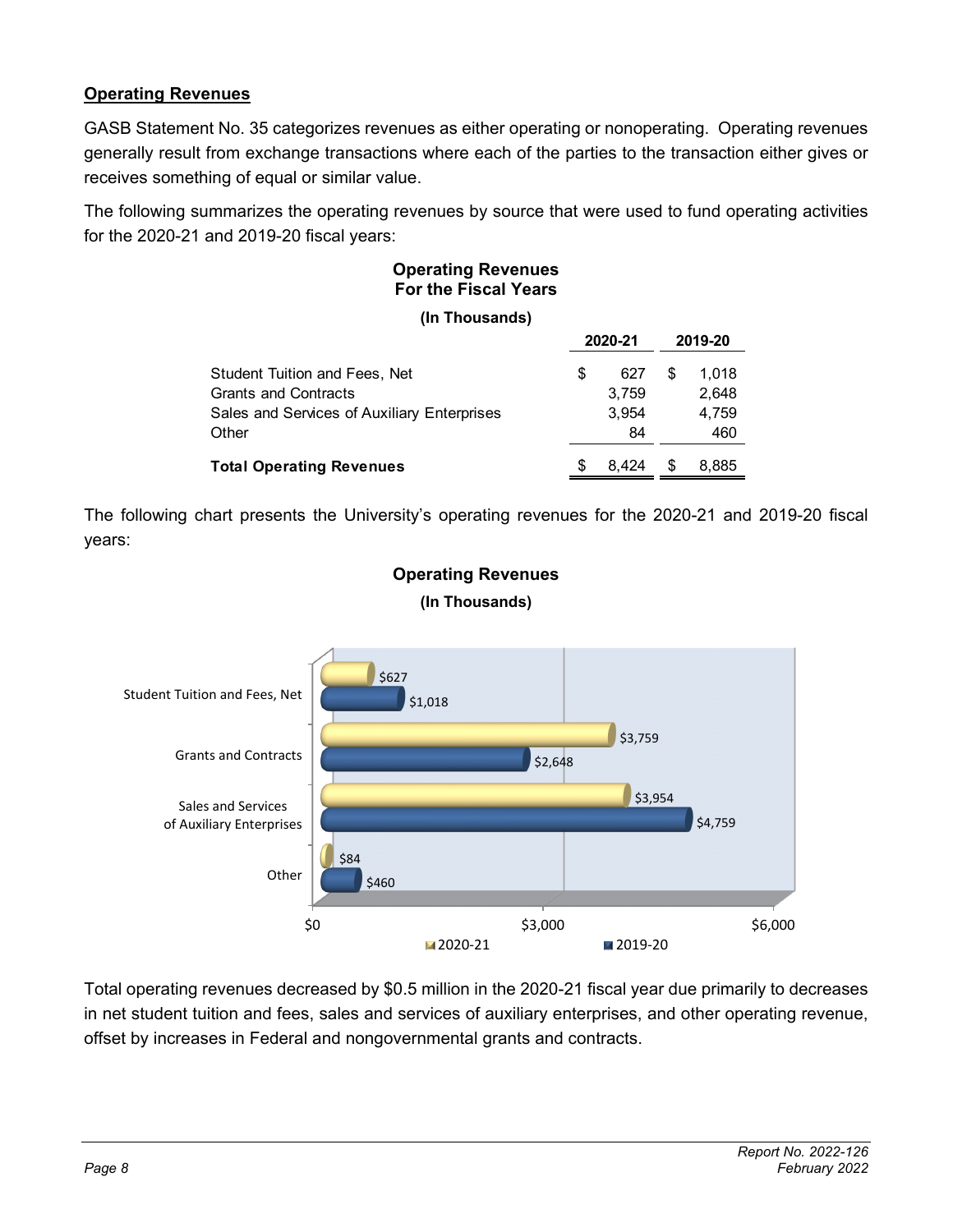## **Operating Expenses**

Expenses are categorized as operating or nonoperating. The majority of the University's expenses are operating expenses as defined by GASB Statement No. 35. GASB gives financial reporting entities the choice of reporting operating expenses in the functional or natural classifications. The University has chosen to report the expenses in their natural classification on the statement of revenues, expenses, and changes in net position and has displayed the functional classification in the notes to financial statements.

The following summarizes operating expenses by natural classification for the 2020-21 and 2019-20 fiscal years:

#### **Operating Expenses For the Fiscal Years**

#### **(In Thousands)**

|                                                                                                    | 2020-21                       | 2019-20                    |
|----------------------------------------------------------------------------------------------------|-------------------------------|----------------------------|
| <b>Compensation and Employee Benefits</b><br>Services and Supplies<br>Utilities and Communications | 36.841<br>S<br>8.645<br>1.522 | \$35,116<br>8,703<br>1,536 |
| Scholarships and Fellowships<br>Depreciation                                                       | 1,882<br>4.114                | 1,945<br>4,054             |
| <b>Total Operating Expenses</b>                                                                    | 53.004<br>S                   | \$51,354                   |

The following chart presents the University's operating expenses for the 2020-21 and 2019-20 fiscal years:



# **Operating Expenses**

Total operating expenses for the 2020-21 fiscal year were \$53 million as compared to \$51.4 million for the 2019-20 fiscal year, which is a \$1.6 million, or 3.2 percent increase. The increase is primarily due to an increase in compensation and employee benefits of \$1.7 million. Compensation and employee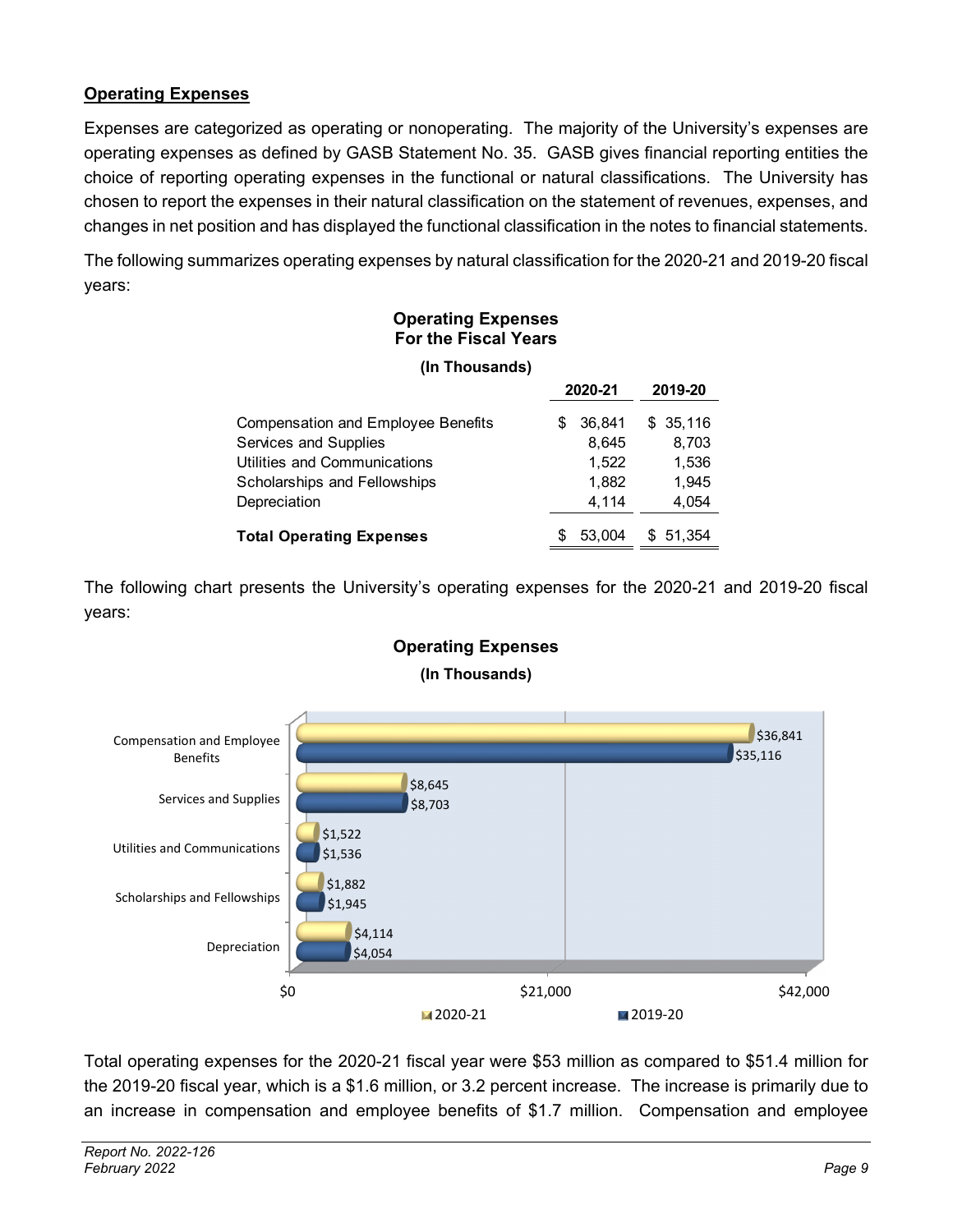benefits accounted for 69.5 percent of total operating expenses and increased 4.9 percent over the 2019-20 fiscal year. The increase was primarily due to increases in the accrual for pension expenses and other postemployment benefits.

#### **Nonoperating Revenues and Expenses**

Certain revenue sources that the University relies on to provide funding for operations, including State noncapital appropriations, Federal and State student financial aid, noncapital grants, contracts, and donations, and investment income, are defined by GASB as nonoperating. Nonoperating expenses include capital financing costs and other costs related to capital assets. The following summarizes the University's nonoperating revenues and expenses for the 2020-21 and 2019-20 fiscal years:

#### **Nonoperating Revenues (Expenses) For the Fiscal Years**

**(In Thousands)** 

| (III THUUSAHUS <i>)</i>                     |           |           |
|---------------------------------------------|-----------|-----------|
|                                             | 2020-21   | 2019-20   |
| <b>State Noncapital Appropriations</b>      | \$ 35,375 | \$ 36,789 |
| Federal and State Student Financial Aid     | 3,396     | 3.746     |
| Noncapital Grants, Contracts, and Donations | 1,400     | 1,246     |
| Investment Income (Loss)                    | (558)     | 1,077     |
| <b>Other Nonoperating Revenues</b>          | 1.312     | 1,208     |
| Interest on Capital Asset-Related Debt      | (1, 131)  | (1, 230)  |
| <b>Other Nonoperating Expenses</b>          | (1, 353)  | (1, 250)  |
| <b>Net Nonoperating Revenues</b>            | 38,441    | 41,586    |

The nonoperating revenue decreased \$3.1 million during the 2020-21 fiscal year. The decrease was due to a \$1.6 million decrease in net investment income, a \$1.4 million decrease in non-recurring State noncapital appropriations, and a \$0.3 million decrease in Federal and State student financial aid, offset by an increase of \$0.2 million in noncapital grants, contracts, and donations.

#### **Other Revenues**

This category is composed of State capital appropriations and capital grants, contracts, and donations. The following summarizes the University's other revenues for the 2020-21 and 2019-20 fiscal years:

#### **Other Revenues For the Fiscal Years**

**(In Thousands)** 

|                                                                                 |     | 2020-21                            | 2019-20   |
|---------------------------------------------------------------------------------|-----|------------------------------------|-----------|
| <b>State Capital Appropriations</b><br>Capital Grants, Contracts, and Donations | SS. | 133 \$<br>$\overline{\phantom{0}}$ | 130<br>33 |
| Total                                                                           | \$. | 133                                | 163       |

Total other revenue for the 2020-21 fiscal year remained virtually unchanged compared to the prior fiscal year.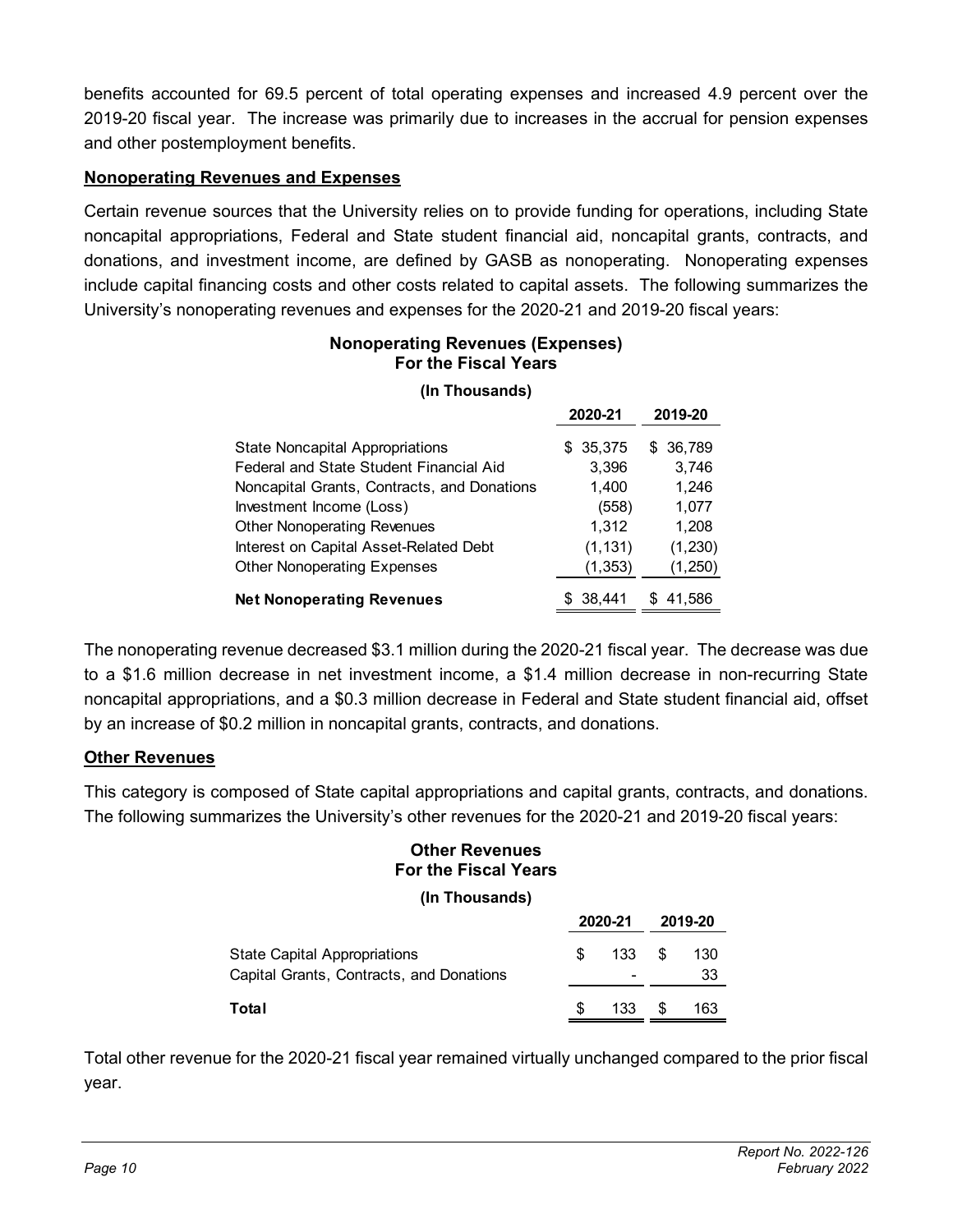## **The Statement of Cash Flows**

The statement of cash flows provides information about the University's financial results by reporting the major sources and uses of cash and cash equivalents. This statement will assist in evaluating the University's ability to generate net cash flows, its ability to meet its financial obligations as they come due, and its need for external financing. Cash flows from operating activities show the net cash used by the operating activities of the University. Cash flows from capital financing activities include all plant funds and related long-term debt activities. Cash flows from investing activities show the net source and use of cash related to purchasing or selling investments and earning income on those investments. Cash flows from noncapital financing activities include those activities not covered in other sections.

The following summarizes cash flows for the 2020-21 and 2019-20 fiscal years:

| (In Thousands)                                       |             |            |
|------------------------------------------------------|-------------|------------|
|                                                      | 2020-21     | 2019-20    |
| Cash Provided (Used) by:                             |             |            |
| <b>Operating Activities</b>                          | \$(37,027)  | \$(33,768) |
| <b>Noncapital Financing Activities</b>               | 40,108      | 41,607     |
| Capital and Related Financing Activities             | (2,945)     | (3,340)    |
| <b>Investing Activities</b>                          | (294)       | (3,097)    |
| Net Increase (Decrease) in Cash and Cash Equivalents | (158)       | 1,402      |
| Cash and Cash Equivalents, Beginning of Year         | 2,668       | 1,266      |
| Cash and Cash Equivalents, End of Year               | 2.510<br>\$ | 2.668<br>S |

#### **Condensed Statement of Cash Flows For the Fiscal Years**

Major sources of funds came from State noncapital appropriations (\$35.4 million), sales and services of auxiliary enterprises (\$3.9 million), grants and contracts (\$3.7 million), Federal and State student financial aid (\$3.4 million), noncapital grants, contracts, and donations (\$1.4 million), and net student tuition and fees (\$0.6 million). Major uses of funds were for payments made to and on behalf of employees totaling \$32.8 million; payments to suppliers totaling \$10.4 million; payments to students for scholarships and fellowships totaling \$1.9 million; and purchase or construction of capital assets totaling \$1 million. Changes in cash and cash equivalents were the result of the following factors:

- The increase of \$3.3 million in net cash used by operations was primarily due to increases in payments to employees by \$1.8 million and payments to suppliers by \$0.5 million, offset by decreases in sales and services of auxiliary enterprises by \$0.8 million and net student tuition and fees by \$0.4 million and an increase in grants and contracts by \$0.9 million.
- The decrease of \$1.5 million in net cash provided by noncapital financing activities was primarily due to decreases in nonrecurring State appropriations of \$1.4 million and Federal and State student financial aid of \$0.3 million, offset by an increase in noncapital grants, contracts, and donations of \$0.2 million.
- The decrease of \$0.4 million in net cash used by capital and related financing activities was primarily due to reductions of \$0.6 million used for the purchase or construction of capital assets and \$0.1 million in interest paid on capital debt and leases, offset by a reduction of \$0.3 million in State capital appropriations.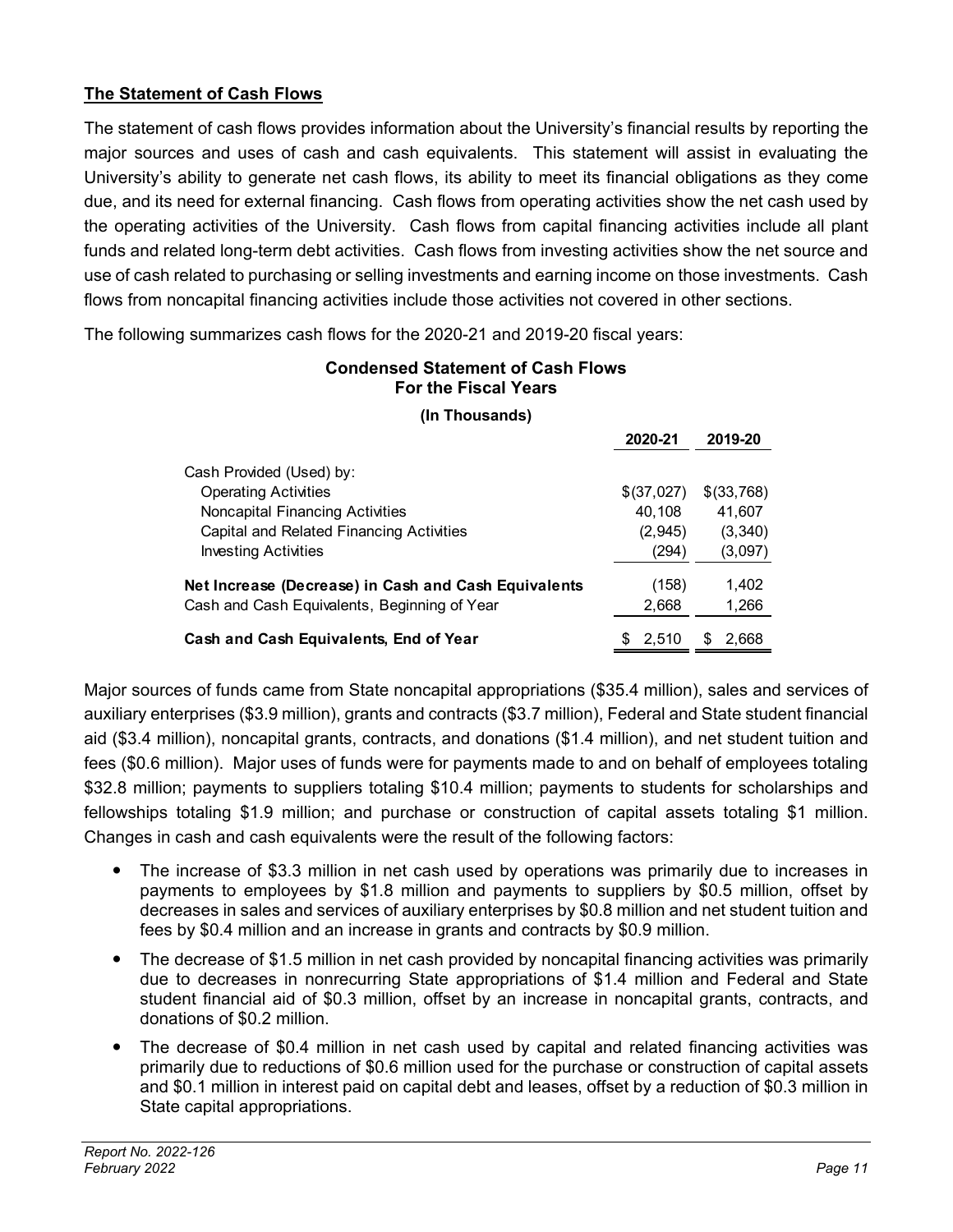The decrease of \$2.8 million in net cash used by investing activities was due to a \$2.8 million decrease in purchase of investments, offset by an increase of \$0.3 million in proceeds from sales and maturities of investments and a \$0.3 million decrease in investment income.

> CAPITAL ASSETS, CAPITAL EXPENSES AND COMMITMENTS, AND DEBT ADMINISTRATION

#### **Capital Assets**

At June 30, 2021, the University had \$138.7 million in capital assets, less accumulated depreciation of \$66.7 million, for net capital assets of \$72 million. Depreciation charges for the current fiscal year totaled \$4.1 million. The following table summarizes the University's capital assets, net of accumulated depreciation, at June 30:

|                                       | 2021        | 2020        |
|---------------------------------------|-------------|-------------|
| Land                                  | 4,562<br>\$ | \$<br>4,562 |
| Works of Art and Historical Treasures | 77          | 77          |
| <b>Construction in Progress</b>       | 678         | 108         |
| <b>Buildings</b>                      | 61,964      | 64,921      |
| Infrastructure and Other Improvements | 3,819       | 4,178       |
| <b>Furniture and Equipment</b>        | 895         | 1,035       |
| <b>Computer Software</b>              |             | 13          |
| <b>Capital Assets, Net</b>            | \$72,002    | \$74.894    |

#### **Capital Assets, Net at June 30**

**(In Thousands)** 

Additional information about the University's capital assets is presented in the notes to financial statements.

#### **Capital Expenses and Commitments**

Major capital expenses through June 30, 2021, were incurred for the Bay Front Dock and Caples HVAC and renovations.

The University's construction commitments at June 30, 2021, are as follows:

|                                             | Amount<br>(In Thousands) |              |
|---------------------------------------------|--------------------------|--------------|
| <b>Total Committed</b><br>Completed to Date | \$.                      | 1,261<br>678 |
| <b>Balance Committed</b>                    | S.                       | 583          |

Additional information about the University's construction commitments is presented in the notes to financial statements.

#### **Debt Administration**

As of June 30, 2021, the University had \$22.1 million in outstanding certificates of participation payable, representing a decrease of \$0.9 million, or 4 percent, from the prior fiscal year.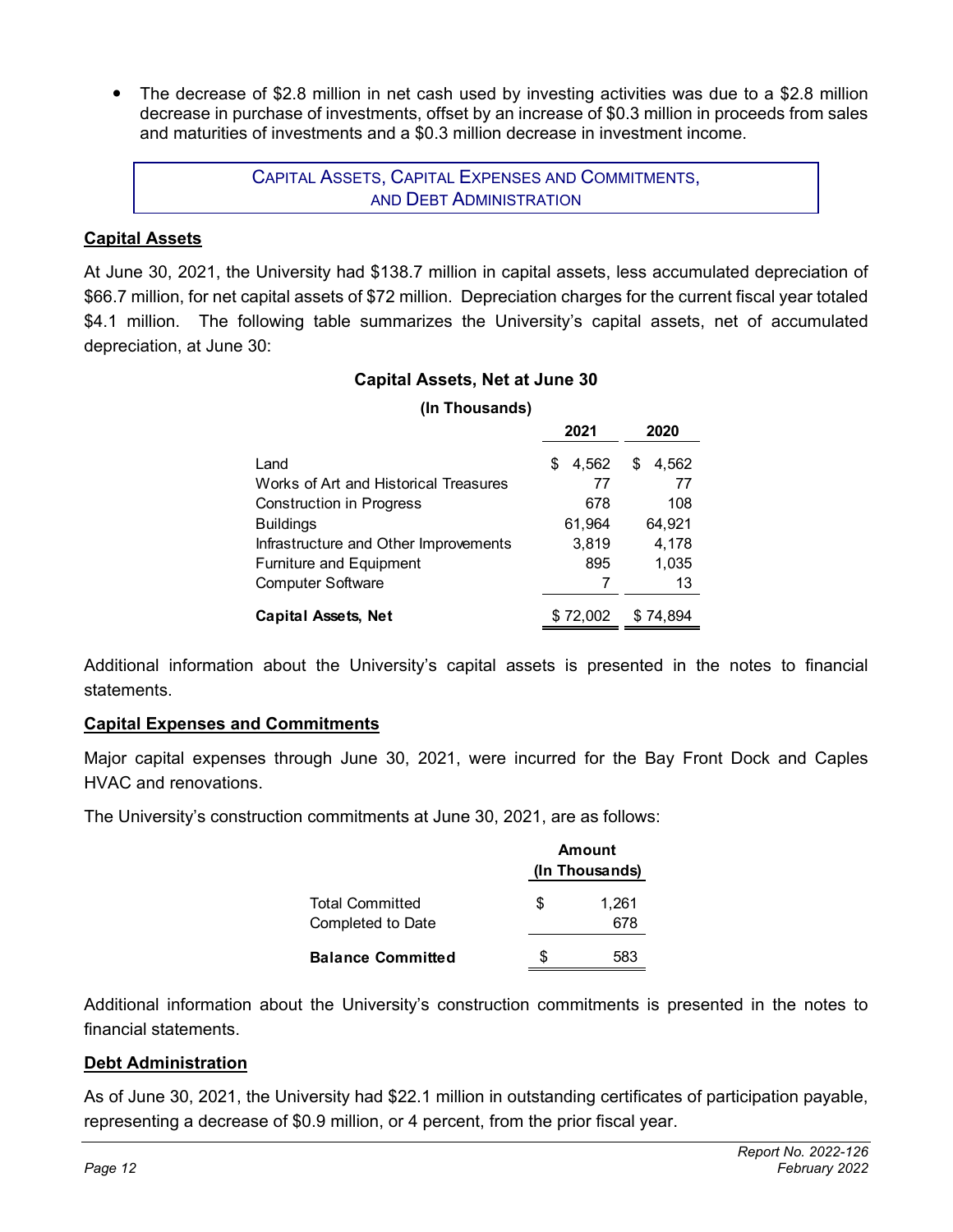Additional information about the University's long-term debt is presented in the notes to financial statements.

## ECONOMIC FACTORS THAT WILL AFFECT THE FUTURE

The University's economic condition is closely tied to that of the State of Florida, as well as to student enrollment levels. Because of limited economic growth and increased demand for State resources, only a modest increase in State funding is anticipated in the 2021-22 fiscal year. State noncapital and capital appropriations for the 2020-21 fiscal year totaled \$35.5 million and are the largest sources of funding. The level of recurring State noncapital support included in the budget the Florida Legislature adopted for the 2021-22 fiscal year is \$35.6 million or \$0.2 million (0.53 percent) more than the level that was funded in the 2020-21 fiscal year. This includes a slight base funding reduction of \$0.2 million, offset by an increase of \$0.3 million in lottery revenue distribution and \$0.1 million in risk management insurance support. The University expects a decrease in revenue from student tuition and fees due to a decrease in enrollment and stagnant amounts that can be charged for student tuition and fees.

The University received a total of \$2.8 million from the Foundation, during the 2020-21 fiscal year, including \$0.9 million in scholarships and \$1.9 million in other program support. Included in the \$1.9 million of other program support is \$0.5 million to subsidize faculty and other personnel costs. These funds are used to support the University's low student to faculty ratio, a feature that has been crucial to attracting students and increasing enrollment at the University. In the unlikely event the Foundation becomes unable to fund these contributions, losing this funding could adversely impact the University if not offset by additional funding appropriated by the Legislature or generated through increases in student tuition and fees.

Due to concerns relating to the COVID-19 pandemic, students were given the option to attend classes remotely during the 2020 Fall Semester and 2021 Spring Semester. During this period, the normal housing capacity was significantly reduced. The University is returning to full housing occupancy starting in the 2021 Fall Semester and is expecting an increase in housing revenue.

#### REQUESTS FOR INFORMATION

Questions concerning information provided in the MD&A or other required supplemental information, and financial statements and notes thereto, or requests for additional financial information should be addressed to the Controller's Office, New College of Florida, 5800 Bay Shore Road, Sarasota, Florida 34243-2109.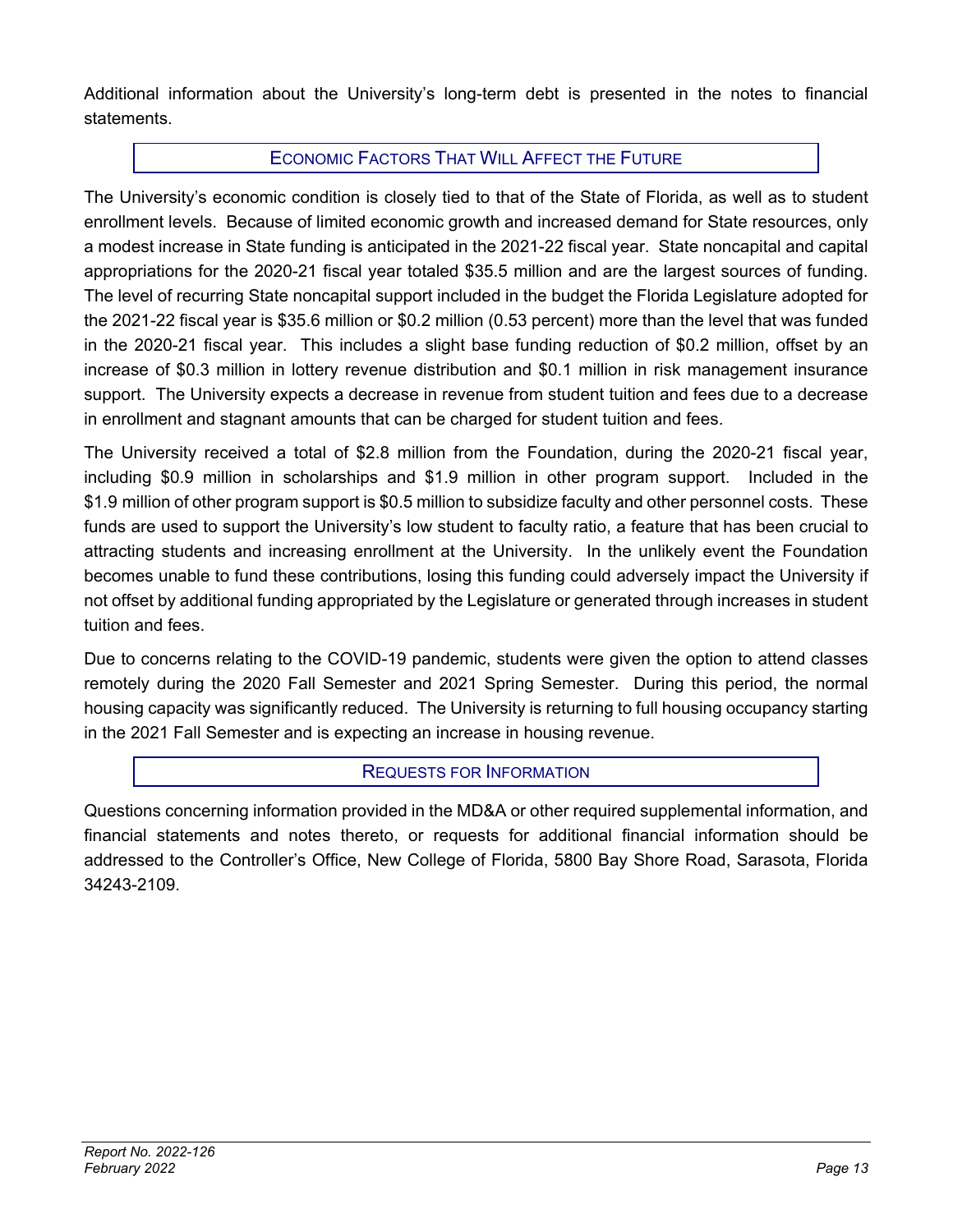## <span id="page-17-0"></span>*BASIC FINANCIAL STATEMENTS*

#### **NEW COLLEGE OF FLORIDA A Component Unit of the State of Florida Statement of Net Position**

**June 30, 2021** 

|                                               |                   | Component       |
|-----------------------------------------------|-------------------|-----------------|
|                                               | <b>University</b> | <b>Unit</b>     |
| <b>ASSETS</b>                                 |                   |                 |
| Current Assets:                               |                   |                 |
| Cash and Cash Equivalents                     | 2,509,954<br>\$   | \$<br>7,249,932 |
| Investments                                   | 19,903,772        | 757,871         |
| Accounts Receivable, Net                      | 425,601           | 289,779         |
| Due from State                                | 78,095            |                 |
| Due from Component Unit                       | 538,935           |                 |
| <b>Other Current Assets</b>                   | 271,835           | 54,994          |
| <b>Total Current Assets</b>                   | 23,728,192        | 8,352,576       |
| Noncurrent Assets:                            |                   |                 |
| Investments                                   |                   | 47,974,073      |
| <b>Restricted Investments</b>                 | 600,313           |                 |
| Accounts Receivable, Net                      |                   | 291,544         |
| Depreciable Capital Assets, Net               | 66,684,756        | 776,178         |
| Nondepreciable Capital Assets                 | 5,316,826         | 421,832         |
| <b>Total Noncurrent Assets</b>                | 72,601,895        | 49,463,627      |
| <b>Total Assets</b>                           | 96,330,087        | 57,816,203      |
| DEFERRED OUTFLOWS OF RESOURCES                |                   |                 |
| <b>Other Postemployment Benefits</b>          | 5,525,459         |                 |
| Pensions                                      | 7,310,607         |                 |
| Accumulated Decrease in Fair Value of Hedging |                   |                 |
| Derivatives                                   | 696,318           |                 |
| <b>Total Deferred Outflows of Resources</b>   | 13,532,384        |                 |
| <b>LIABILITIES</b>                            |                   |                 |
| <b>Current Liabilities:</b>                   |                   |                 |
| <b>Accounts Payable</b>                       | 377,561           | 385,339         |
| <b>Construction Contracts Payable</b>         | 270,680           |                 |
| Salary and Wages Payable                      | 2,218,649         |                 |
| Due to University                             |                   | 538,935         |
| <b>Unearned Revenue</b>                       | 86,158            | 350,000         |
| <b>Other Current Liabilities</b>              | 281,358           |                 |
| Long-Term Liabilities - Current Portion:      |                   |                 |
| Certificates of Participation Payable         | 980,000           |                 |
| Note Payable                                  |                   | 7,585           |
| <b>Compensated Absences Payable</b>           | 300,515           |                 |
| Other Postemployment Benefits Payable         | 306,384           |                 |
| Net Pension Liability                         | 38,201            |                 |
| <b>Total Current Liabilities</b>              | 4,859,506         | 1,281,859       |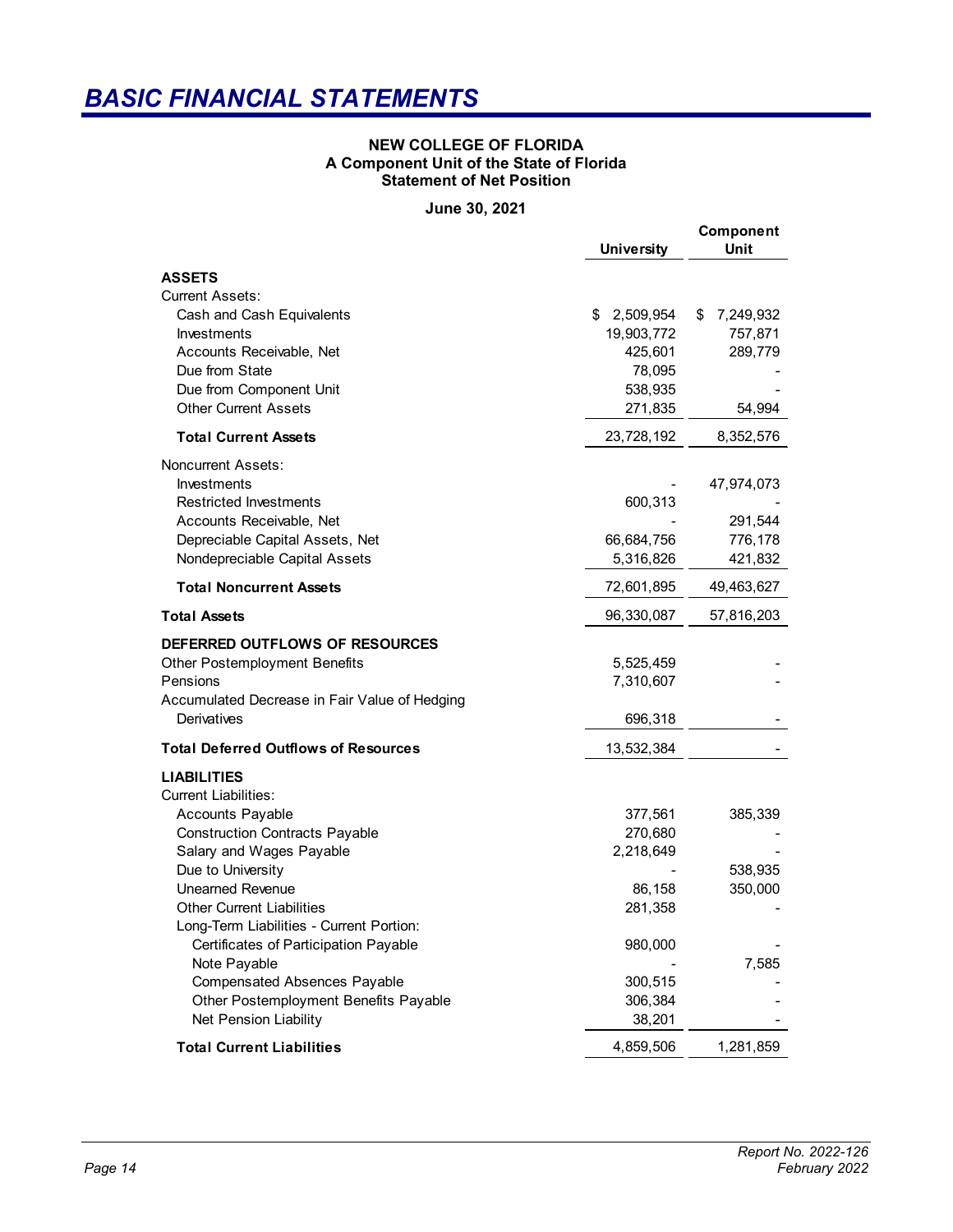|                                                                                                                                       | <b>University</b>                    | Component<br>Unit       |
|---------------------------------------------------------------------------------------------------------------------------------------|--------------------------------------|-------------------------|
| <b>LIABILITIES (Continued)</b><br>Noncurrent Liabilities:                                                                             |                                      |                         |
| Certificates of Participation Payable<br>Note Payable                                                                                 | 21,113,206                           | 329,891                 |
| <b>Compensated Absences Payable</b><br>Other Postemployment Benefits Payable                                                          | 2,783,263<br>18,576,788              |                         |
| Net Pension Liability<br><b>Other Noncurrent Liabilities</b>                                                                          | 18,604,283<br>696,318                | 692,846                 |
| <b>Total Noncurrent Liabilities</b>                                                                                                   | 61,773,858                           | 1,022,737               |
| <b>Total Liabilities</b>                                                                                                              | 66,633,364                           | 2,304,596               |
| DEFERRED INFLOWS OF RESOURCES<br><b>Other Postemployment Benefits</b><br>Pensions<br>Gift Annuities and Charitable Remainder Unitrust | 8,249,370<br>375,459                 | 227,300                 |
| <b>Total Deferred Inflows of Resources</b>                                                                                            | 8,624,829                            | 227,300                 |
| <b>NET POSITION</b><br>Net Investment in Capital Assets<br>Restricted for Nonexpendable:                                              | 49,908,375                           | 860,534                 |
| Endowment<br>Restricted for Expendable:                                                                                               |                                      | 35, 358, 043            |
| <b>Capital Projects</b><br>Other<br>Unrestricted                                                                                      | 673,213<br>378,602<br>(16, 355, 912) | 15,961,611<br>3,104,119 |
| <b>TOTAL NET POSITION</b>                                                                                                             | \$34,604,278                         | \$55,284,307            |

The accompanying notes to financial statements are an integral part of this statement.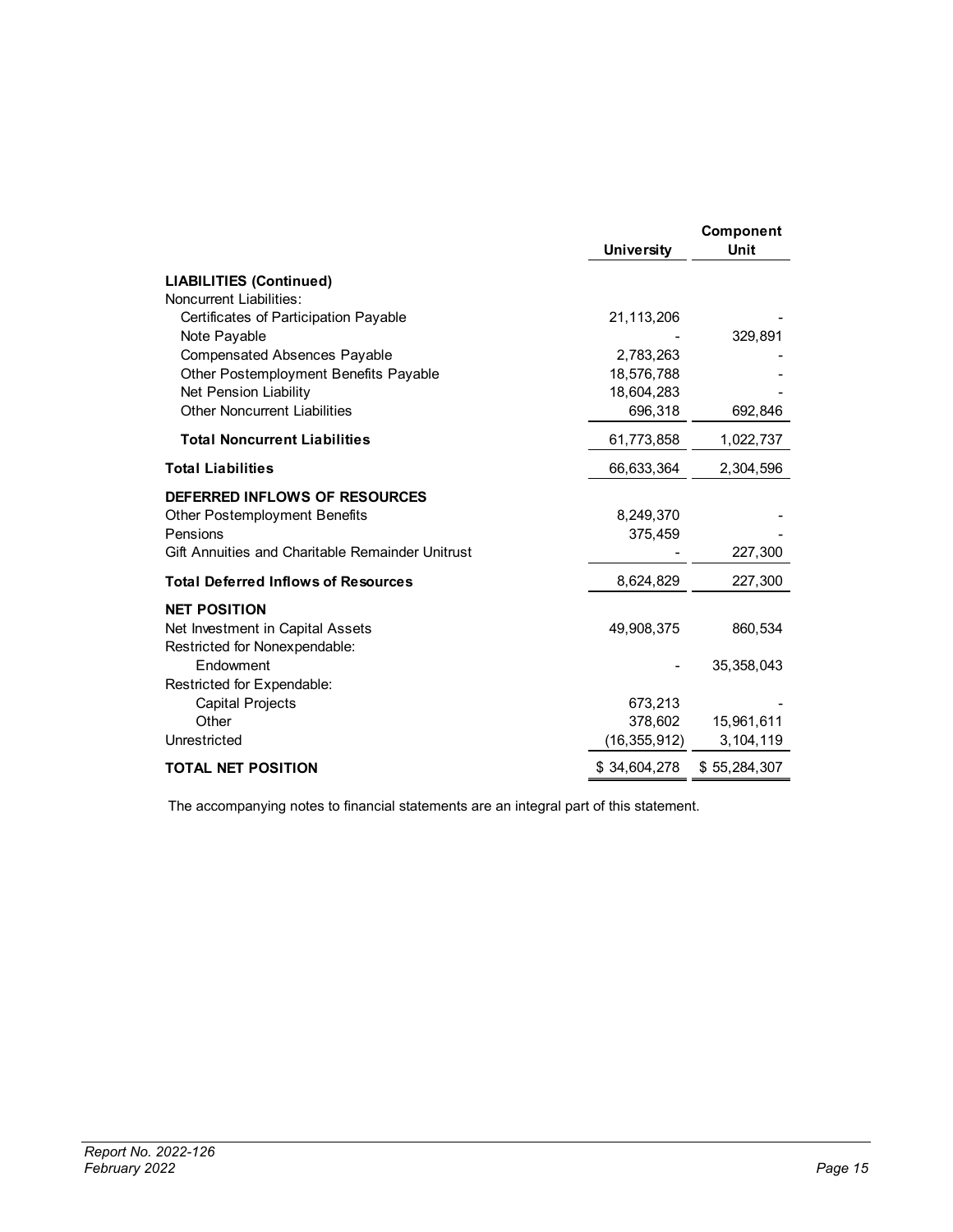THIS PAGE INTENTIONALLY LEFT BLANK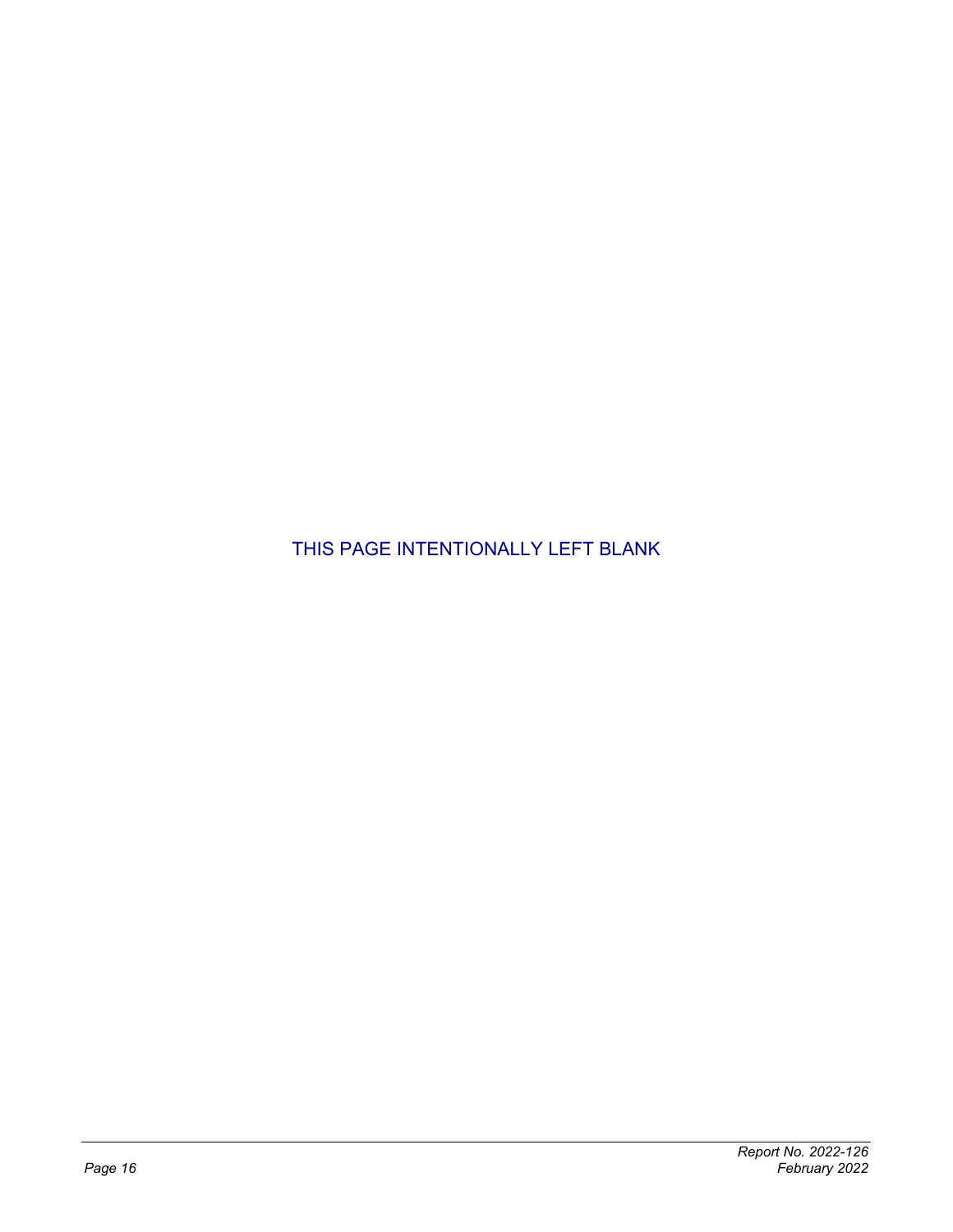#### **NEW COLLEGE OF FLORIDA A Component Unit of the State of Florida Statement of Revenues, Expenses, and Changes in Net Position**

#### **For the Fiscal Year Ended June 30, 2021**

<span id="page-20-0"></span>

|                                                                                                                                                                                                                                                                                                                                                              |                                                                                                   | Component                           |
|--------------------------------------------------------------------------------------------------------------------------------------------------------------------------------------------------------------------------------------------------------------------------------------------------------------------------------------------------------------|---------------------------------------------------------------------------------------------------|-------------------------------------|
|                                                                                                                                                                                                                                                                                                                                                              | <b>University</b>                                                                                 | <b>Unit</b>                         |
| <b>REVENUES</b><br><b>Operating Revenues:</b>                                                                                                                                                                                                                                                                                                                |                                                                                                   |                                     |
| Student Tuition and Fees, Net of Scholarship<br>Allowances of \$5,347,163<br><b>Federal Grants and Contracts</b><br>State and Local Grants and Contracts<br>Nongovernmental Grants and Contracts<br>Sales and Services of Auxiliary Enterprises                                                                                                              | \$<br>627,320<br>1,639,879<br>18,594<br>2,100,649                                                 | \$                                  |
| (\$2,900,637 Pledged for Housing Facility Revenue Certificates<br>of Participation)<br>Gift and Donations<br><b>Other Operating Revenues</b>                                                                                                                                                                                                                 | 3,953,844<br>83,914                                                                               | 6,086,501<br>54,710                 |
| <b>Total Operating Revenues</b>                                                                                                                                                                                                                                                                                                                              | 8,424,200                                                                                         | 6,141,211                           |
| <b>EXPENSES</b><br><b>Operating Expenses:</b><br><b>Compensation and Employee Benefits</b><br>Services and Supplies<br>Utilities and Communications<br>Scholarships and Fellowships<br>Depreciation<br><b>Other Operating Expenses</b>                                                                                                                       | 36,840,834<br>8,645,268<br>1,521,450<br>1,882,110<br>4, 114, 187                                  | 4,420,041                           |
| <b>Total Operating Expenses</b>                                                                                                                                                                                                                                                                                                                              | 53,003,849                                                                                        | 4,420,041                           |
| <b>Operating Income (Loss)</b>                                                                                                                                                                                                                                                                                                                               | (44, 579, 649)                                                                                    | 1,721,170                           |
| <b>NONOPERATING REVENUES (EXPENSES)</b><br><b>State Noncapital Appropriations</b><br>Federal and State Student Financial Aid<br>Noncapital Grants, Contracts, and Donations<br>Investment Income (Loss)<br><b>Other Nonoperating Revenues</b><br>Gain on Sale of Investments<br>Interest on Capital Asset-Related Debt<br><b>Other Nonoperating Expenses</b> | 35,374,660<br>3,396,071<br>1,399,633<br>(557, 983)<br>1,312,529<br>(1, 130, 802)<br>(1, 352, 742) | 3,445,043<br>6,170,922<br>(44, 072) |
| <b>Net Nonoperating Revenues</b>                                                                                                                                                                                                                                                                                                                             | 38,441,366                                                                                        | 9,571,893                           |
| Income (Loss) Before Other Revenues<br><b>State Capital Appropriations</b><br><b>Contributions to Permanent Endowments</b>                                                                                                                                                                                                                                   | (6, 138, 283)<br>132,588                                                                          | 11,293,063<br>459,195               |
| Increase (Decrease) in Net Position                                                                                                                                                                                                                                                                                                                          | (6,005,695)                                                                                       | 11,752,258                          |
| Net Position, Beginning of Year                                                                                                                                                                                                                                                                                                                              | 40,609,973                                                                                        | 43,532,049                          |
| Net Position, End of Year                                                                                                                                                                                                                                                                                                                                    | \$ 34,604,278                                                                                     | \$<br>55,284,307                    |

The accompanying notes to financial statements are an integral part of this statement.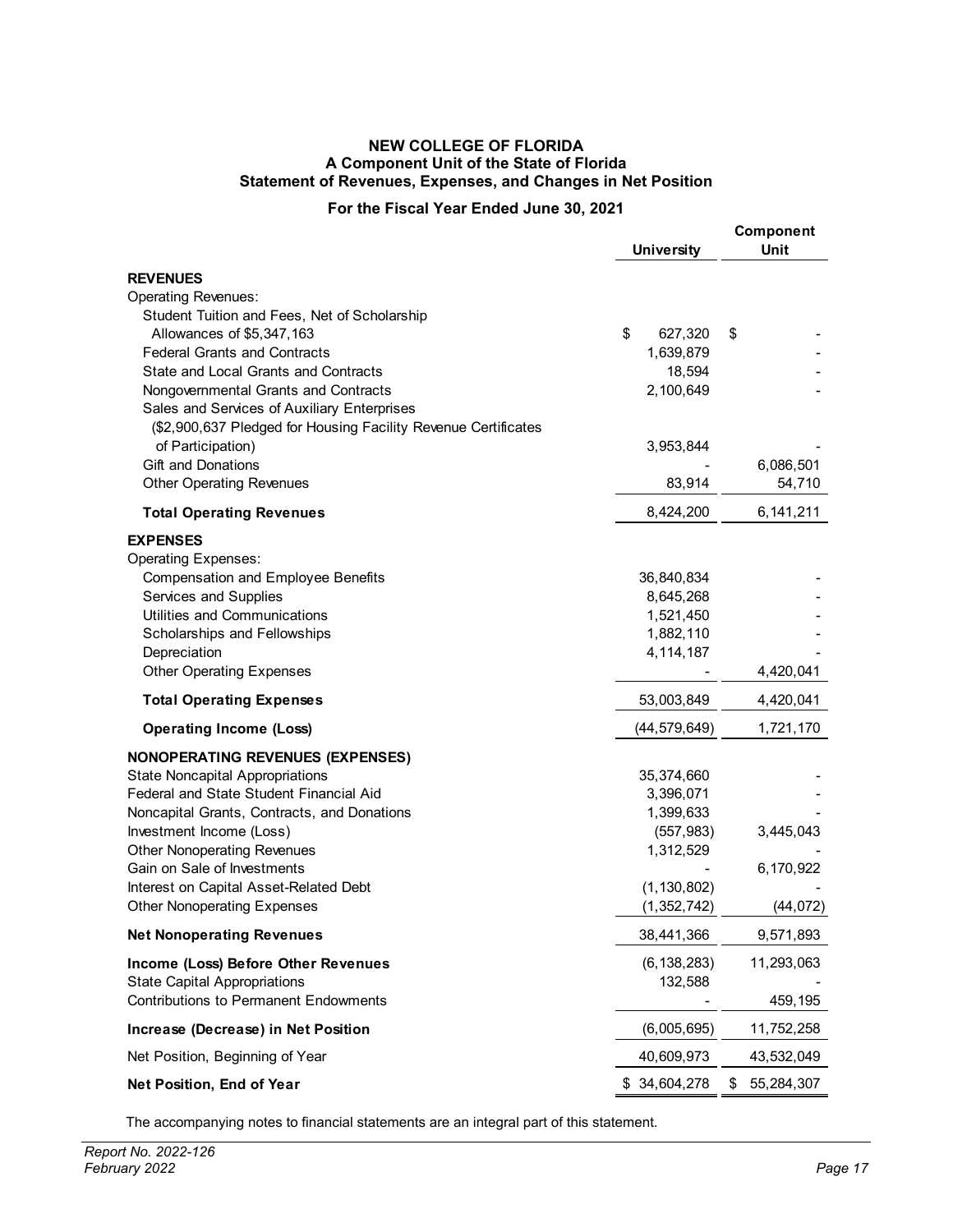#### **NEW COLLEGE OF FLORIDA A Component Unit of the State of Florida Statement of Cash Flows**

#### **For the Fiscal Year Ended June 30, 2021**

<span id="page-21-0"></span>

|                                                                                   | <b>University</b>  |
|-----------------------------------------------------------------------------------|--------------------|
| <b>CASH FLOWS FROM OPERATING ACTIVITIES</b><br>Student Tuition and Fees, Net      | \$<br>623,055      |
| <b>Grants and Contracts</b>                                                       | 3,655,014          |
| Sales and Services of Auxiliary Enterprises                                       | 3,929,152          |
| Payments to Employees                                                             | (32, 835, 277)     |
| Payments to Suppliers for Goods and Services                                      | (10, 395, 959)     |
| Payments to Students for Scholarships and Fellowships                             | (1,882,110)        |
| <b>Other Operating Disbursements</b>                                              | (120, 713)         |
| <b>Net Cash Used by Operating Activities</b>                                      | (37,026,838)       |
| CASH FLOWS FROM NONCAPITAL FINANCING ACTIVITIES                                   |                    |
| <b>State Noncapital Appropriations</b>                                            | 35, 394, 992       |
| Federal and State Student Financial Aid                                           | 3,396,071          |
| Noncapital Grants, Contracts, and Donations                                       | 1,352,554          |
| Federal Direct Loan Program Receipts                                              | 964,430            |
| Federal Direct Loan Program Disbursements                                         | (964, 430)         |
| Net Change in Funds Held for Others<br><b>Other Nonoperating Receipts</b>         | 2,345<br>1,312,409 |
| <b>Other Nonoperating Disbursements</b>                                           | (1,350,697)        |
|                                                                                   |                    |
| Net Cash Provided by Noncapital Financing Activities                              | 40,107,674         |
| <b>CASH FLOWS FROM CAPITAL AND RELATED FINANCING ACTIVITIES</b>                   |                    |
| <b>State Capital Appropriations</b>                                               | 141,269            |
| Other Receipts for Capital Projects<br>Purchase or Construction of Capital Assets | 120<br>(1,027,725) |
| Principal Paid on Capital Debt and Leases                                         | (930,000)          |
| Interest Paid on Capital Debt and Leases                                          | (1, 128, 310)      |
|                                                                                   |                    |
| Net Cash Used by Capital and Related Financing Activities                         | (2,944,646)        |
| <b>CASH FLOWS FROM INVESTING ACTIVITIES</b>                                       |                    |
| Proceeds from Sales and Maturities of Investments                                 | 37,775,367         |
| Purchases of Investments                                                          | (38, 432, 241)     |
| Investment Income                                                                 | 362,672            |
| Net Cash Used by Investing Activities                                             | (294, 202)         |
| Net Decrease in Cash and Cash Equivalents                                         | (158, 012)         |
| Cash and Cash Equivalents, Beginning of Year                                      | 2,667,966          |
| Cash and Cash Equivalents, End of Year                                            | 2,509,954<br>\$    |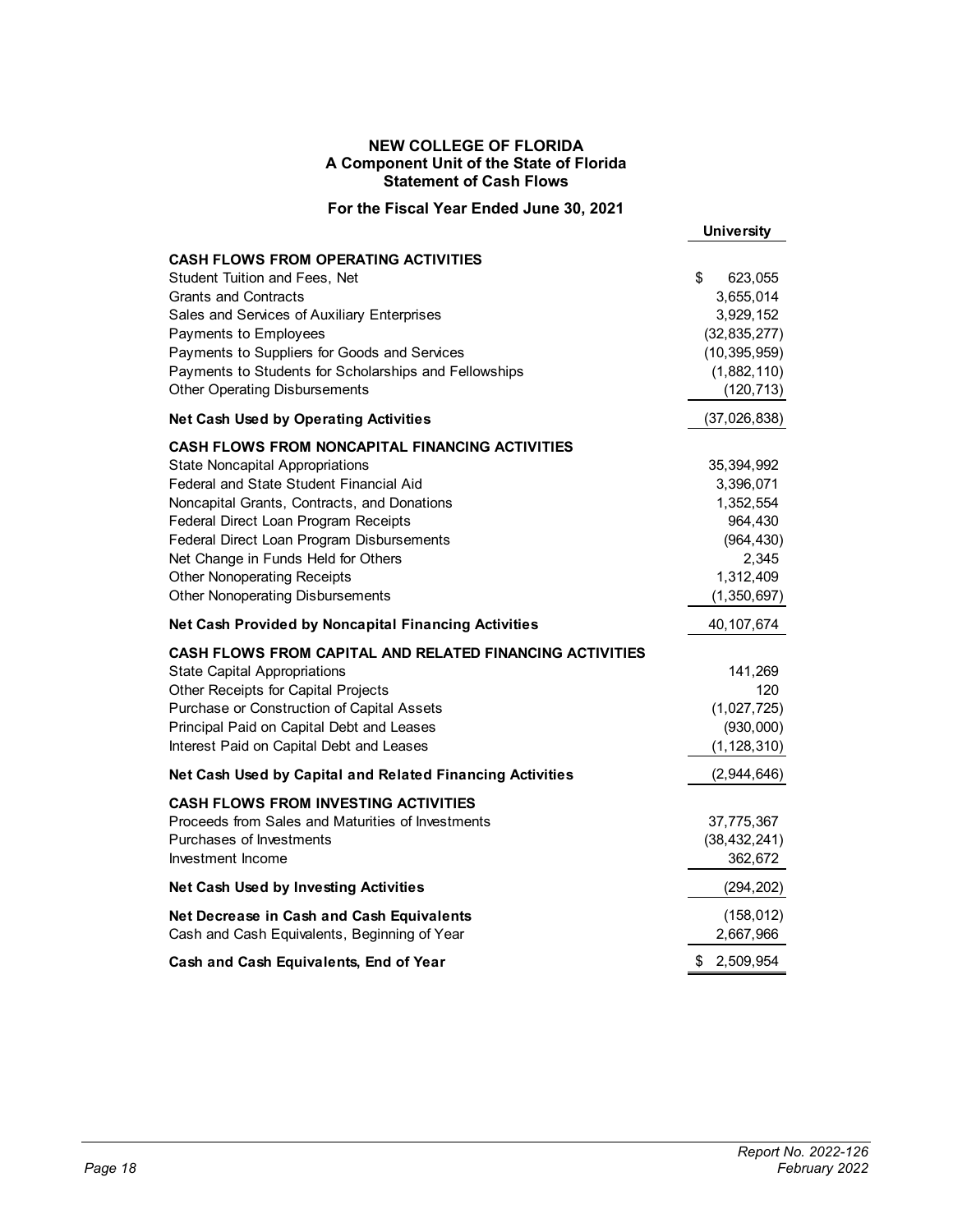|                                                                               | <b>University</b> |
|-------------------------------------------------------------------------------|-------------------|
|                                                                               |                   |
| <b>RECONCILIATION OF OPERATING LOSS</b>                                       |                   |
| TO NET CASH USED BY OPERATING ACTIVITIES                                      |                   |
| <b>Operating Loss</b>                                                         | \$ (44, 579, 649) |
| Adjustments to Reconcile Operating Loss                                       |                   |
| to Net Cash Used by Operating Activities:                                     |                   |
| <b>Depreciation Expense</b>                                                   | 4, 114, 187       |
| Changes in Assets, Liabilities, Deferred Outflows of Resources,               |                   |
| and Deferred Inflows of Resources:                                            |                   |
| Receivables, Net                                                              | (229, 644)        |
| Other Assets                                                                  | (66, 296)         |
| <b>Accounts Payable</b>                                                       | (163, 448)        |
| Salaries and Wages Payable                                                    | 445,356           |
| <b>Compensated Absences Payable</b>                                           | 221,497           |
| <b>Unearned Revenue</b>                                                       | (107, 545)        |
| Other Postemployment Benefits Payable                                         | (2, 218, 866)     |
| <b>Net Pension Liability</b>                                                  | 3, 162, 455       |
| Deferred Outflows of Resources Related to Other Postemployment Benefits       | (1,510,291)       |
| Deferred Inflows of Resources Related to Other Postemployment Benefits        | 4,722,013         |
| Deferred Outflows of Resources Related to Pensions                            | (237, 629)        |
| Deferred Inflows of Resources Related to Pensions                             | (578, 978)        |
| <b>NET CASH USED BY OPERATING ACTIVITIES</b>                                  | \$ (37,026,838)   |
| SUPPLEMENTAL DISCLOSURE OF NONCASH INVESTING ACTIVITIES                       |                   |
| Unrealized losses on investments were recognized as a reduction to investment |                   |
| income on the statement of revenues, expenses, and changes in net position,   |                   |
| but are not cash transactions for the statement of cash flows.                | \$<br>(920, 655)  |

The accompanying notes to financial statements are an integral part of this statement.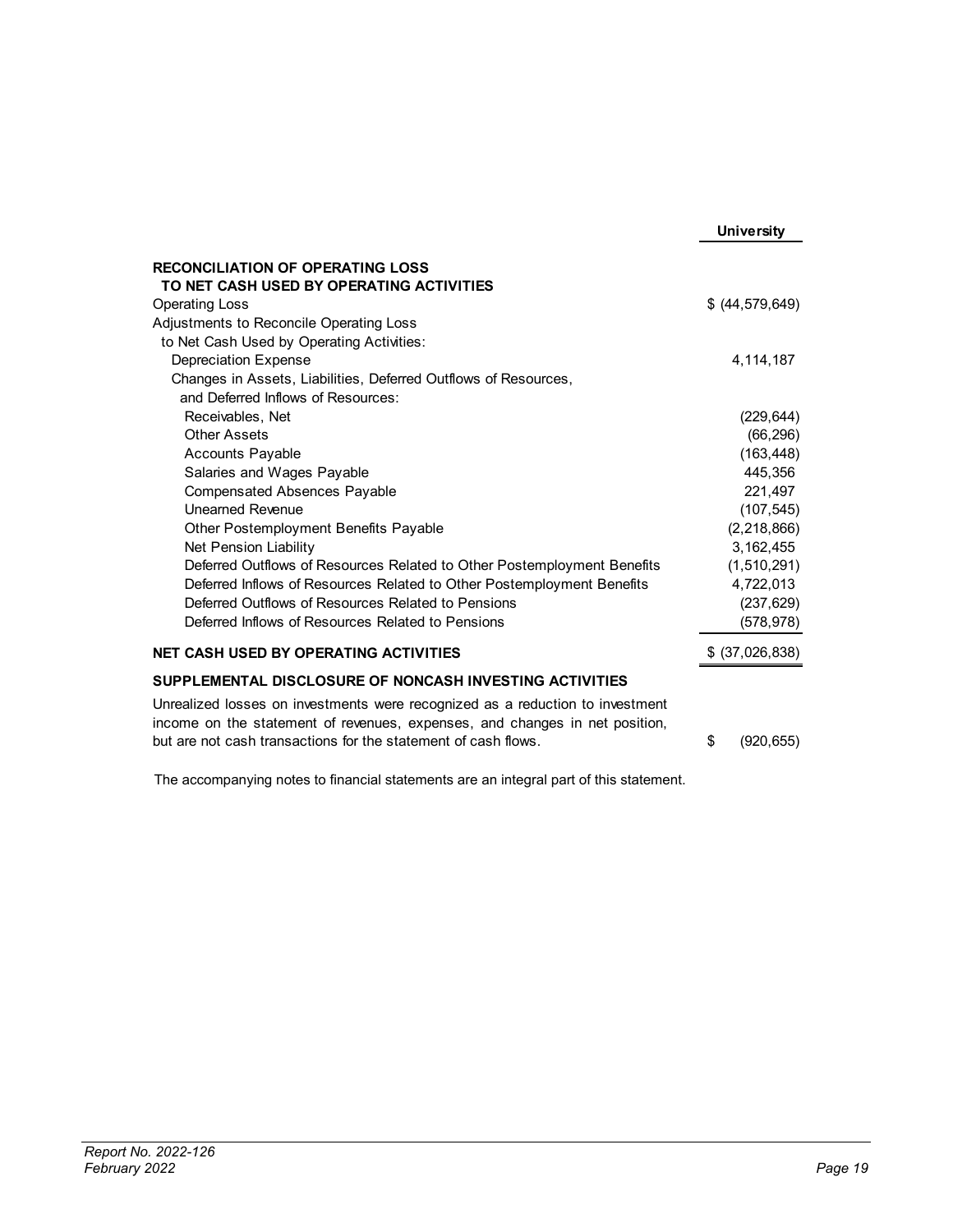## <span id="page-23-0"></span>*NOTES TO FINANCIAL STATEMENTS*

#### **1. Summary of Significant Accounting Policies**

**Reporting Entity**. The University is a separate public instrumentality that is part of the State university system of public universities, which is under the general direction and control of the Florida Board of Governors. The University is directly governed by a Board of Trustees (Trustees) consisting of 13 members. The Governor appoints 6 citizen members and the Board of Governors appoints 5 citizen members. These members are confirmed by the Florida Senate and serve staggered terms of 5 years. The chair of the faculty senate and the president of the student body of the University are also members. The Board of Governors establishes the powers and duties of the Trustees. The Trustees are responsible for setting policies for the University, which provide governance in accordance with State law and Board of Governors' Regulations and selecting the University President. The University President serves as the executive officer and the corporate secretary of the Trustees and is responsible for administering the policies prescribed by the Trustees.

Criteria for defining the reporting entity are identified and described in the Governmental Accounting Standards Board's (GASB) *Codification of Governmental Accounting and Financial Reporting Standards*, Sections 2100 and 2600. These criteria were used to evaluate potential component units for which the primary government is financially accountable and other organizations for which the nature and significance of their relationship with the primary government are such that exclusion would cause the primary government's financial statements to be misleading. Based on the application of these criteria, the University is a component unit of the State of Florida, and its financial balances and activities are reported in the State's Annual Comprehensive Financial Report by discrete presentation.

**Blended Component Unit**. Although it is legally separate from the University, the New College of Florida Development Corporation (Development Corporation) is included within the University's reporting entity as a blended component unit, based on the application of the criteria for determining component units. The Development Corporation was created on November 4, 2005, as a not-for-profit Florida corporation under the provisions of Chapter 617, Florida Statutes and as a direct-support organization of the University. The Development Corporation was established to secure, hold, invest, and administer property and to make expenditures for the exclusive benefit of the University. Due to the substantial economic relationship between the Development Corporation and the University, the financial activities of the Development Corporation are included in the University's financial statements. An annual audit of the Development Corporation is conducted by independent certified public accountants and is submitted to the Auditor General and the University Board of Trustees. Additional information on the Development Corporation, including copies of audit reports, is available by contacting the University's Controller's Office. Condensed financial statements for the University's blended component unit are shown in a subsequent note. The condensed financial statements are reported net of eliminations.

**Discretely Presented Component Unit**. Based on the application of the criteria for determining component units, the New College Foundation, Inc. (Foundation), (as provided for in Section 1004.28, Florida Statutes, and Board of Governors Regulation 9.011) is included within the University's reporting entity as discretely presented component unit. This legally separate, not-for-profit, corporation is organized and operated exclusively to fund, in whole or in part, academic programs of the University by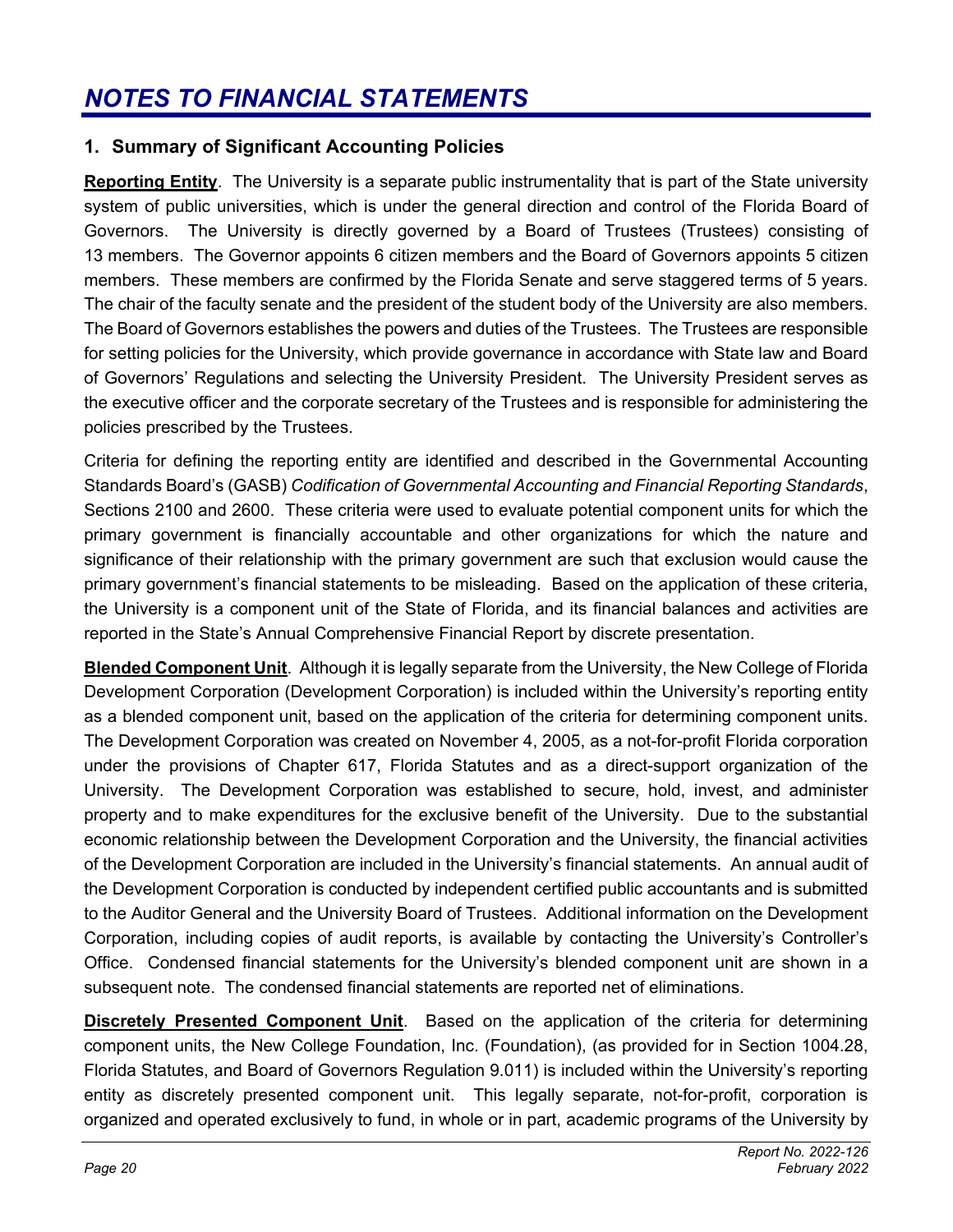providing supplemental resources from private gifts and bequests, and grants that may be negotiated annually. The Foundation is governed by a separate board. Florida Statutes authorize the Foundation to receive, hold, invest, and administer property and to make expenditures to or for the benefit of the University.

An annual audit of the Foundation financial statements is conducted by independent certified public accountants. Additional information on the Foundation, including copies of audit reports, is available by contacting the University Controller. Audited financial statements can be obtained from the Controller's Office, New College of Florida, 5800 Bay Shore Rd., Sarasota, Florida 34243-2109.

**Basis of Presentation**. The University's accounting policies conform with accounting principles generally accepted in the United States of America applicable to public colleges and universities as prescribed by GASB. The National Association of College and University Business Officers (NACUBO) also provides the University with recommendations prescribed in accordance with generally accepted accounting principles promulgated by GASB and the Financial Accounting Standards Board. GASB allows public universities various reporting options. The University has elected to report as an entity engaged in only business-type activities. This election requires the adoption of the accrual basis of accounting and entity wide reporting including the following components:

- Management's Discussion and Analysis
- Basic Financial Statements:
	- o Statement of Net Position
	- o Statement of Revenues, Expenses, and Changes in Net Position
	- o Statement of Cash Flows
	- o Notes to Financial Statements
- Other Required Supplementary Information

**Measurement Focus and Basis of Accounting**. Basis of accounting refers to when revenues, expenses, assets, deferred outflows of resources, liabilities, and deferred inflows of resources, are recognized in the accounts and reported in the financial statements. Specifically, it relates to the timing of the measurements made, regardless of the measurement focus applied. The University's financial statements are presented using the economic resources measurement focus and the accrual basis of accounting. Revenues, expenses, gains, losses, assets, deferred outflows of resources, liabilities, and deferred inflows of resources resulting from exchange and exchange-like transactions are recognized when the exchange takes place. Revenues, expenses, gains, losses, assets, deferred outflows of resources, liabilities, and deferred inflows of resources resulting from nonexchange activities are generally recognized when all applicable eligibility requirements, including time requirements, are met. The University follows GASB standards of accounting and financial reporting.

The University's blended and discretely presented component units use the economic resources measurement focus and the accrual basis of accounting, and follows GASB standards of accounting and financial reporting.

Significant interdepartmental sales between auxiliary service departments and other institutional departments have been eliminated from revenues and expenses for reporting purposes.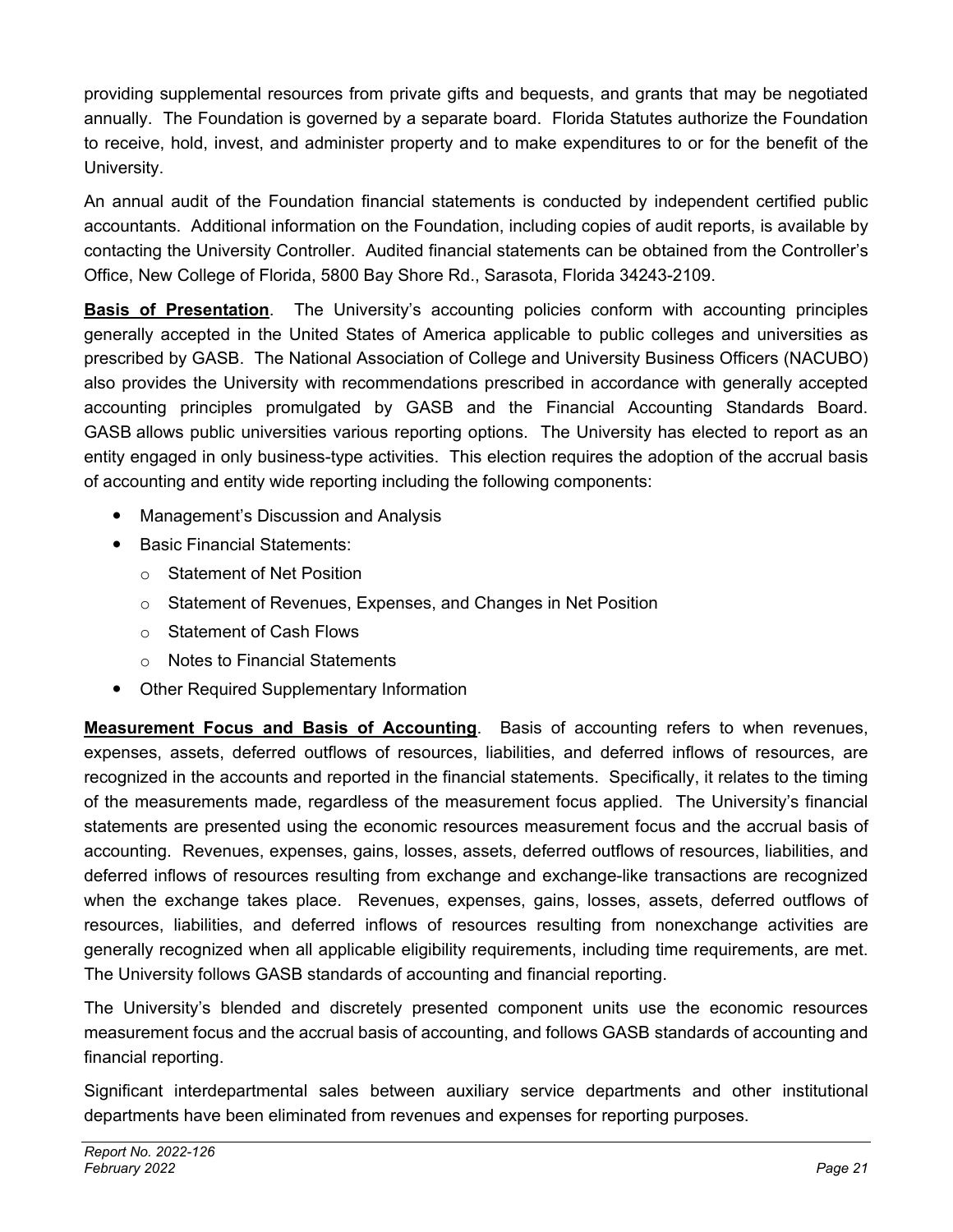The University's principal operating activities consist of instruction, research, and public service. Operating revenues and expenses generally include all fiscal transactions directly related to these activities as well as administration, operation and maintenance of capital assets, and depreciation of capital assets. Nonoperating revenues include State noncapital appropriations, Federal and State student financial aid, and investment income (net of unrealized gains or losses on investments). Interest on capital asset-related debt is a nonoperating expense. Other revenues generally include revenues for capital construction projects.

The statement of net position is presented in a classified format to distinguish between current and noncurrent assets and liabilities. When both restricted and unrestricted resources are available to fund certain programs, it is the University's policy to first apply the restricted resources to such programs, followed by the use of the unrestricted resources.

The statement of revenues, expenses, and changes in net position is presented by major sources and is reported net of tuition scholarship allowances. Tuition scholarship allowances are the difference between the stated charge for goods and services provided by the University and the amount that is actually paid by the student or the third party making payment on behalf of the student. The University applied the "Alternate Method" as prescribed in NACUBO Advisory Report 2000-05 to determine the reported net tuition scholarship allowances. Under this method, the University computes these amounts by allocating the cash payments to students, excluding payments for services, using a ratio of total aid to aid not considered third-party aid.

The statement of cash flows is presented using the direct method in compliance with GASB Statement No. 9, *Reporting Cash Flows of Proprietary and Nonexpendable Trust Funds and Governmental Entities That Use Proprietary Fund Accounting*.

**Cash and Cash Equivalents**. Cash and cash equivalents consist of cash on hand and cash in demand accounts. University cash deposits are held in banks qualified as public depositories under Florida law. All such deposits are insured by Federal depository insurance, up to specified limits, or collateralized with securities held in Florida's multiple financial institution collateral pool required by Chapter 280, Florida Statutes. Cash and cash equivalents that are externally restricted to make debt service payments, maintain sinking or reserve funds, or to purchase or construct capital or other restricted assets, are classified as restricted.

**Capital Assets**. University capital assets consist of land, works of art and historical treasures, construction in progress, buildings, infrastructure and other improvements, furniture and equipment, library resources, and computer software. These assets are capitalized and recorded at cost at the date of acquisition or at acquisition value at the date received in the case of gifts and purchases of State surplus property. Additions, improvements, and other outlays that significantly extend the useful life of an asset are capitalized. Other costs incurred for repairs and maintenance are expensed as incurred. The University has a capitalization threshold of \$5,000 for tangible personal property and \$100,000 for new buildings and other building improvements. Depreciation is computed on the straight-line basis over the following estimated useful lives:

- $\bullet$  Buildings 9 to 50 years
- $\bullet$  Infrastructure and Other Improvements  $-20$  years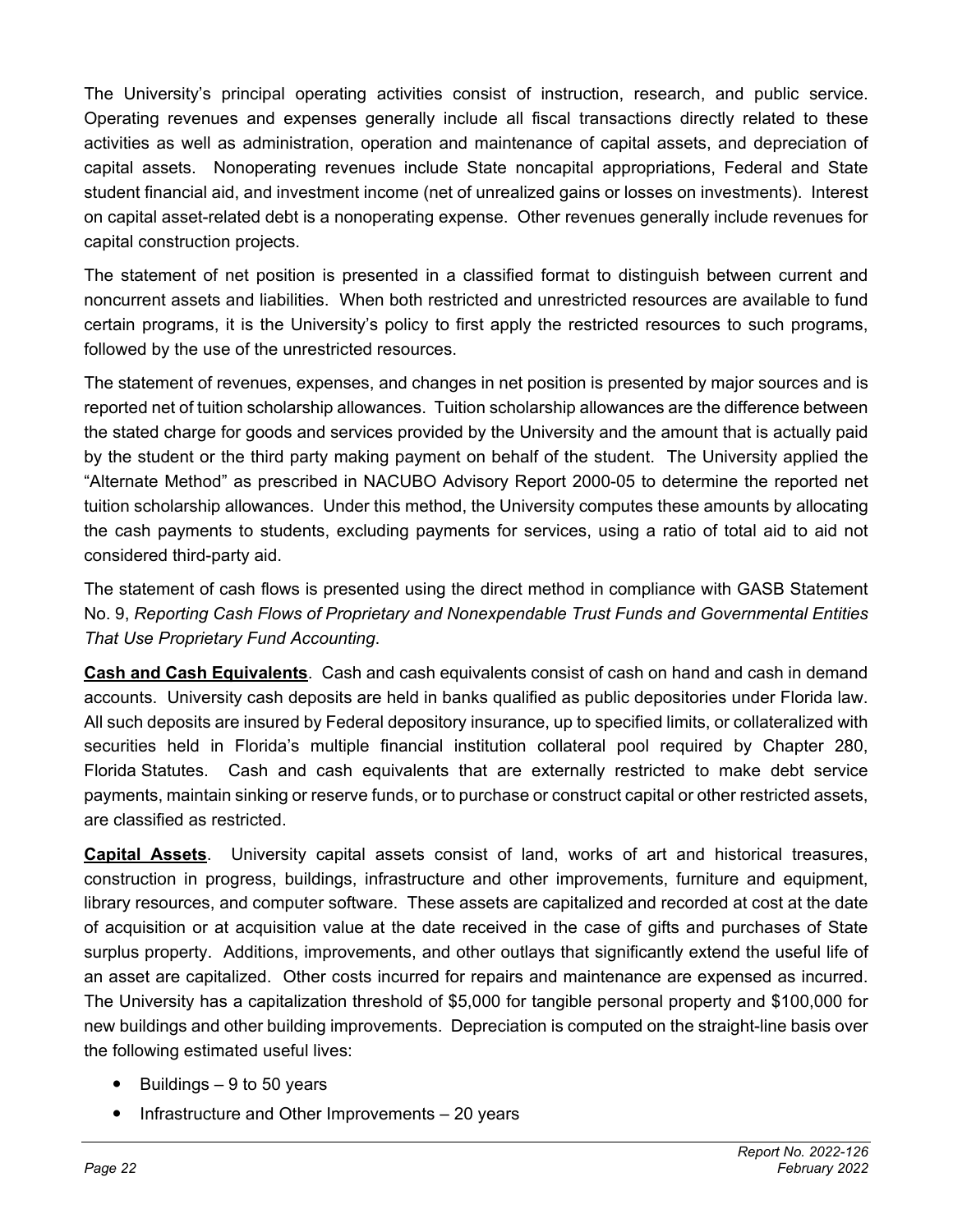- Furniture and Equipment  $-3$  to 15 years
- Library Resources 5 to 10 years
- Computer Software 7 years

**Noncurrent Liabilities**. Noncurrent liabilities include amounts of certificates of participation payable, compensated absences payable, other postemployment benefits payable (OPEB), net pension liabilities, and other noncurrent liabilities (an interest rate swap) that are not scheduled to be paid within the next fiscal year. Certificates of participation payable are reported net of unamortized discounts. The University amortizes debt discounts over the life of the debt using the straight-line method.

**Pensions**. For purposes of measuring the net pension liabilities, deferred outflows of resources and deferred inflows of resources related to pensions, and pension expense, information about the fiduciary net positions of the Florida Retirement System (FRS) defined benefit plan and the Health Insurance Subsidy (HIS) defined benefit plan and additions to/deductions from the FRS and HIS fiduciary net positions have been determined on the same basis as they are reported by the FRS and the HIS plans. Benefit payments (including refunds of employee contributions) are recognized when due and payable in accordance with benefit terms. Investments are reported at fair value.

## **2. Deficit Net Position in Individual Funds**

The University reported an unrestricted net position which included a deficit in the current funds – unrestricted as shown below. This deficit can be attributed to the full recognition of long-term liabilities (i.e., compensated absences payable, OPEB payable, and net pension liabilities) in the current unrestricted funds.

| Fund                                                          | <b>Net Position</b> |                           |  |
|---------------------------------------------------------------|---------------------|---------------------------|--|
| <b>Current Funds - Unrestricted</b><br><b>Auxiliary Funds</b> | \$.                 | (20,605,659)<br>4,249,747 |  |
| Total                                                         | \$.                 | (16, 355, 912)            |  |

## **3. Investments**

Section 1011.42(5), Florida Statutes, authorizes universities to invest funds with the State Treasury and State Board of Administration (SBA) and requires that universities comply with the statutory requirements governing investment of public funds by local governments. Accordingly, universities are subject to the requirements of Chapter 218, Part IV, Florida Statutes. The Board of Trustees has adopted a written investment policy providing that surplus funds of the University shall be invested in those institutions and instruments permitted under the provisions of Florida Statutes. Pursuant to Section 218.415(16), Florida Statutes, the University is authorized to invest in the Florida PRIME investment pool administered by the SBA; Securities and Exchange Commission registered money market funds with the highest credit quality rating from a nationally recognized rating agency; interest-bearing time deposits and savings accounts in qualified public depositories, as defined in Section 280.02, Florida Statutes; direct obligations of the United States Treasury; obligations of Federal agencies and instrumentalities; securities of, or interests in, certain open end or closed end management type investment companies; and other investments approved by the Board of Trustees as authorized by law.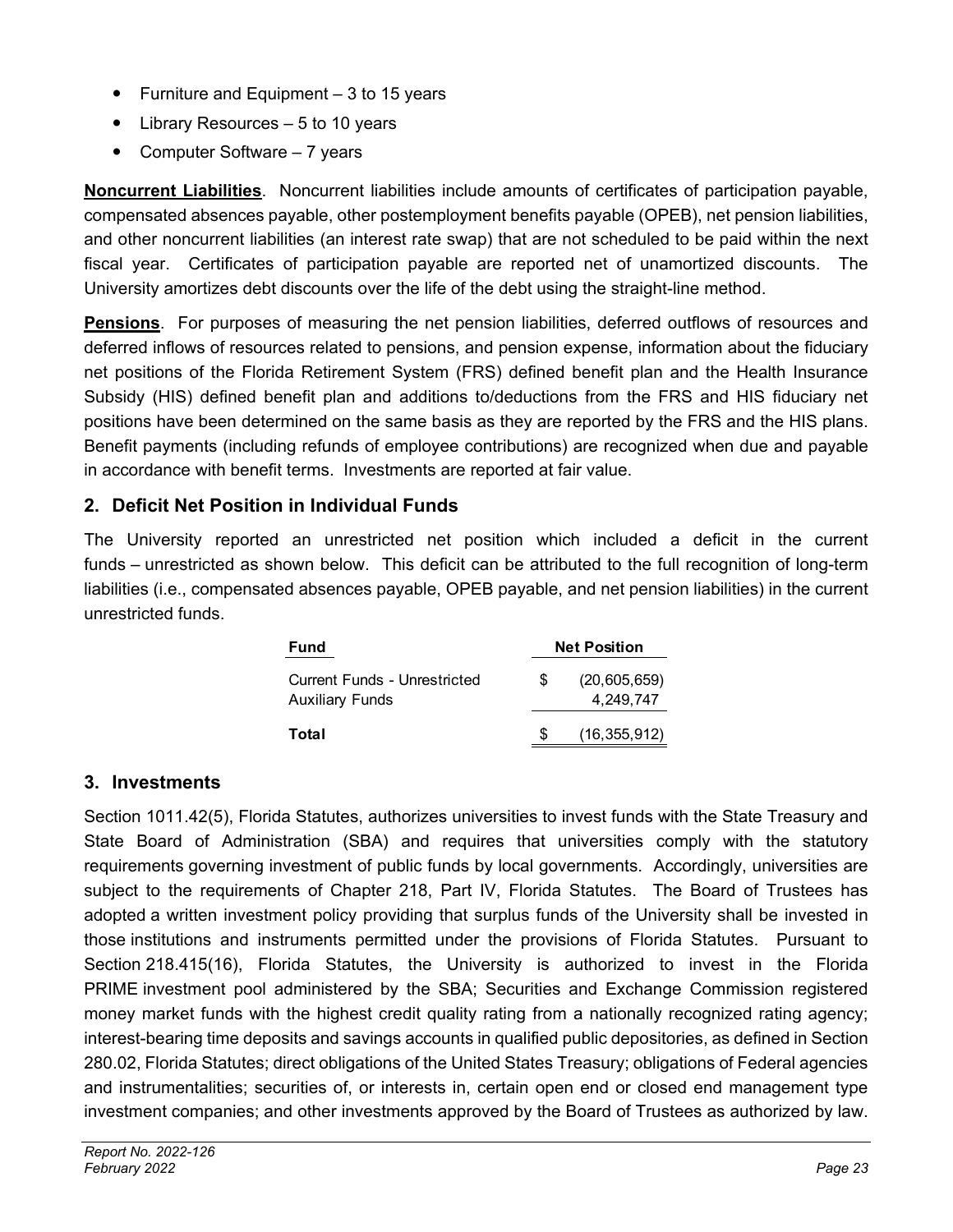Investments set aside to make debt service payments, maintain sinking or reserve funds, or to purchase or construct capital assets are classified as restricted.

The University categorizes its fair value measurements within the fair value hierarchy established by generally accepted accounting principles. The hierarchy is based on the valuation inputs used to measure the fair value of the asset. Level 1 inputs are quoted prices in active markets for identical assets, Level 2 inputs are significant other observable inputs, and Level 3 inputs are significant unobservable inputs.

All of the University's recurring fair value measurements as of June 30, 2021, are investments with the State Treasury which are valued based on the University's share of the pool (Level 3 inputs).

#### **External Investment Pools**.

The University reported investments at fair value totaling \$20,504,085 at June 30, 2021, in the State Treasury Special Purpose Investment Account (SPIA) investment pool, representing ownership of a share of the pool, not the underlying securities (Level 3 inputs). Pooled investments with the State Treasury are not registered with the Securities and Exchange Commission. Oversight of the pooled investments with the State Treasury is provided by the Treasury Investment Committee per Section 17.575, Florida Statutes. The authorized investment types are set forth in Section 17.57, Florida Statutes. The State Treasury SPIA investment pool carried a credit rating of AA-f by Standard & Poor's, had an effective duration of 2.6 years, and fair value factor of 0.984 at June 30, 2021. Participants contribute to the State Treasury SPIA investment pool on a dollar basis. These funds are commingled and a fair value of the pool is determined from the individual values of the securities. The fair value of the securities is summed and a total pool fair value is determined. A fair value factor is calculated by dividing the pool's total fair value by the pool participant's total cash balances. The fair value factor is the ratio used to determine the fair value of an individual participant's pool balance. The University relies on policies developed by the State Treasury for managing interest rate risk or credit risk for this investment pool. Disclosures for the State Treasury investment pool are included in the notes to financial statements of the State's Annual Comprehensive Financial Report.

**Component Unit Investments**. Investments held by the University's discretely presented component unit at June 30, 2021, are reported at fair value as follows:

|                                                   |    |                         | <b>Fair Value Measurements Using</b> |                                                                                                 |     |                                                                         |                                                           |
|---------------------------------------------------|----|-------------------------|--------------------------------------|-------------------------------------------------------------------------------------------------|-----|-------------------------------------------------------------------------|-----------------------------------------------------------|
| Investments by fair value level                   |    | <b>Amount</b>           |                                      | <b>Quoted Prices</b><br>in Active<br><b>Markets for</b><br><b>Identical Assets</b><br>(Level 1) |     | <b>Significant</b><br><b>Other</b><br>Observable<br>Inputs<br>(Level 2) | <b>Significant</b><br>Unobservable<br>Inputs<br>(Level 3) |
| Mutual Funds<br>Equities<br><b>Bonds</b>          | \$ | 39,762,182<br>4,360,267 | \$                                   | 39,762,182<br>4,360,267                                                                         | -\$ | $\overline{\phantom{0}}$                                                | \$                                                        |
| Total investments by fair value level             | S  | 44, 122, 449            |                                      | 44,122,449                                                                                      | £.  |                                                                         | \$                                                        |
| Investments measured at the net asset value (NAV) |    |                         |                                      |                                                                                                 |     |                                                                         |                                                           |
| Private Equity and Other Investments              |    | 4,609,495               |                                      |                                                                                                 |     |                                                                         |                                                           |
| Total investments measured at NAV                 |    | 4,609,495               |                                      |                                                                                                 |     |                                                                         |                                                           |
| Total investments measured at fair value          |    | 48,731,944              |                                      |                                                                                                 |     |                                                                         |                                                           |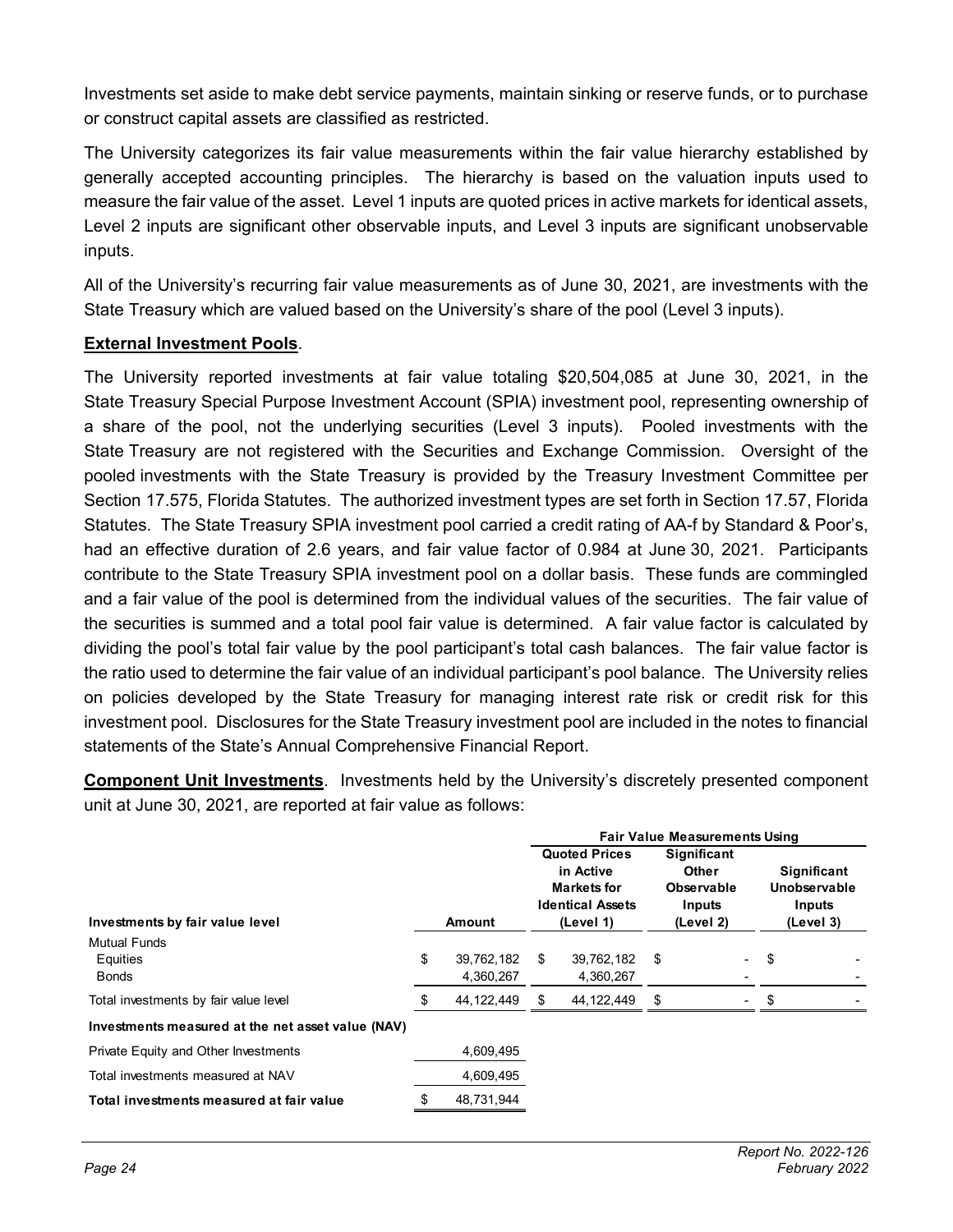## **4. Receivables**

**Accounts Receivable**. Accounts receivable represent amounts for contract and grant reimbursements due from third parties, student tuition and fees, and various sales and services provided to students and third parties. As of June 30, 2021, the University reported the following amounts as accounts receivable:

| <b>Description</b>                                                                            | <b>Amount</b> |                                        |
|-----------------------------------------------------------------------------------------------|---------------|----------------------------------------|
| <b>Student Tuition and Fees</b><br>Contracts and Grants<br><b>Auxiliary Services</b><br>Other | \$            | 50,342<br>256,905<br>124,822<br>52,242 |
| <b>Total Accounts Receivable</b>                                                              |               | 484.311                                |
| Less: Allowance for<br>Uncollectible Accounts                                                 |               | 58,710                                 |
| Accounts Receivable, Net                                                                      |               | 425.601                                |

**Allowance for Doubtful Receivables**. Allowance for doubtful accounts are reported based on management's best estimate as of fiscal year end considering type, age, collection history, and other factors considered appropriate. Accounts receivable are reported net of allowances of \$58,710 at June 30, 2021.

No allowance has been accrued for contracts and grants receivable. University management considers these to be fully collectible.

## **5. Due From State**

The amount \$78,095 due from State consists of \$75,922 from Capital Improvement Fee Trust Fund due from the State to the University for construction of University facilities, \$1,829 of the Florida Bright Futures Scholarship program pending at year-end, and \$344 in Sales tax overpayments to be claimed from the State.

## **6. Due From Component Unit**

The amount due from component unit of \$538,935 consists of amounts owed to the University by the Foundation for payroll for the fourth quarter and reimbursements for expenses paid for by University sources that are Foundation expenses.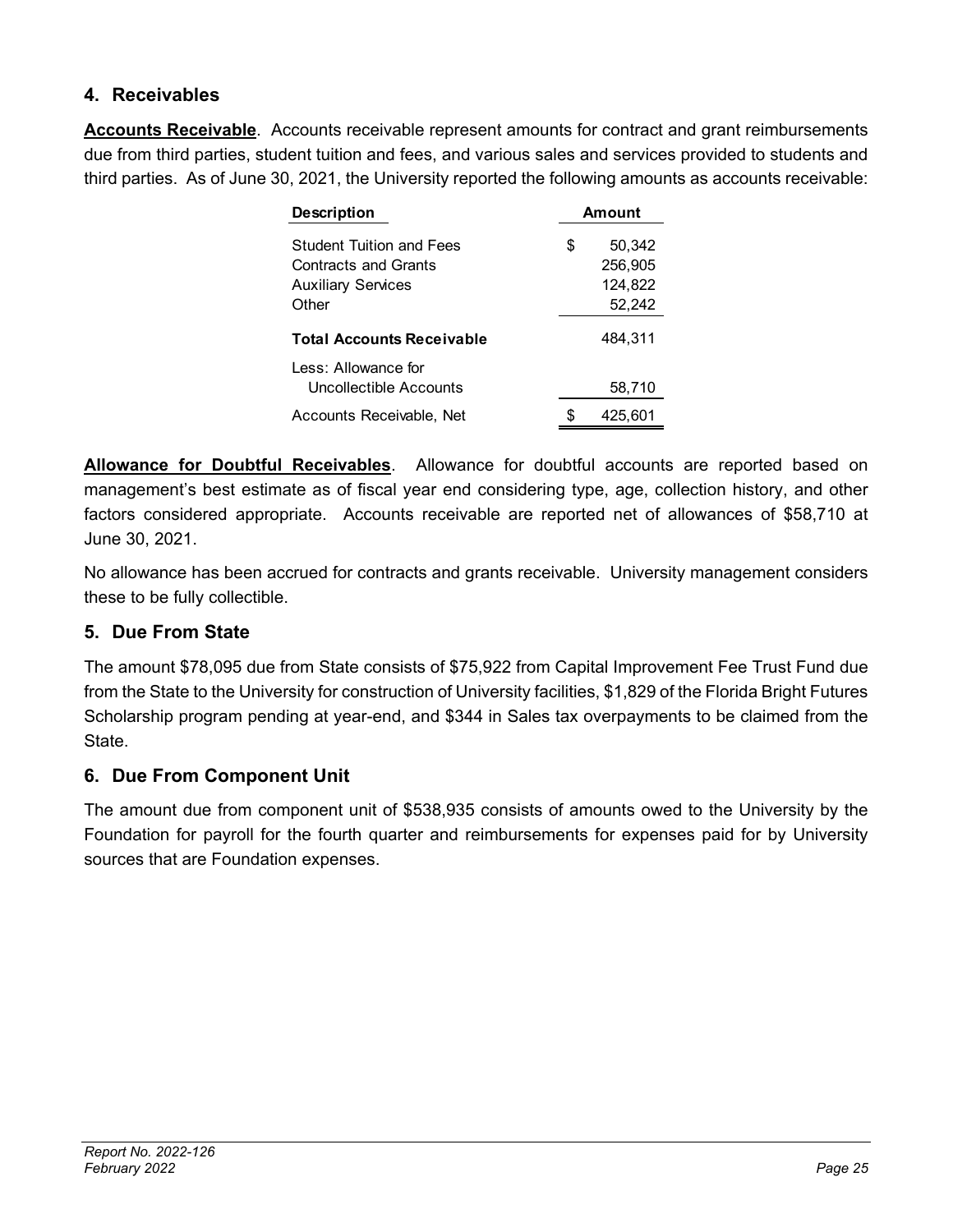## **7. Capital Assets**

Capital assets activity for the fiscal year ended June 30, 2021, is shown in the following table:

|                                              | <b>Beginning</b>   |                  |                   | <b>Ending</b>     |
|----------------------------------------------|--------------------|------------------|-------------------|-------------------|
| <b>Description</b>                           | <b>Balance</b>     | <b>Additions</b> | <b>Reductions</b> | <b>Balance</b>    |
| Nondepreciable Capital Assets:               |                    |                  |                   |                   |
| Land                                         | \$<br>4,561,975    | \$               | \$                | \$<br>4,561,975   |
| Works of Art and Historical Treasures        | 76,840             |                  |                   | 76,840            |
| <b>Construction in Progress</b>              | 107,608            | 659,771          | 89,368            | 678,011           |
| <b>Total Nondepreciable Capital Assets</b>   | \$<br>4,746,423    | \$<br>659,771    | \$<br>89,368      | \$<br>5,316,826   |
| Depreciable Capital Assets:                  |                    |                  |                   |                   |
| <b>Buildings</b>                             | \$<br>118,734,382  | \$<br>355,713    | \$                | \$<br>119,090,095 |
| Infrastructure and Other Improvements        | 7,202,724          |                  |                   | 7,202,724         |
| Furniture and Equipment                      | 6,294,067          | 296,096          | 79,216            | 6,510,947         |
| <b>Library Resources</b>                     | 484,367            |                  |                   | 484,367           |
| <b>Computer Software</b>                     | 111,363            |                  |                   | 111,363           |
| <b>Total Depreciable Capital Assets</b>      | 132,826,903        | 651,809          | 79,216            | 133,399,496       |
| Less, Accumulated Depreciation:              |                    |                  |                   |                   |
| <b>Buildings</b>                             | 53,813,001         | 3,313,155        |                   | 57, 126, 156      |
| Infrastructure and Other Improvements        | 3,024,538          | 359,166          |                   | 3,383,704         |
| <b>Furniture and Equipment</b>               | 5,259,581          | 435,326          | 79,216            | 5,615,691         |
| <b>Library Resources</b>                     | 484,367            |                  |                   | 484,367           |
| <b>Computer Software</b>                     | 98,282             | 6,540            |                   | 104,822           |
| <b>Total Accumulated Depreciation</b>        | 62,679,769         | 4, 114, 187      | 79,216            | 66,714,740        |
| <b>Total Depreciable Capital Assets, Net</b> | \$<br>70, 147, 134 | $$$ (3,462,378)  | \$                | \$<br>66,684,756  |

## **8. Unearned Revenue**

Unearned revenue at June 30, 2021, includes contracts and grants revenue and student tuition and fees received prior to fiscal year end related to subsequent accounting periods. As of June 30, 2021, the University reported the following amounts as unearned revenue:

| <b>Description</b><br>Amount                                   |     |                  |
|----------------------------------------------------------------|-----|------------------|
| <b>Contracts and Grants</b><br><b>Student Tuition and Fees</b> | \$. | 39,808<br>46,350 |
| <b>Total Unearned Revenue</b>                                  |     | 86,158           |

## **9. Deferred Outflow / Inflow of Resources**

The University's blended component unit (Development Corporation) entered into an interest rate swap agreement in connection with its \$30 million certificates of participation issuance to manage the risk of rising interest rates on its variable rate-based debt. Deferred outflows of resources include the effect of deferring accumulated decreases in fair value of hedging derivatives related to this interest rate swap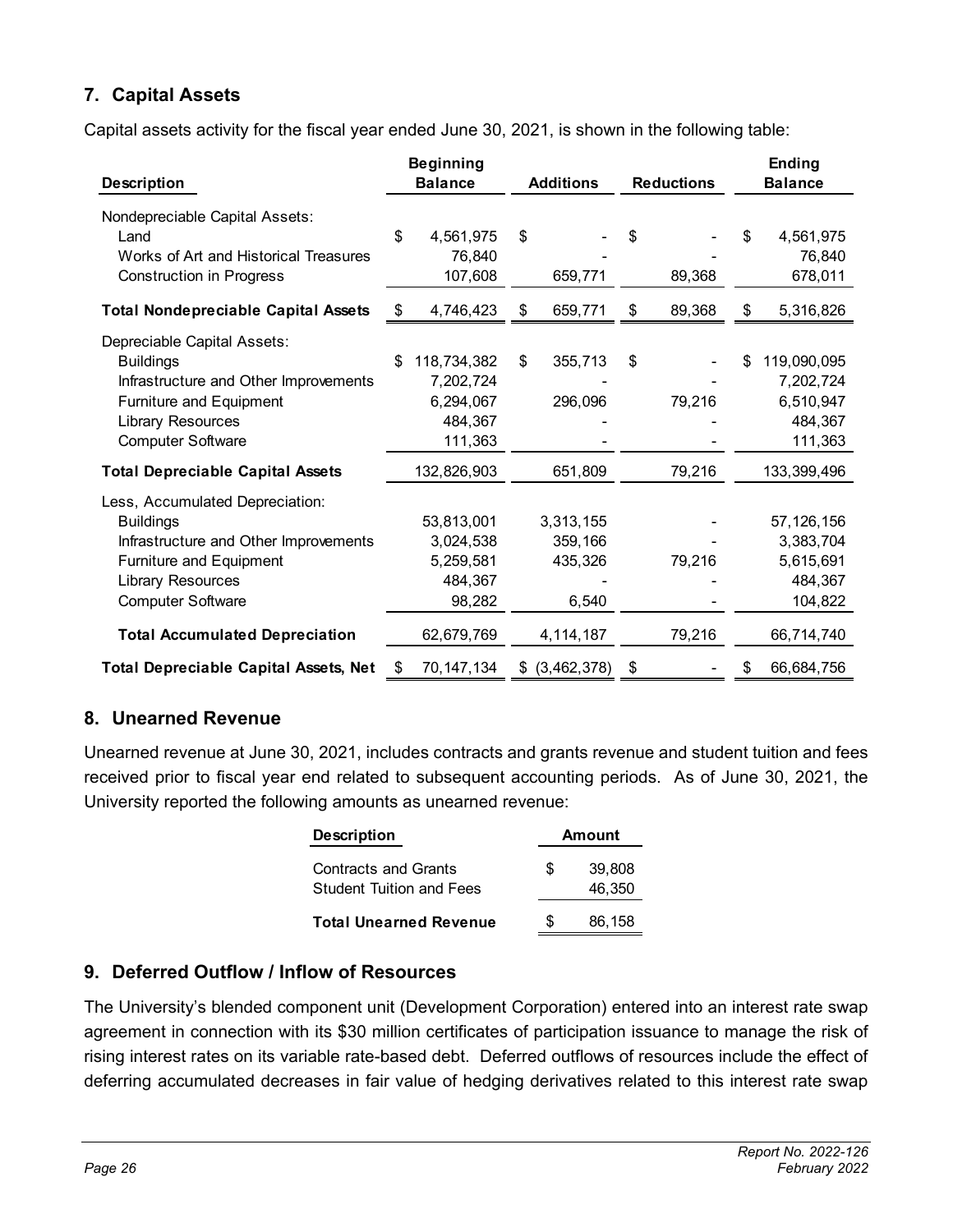agreement. The other noncurrent liabilities section of Note 10. below includes a complete discussion of the swap agreement.

The deferred outflows and inflows related to pensions are an aggregate of items related to pensions as calculated in accordance with GASB Statement No. 68, *Accounting and Financial Reporting for Pensions*. Total deferred outflows of pension resources were \$7,310,607 and total deferred inflows of resources related to pensions were \$375,459 for the fiscal year ended June 30, 2021. Note 11. includes a complete discussion of defined benefit pension plans.

The deferred outflows and inflows related to OPEB are an aggregate of items related to OPEB as calculated in accordance with GASB Statement No. 75, *Accounting and Financial Reporting for Postemployment Benefits Other than Pensions*. Total deferred outflows of OPEB resources were \$5,525,459 and total deferred inflows of resources related to OPEB were \$8,249,370 for the fiscal year ended June 30, 2021. Note 10. below includes a complete discussion of OPEB.

#### **10. Long-Term Liabilities**

Long-term liabilities of the University at June 30, 2021, include certificates of participation payable, compensated absences payable, other postemployment benefits payable, net pension liability, and other noncurrent liabilities (an interest rate swap). Long-term liabilities activity for the fiscal year ended June 30, 2021, is shown in the following table:

| <b>Description</b>                      | <b>Beginning</b><br><b>Balance</b> | <b>Reductions</b><br><b>Additions</b> |               | <b>Ending</b><br><b>Balance</b> |                |
|-----------------------------------------|------------------------------------|---------------------------------------|---------------|---------------------------------|----------------|
| Certifications of Participation Payable | \$23,020,715                       | 2.491<br>S                            | \$<br>930,000 | \$22,093,206                    | \$<br>980,000  |
| <b>Compensated Absences Payable</b>     | 2,862,281                          | 605.990                               | 384.493       | 3,083,778                       | 300,515        |
| Other Postemployment                    |                                    |                                       |               |                                 |                |
| <b>Benefits Payable</b>                 | 21,102,038                         | 3,964,525                             | 6,183,391     | 18,883,172                      | 306,384        |
| Net Pension Liability                   | 15.480.029                         | 10.611.225                            | 7.448.770     | 18,642,484                      | 38,201         |
| <b>Other Noncurrent Liabilities</b>     | 1,402,560                          |                                       | 706,242       | 696,318                         |                |
| <b>Total Long-Term Liabilities</b>      | \$63,867,623                       | 15, 184, 231<br>\$.                   | \$15,652,896  | \$63,398,958                    | .625.100<br>\$ |

**Certificates of Participation Payable**. On April 7, 2006, the Development Corporation issued variable rate Certificates of Participation (COPs), Series 2006, in the amount of \$30,110,000. The proceeds were used to finance the acquisition, construction, and equipping of five new residence halls containing approximately 200 new student beds, the renovation and improvement of three existing residence halls (Johnson, Bates, and Rothenberg), comprising the Pei complex, and renovation and improvement to the Hamilton Center, the student activities center.

In April of 2012, the Development Corporation, through resolution of the Board, restructured the existing variable rate COPs as allowed under the master trust indenture. The existing COPs were restructured as a non-bank qualified tax exempt variable facility (New College of Florida Development Corporation, Series 2012 Conversion). The interest rate is 77 percent of the sum of the 30-day London Interbank Offered Rate (LIBOR) plus 185 basis points. The revised agreement is for 10 years, which expires in April of 2022. However, the existing maturity and principal payment requirements pursuant to the original 2006 debt issuance were not restructured.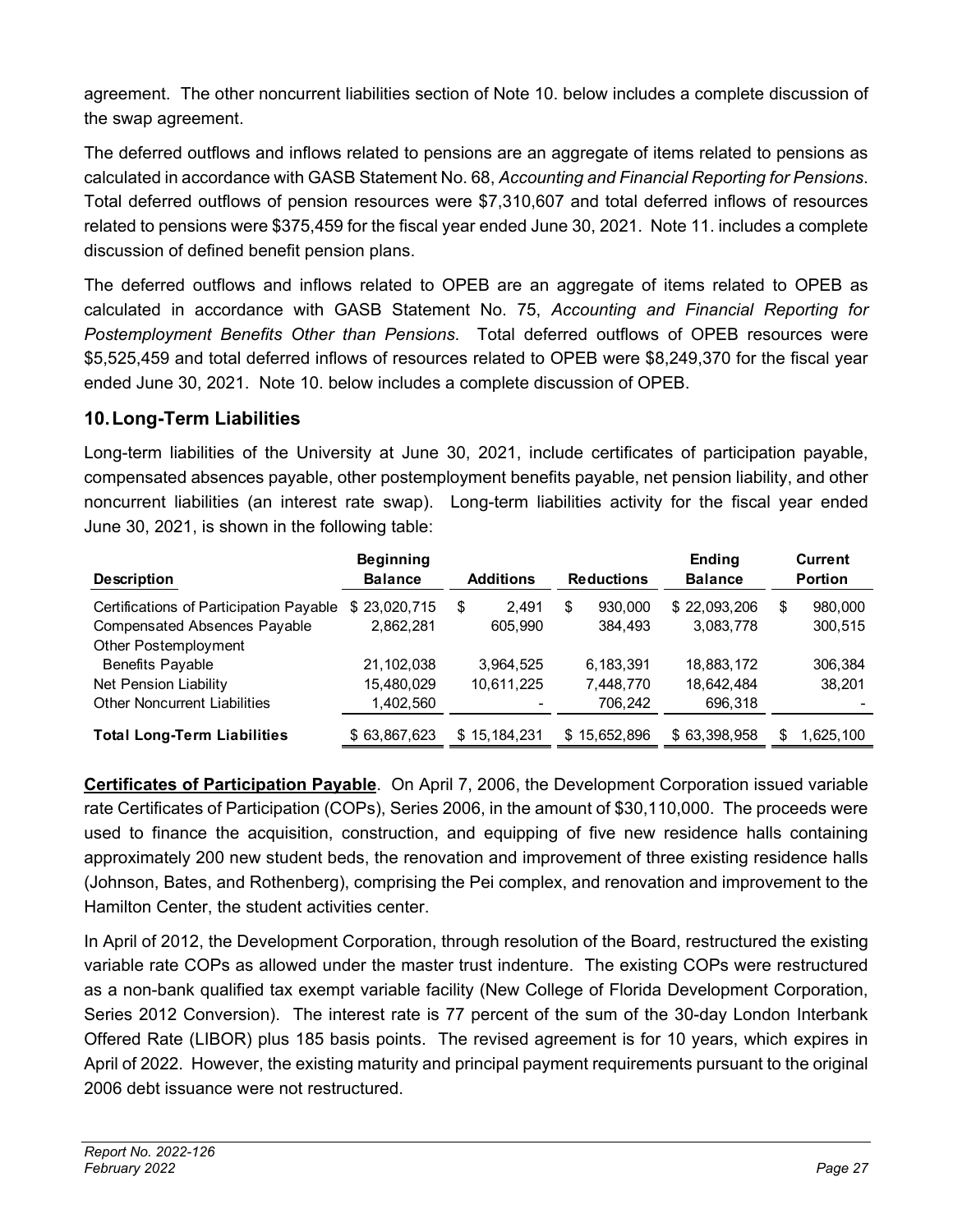With the enactment of the Federal Tax Cuts and Jobs Act, the Development Corporation's tax exempt variable facility does not have the same value as it did prior to this act due to the corporate maximum tax rate being reduced to 21 percent from 35 percent. As such, SunTrust, as Trustee, has adjusted the interest rate on the SWAP, effective April 1, 2018, to be 77 percent of the 30-day LIBOR, fixed at 3.30 percent, plus 93.584 percent of 1.85 percent equaling 1.7313 percent. The sum of these two components provides a total effective fixed interest of 5.0313 percent.

As a condition of the financing arrangement, the University entered into a Master Ground and Operating Lease Agreement with the Development Corporation. The property covered by the Master Ground lease together with the improvement thereon is leased back by the University to manage and operate through the Master Operating Lease and Facilities Sublease and Management Agreement. The payments on the lease are equal to the annual debt service requirements of the related bond debt and operating costs of the Development Corporation. The lease will terminate on the date the certificates and any related obligations are paid in full. Revenues from student resident facilities are pledged to pay rent to the Development Corporation or its assignees equal to the debt service on the long-term debt and any operating costs. During the 2020-21 fiscal year, student housing revenue totaled \$2,900,637.

Principal and interest payment requirements on the COPs outstanding as of June 30, 2021, are as follows:

| <b>Fiscal Year Ending June 30</b>                              | <b>Principal</b>                                                                            | Interest                                                                              | Total                                                                                         |
|----------------------------------------------------------------|---------------------------------------------------------------------------------------------|---------------------------------------------------------------------------------------|-----------------------------------------------------------------------------------------------|
| 2022<br>2023<br>2024<br>2025<br>2026<br>2027-2031<br>2032-2036 | \$<br>980,000<br>1,020,000<br>1,065,000<br>1.115.000<br>1,160,000<br>6.645.000<br>8,265,000 | 1.013.110<br>\$<br>964,251<br>915,738<br>859,826<br>804,261<br>3,095,335<br>1,278,186 | 1,993,110<br>\$<br>1,984,251<br>1,980,738<br>1.974.826<br>1,964,261<br>9,740,335<br>9,543,186 |
| 2037                                                           | 1.880.000                                                                                   |                                                                                       | 1,880,000                                                                                     |
| <b>Subtotal</b><br>Less: Discounts                             | 22,130,000<br>(36,794)                                                                      | 8.930.707                                                                             | 31,060,707<br>(36,794)                                                                        |
| Total                                                          | \$22,093,206                                                                                | \$<br>8,930,707                                                                       | \$31,023,913                                                                                  |

**Other Noncurrent Liabilities**. Other noncurrent liabilities are the liability for an interest rate swap agreement. To protect against the potential of rising interest rates, the Development Corporation entered into an interest rate swap agreement at the time the COPs were issued. The intention of the swap was to effectively change the variable interest rate on the COPs to a synthetic fixed rate. In April of 2012, the existing swap agreement was amended to match the terms of the restructured debt. The details of the swap at June 30, 2021, are shown in the following table: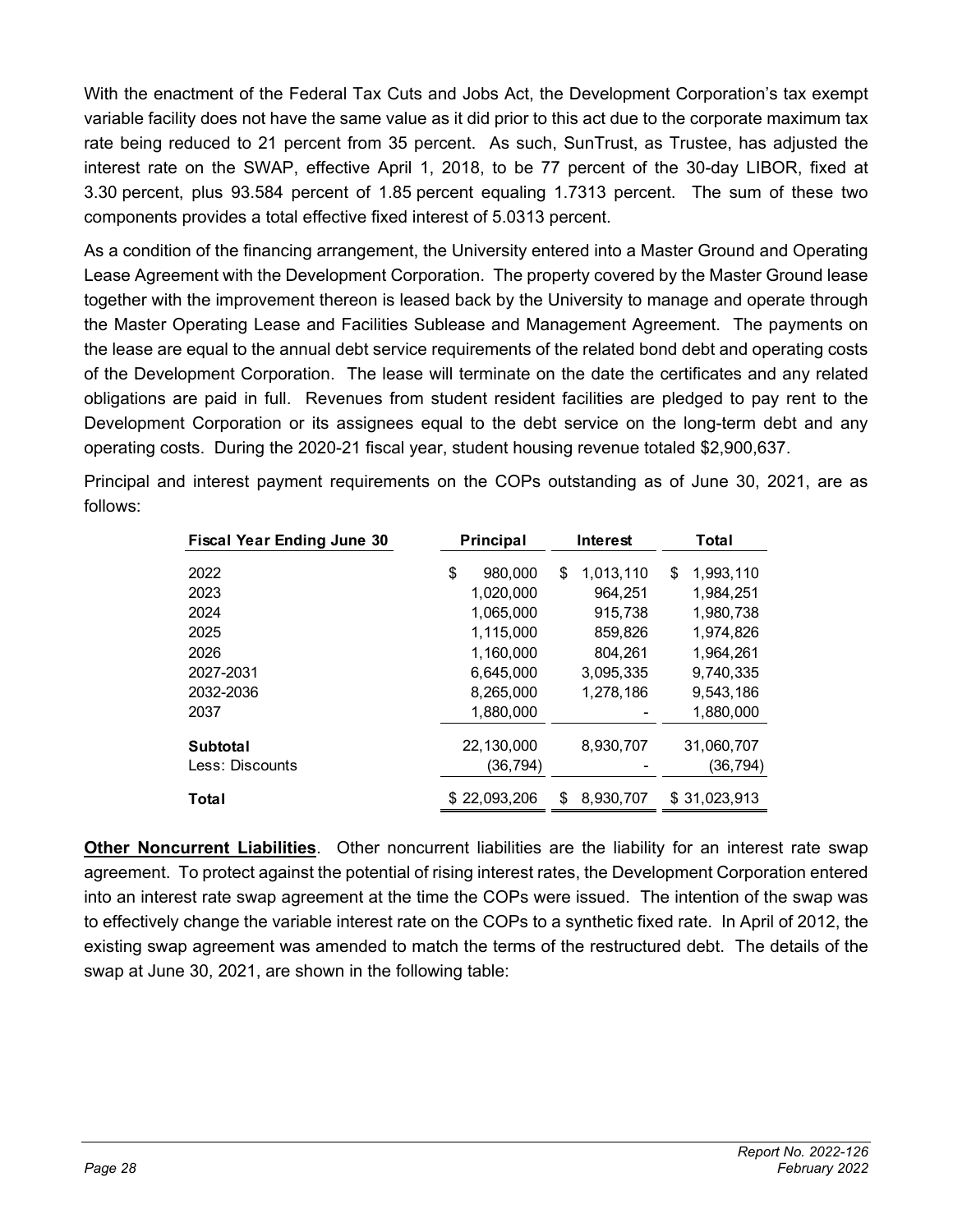|              | <b>Effective</b><br>Date | Termination<br>Date | Fixed       | Variable | Counterparty         |
|--------------|--------------------------|---------------------|-------------|----------|----------------------|
| Amount       |                          |                     | Rate        | Rate     | <b>Credit Rating</b> |
| \$22,130,000 | $4 - 9 - 12$             | $4 - 1 - 22$        | 4.7245% (1) | (2)      | $BBB+ (3)$           |

(1) 77 percent of 30-day LIBOR fixed at 3.30 percent, plus 77 percent of 1.85 percent equaling 1.4245 percent. The sum of these two components total an effective fixed rate of 4.7245 percent.

(2) 93.584 percent of 30-day LIBOR plus 1.85 percent equaling 1.7313 percent.

(3) Rated by Standard & Poor's.

The Development Corporation pays the variable rate interest quarterly and then either pays the swap interest expense or receives a swap payment to effectively fix the rate.

*Fair Value*: The swap had a negative fair value as of June 30, 2021. The negative fair value may be offset by reductions in total interest payments required under the variable rate COPs, creating lower synthetic interest rates. Because the coupons on the Development Corporation variable-rate COPs adjust to changing interest rates, the COPs do not have corresponding fair value increases. The fair value estimate is provided to the Development Corporation has requested the fair value of its swap agreement be determined, although it has no intention of selling the agreement and has the ability to hold and meet the swap obligation. At June 30, 2021, the negative fair value of the swap agreement held by the Development Corporation was \$696,318.

*Credit Risk*: As of June 30, 2021, the Development Corporation was not exposed to credit risk on its outstanding swap because of the negative fair value. However, should interest rates change and the fair value of the swap agreement become positive, the Development Corporation would be exposed to credit risk in the amount of the derivative's fair value.

*Termination Risk*: The Development Corporation or the counter party may terminate the swap agreement if the other party fails to perform under the terms of the contract. If the swap agreement is terminated, the associated variable-rate bonds would no longer synthetic fixed interest rate. Also, if at the time of the termination the swap agreement has a negative fair value, the Development Corporation would be liable to the counterparty for a payment equal to the fair value of the swap agreement.

*Rollover Risk*: The Development Corporation is exposed to rollover risk on the swap since it matures prior to the associated debt. When the swap terminates, the Development Corporation will not realize the synthetic rate offered by the agreement.

*Basis Risk*: The Development Corporation is exposed to basis risk because the variable rate payments are calculated on the basis of approximately 94 percent of LIBOR and the Development Corporation's variable rate interest obligations on the notes is determined in the tax-exempt market. Should the relationship between LIBOR and the tax-exempt market change and move to converge, or should the debt trade at levels worse (higher in rate) in relation to the tax-exempt market, the Development Corporation's all-in costs would increase.

**Compensated Absences Payable**. Employees earn the right to be compensated during absences for annual leave (vacation) and sick leave earned pursuant to Board of Governors' Regulations, University regulations, and bargaining agreements. Leave earned is accrued to the credit of the employee and records are kept on each employee's unpaid (unused) leave balance. The University reports a liability for the accrued leave; however, State noncapital appropriations fund only the portion of accrued leave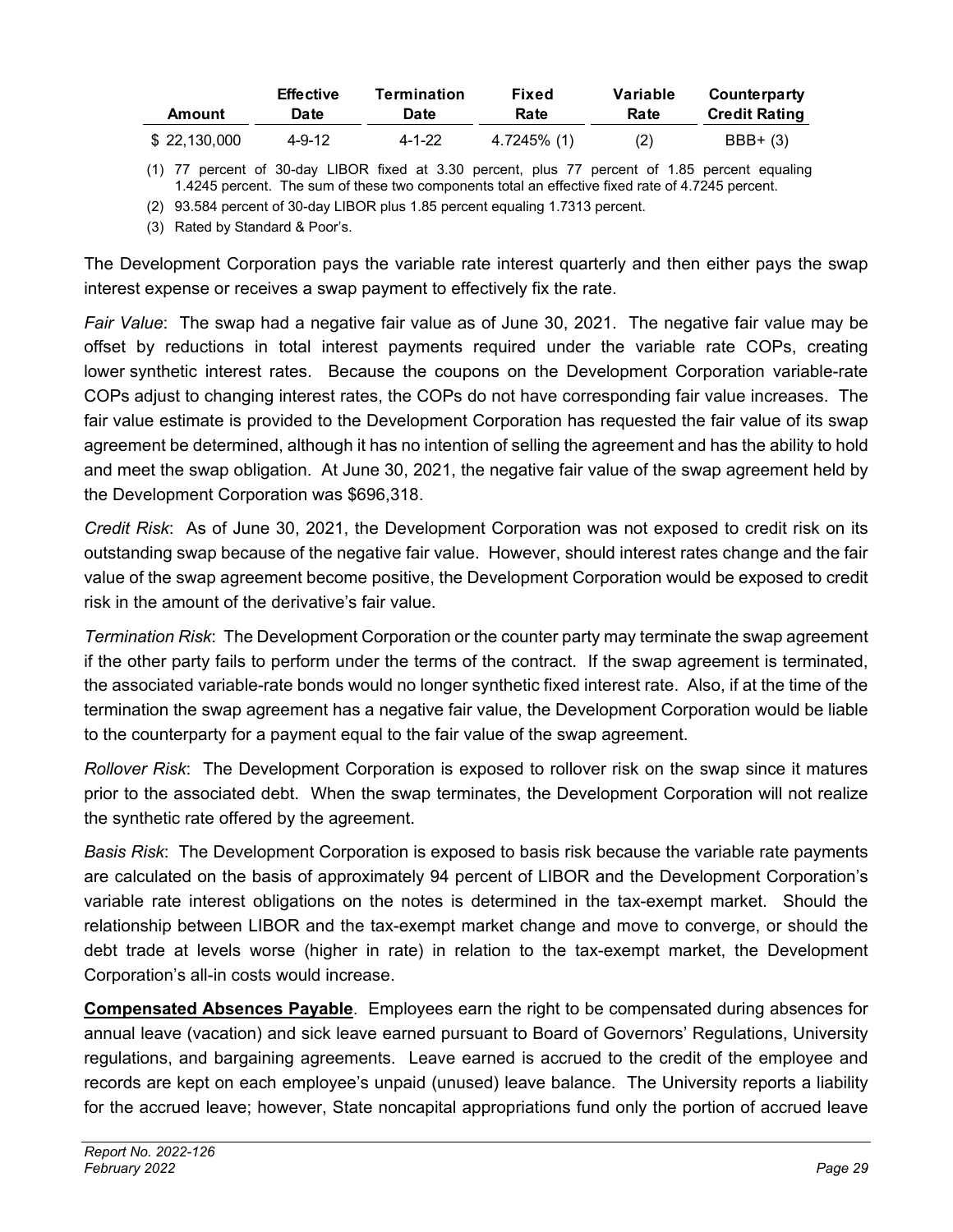that is used or paid in the current fiscal year. Although the University expects the liability to be funded primarily from future appropriations, generally accepted accounting principles do not permit the recording of a receivable in anticipation of future appropriations. At June 30, 2021, the estimated liability for compensated absences, which includes the University's share of the Florida Retirement System and FICA contributions, totaled \$3,083,778. The current portion of the compensated absences liability, \$300,515, is the amount expected to be paid in the coming fiscal year and is based on actual payouts for the last three years calculated as a percentage of those years' compensated absences liability.

**Other Postemployment Benefits Payable**. The University follows GASB Statement No. 75, *Accounting and Financial Reporting for Postemployment Benefits Other Than Pensions*, for certain postemployment healthcare benefits administered by the State Group Health Insurance Program.

## *General Information about the OPEB Plan*

*Plan Description*. The Division of State Group Insurance's (DSGI) Other Postemployment Benefits Plan (OPEB Plan) is a multiple-employer defined benefit plan administered by the State of Florida. Pursuant to the provisions of Section 112.0801, Florida Statutes, all employees who retire from the University are eligible to participate in the State Group Health Insurance Program. Retirees and their eligible dependents shall be offered the same health and hospitalization insurance coverage as is offered to active employees at a premium cost of no more than the premium cost applicable to active employees. A retiree means any officer or employee who retires under a State retirement system or State optional annuity or retirement program or is placed on disability retirement and who begins receiving retirement benefits immediately after retirement from employment. In addition, any officer or employee who retires under the Florida Retirement System Investment Plan is considered a "retiree" if he or she meets the age and service requirements to qualify for normal retirement or has attained the age of 59.5 years and has the years of service required for vesting. The University subsidizes the premium rates paid by retirees by allowing them to participate in the OPEB Plan at reduced or blended group (implicitly subsidized) premium rates for both active and retired employees. These rates provide an implicit subsidy for retirees because retiree healthcare costs are generally greater than active employee healthcare costs. No assets are accumulated in a trust that meet the criteria in paragraph 4 of GASB Statement No. 75. The OPEB Plan contribution requirements and benefit terms necessary for funding the OPEB Plan each year is on a pay-as-you-go basis as established by the Governor's recommended budget and the General Appropriations Act. Retirees are required to enroll in the Federal Medicare (Medicare) program for their primary coverage as soon as they are eligible.

*Benefits Provided*. The OPEB Plan provides healthcare benefits for retirees and their dependents. The OPEB Plan only provides an implicit subsidy as described above. For the 2020-21 fiscal year, 27 retirees and beneficiaries received postemployment healthcare benefits.

#### *Proportionate Share of the Total OPEB Liability*

The University's proportionate share of the total OPEB liability of \$18,883,172 was measured as of June 30, 2020, and was determined by an actuarial valuation as of July 1, 2020. At June 30, 2020, the University's proportionate share, determined by its proportion of total benefit payments made, was 0.18 percent, which was an increase of 0.01 from its proportionate share reported as of July 1, 2019.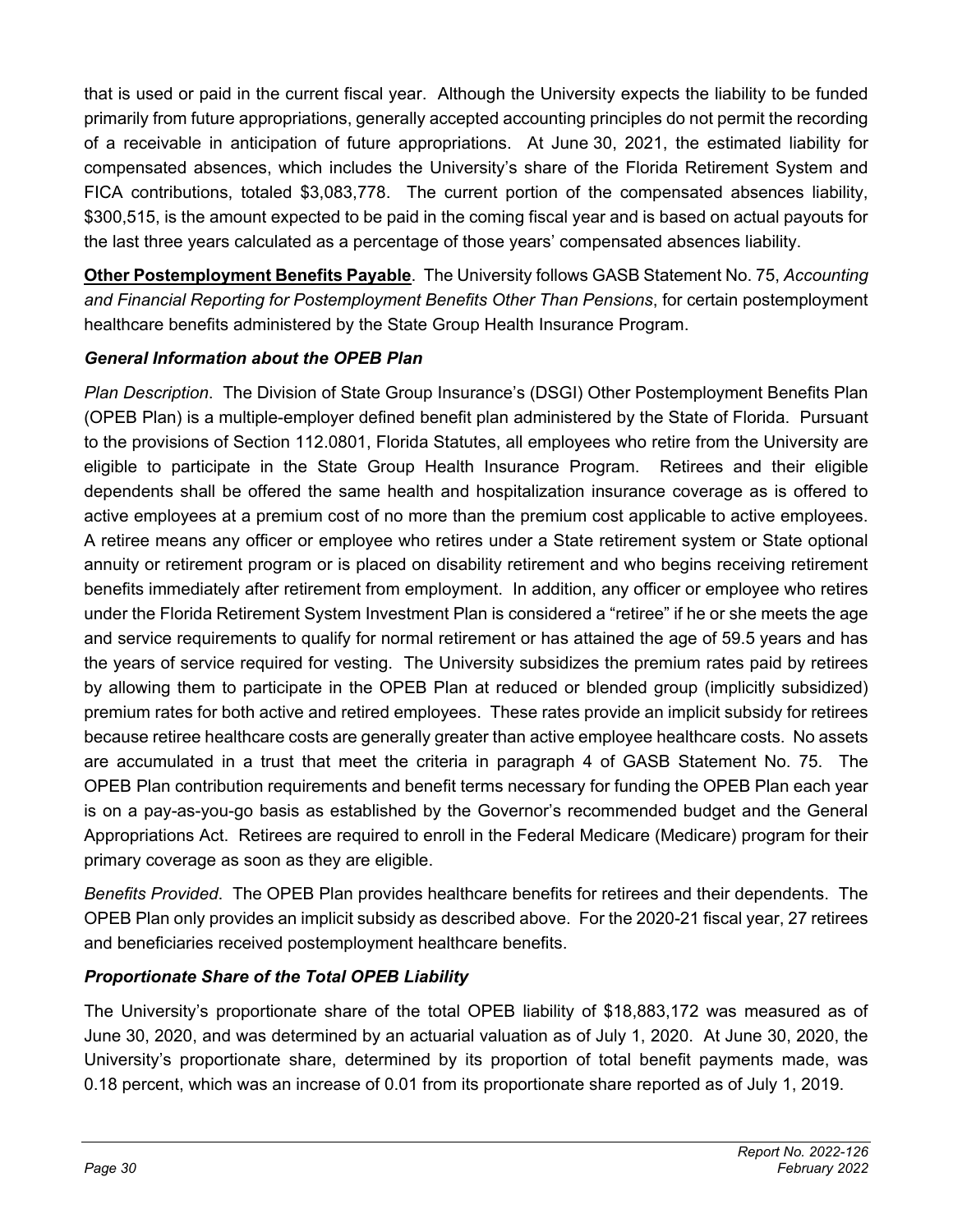*Actuarial Assumptions and Other Inputs*. The total OPEB liability was determined using the following actuarial assumptions and other inputs, applied to all periods included in the measurement, unless otherwise specified:

| Inflation                                   | 2.6 percent                                                                                          |
|---------------------------------------------|------------------------------------------------------------------------------------------------------|
| Salary increases                            | Varies by FRS Class                                                                                  |
| Discount rate                               | 2.66 percent                                                                                         |
| Healthcare cost trend rates<br>PPO Plan     | 7.78 percent for 2021, decreasing to an<br>ultimate rate of 4.04 percent for 2076 and<br>later years |
| <b>HMO Plan</b>                             | 5.66 percent for 2021, decreasing to an<br>ultimate rate of 4.04 percent for 2076 and<br>later years |
| Retirees' share of benefit-related<br>costs | 100 percent of projected health insurance<br>premiums for retirees                                   |

The discount rate was based on the Standard & Poor's (S&P) Municipal Bond 20 Year High Grade Rate Index.

Mortality rates were based on the PUB-2010 mortality tables with fully generational improvement with Scale MP-2018, updated from RP-2000 mortality tables using Scale BB.

While an experience study had not been completed for the OPEB Plan, the actuarial assumptions that determined the total OPEB liability for the OPEB Plan were based on certain results of the most recent experience study for the FRS Plan.

The following changes have been made since the prior valuation:

- Census Data The census data reflects changes in status for the twelve (12) month period since July 1, 2020.
- Discount Rate The discount rate was updated to utilize the mandated discount rate based on a 20-year S&P Municipal Bond Rate Index as of the measurement date, as required under GASB Statement No. 75. The discount rate decreased from 2.79 percent to 2.66 percent.
- Mortality Mortality rates were updated to align with those used in the actuarial valuation of the Florida Retirement System (FRS) conducted by Milliman as of July 1, 2019. Rates were previously based on RP-2000 mortality tables with fully generational improvement using Scale BB. Underlying tables were updated to use PUB-2010 mortality tables with fully generational improvement using Scale MP-2018. This change decreased the Total OPEB Liability by about 5 percent.
- Excise ("Cadillac") Tax The previous valuation conducted as of July 1, 2019 reflected the full impact of the Excise Tax that was to go into effect in 2022. The impact of this change was an increase in liabilities of about 12 percent. Since the previous valuation, this tax was repealed. The current valuation reflects this. The impact of this change is a decrease in the Total OPEB Liability of about 13 percent.
- Claims Costs and Premium Rates The assumed claims and premiums reflect the actual claims information that were provided as well as the premiums that are actually being charged to participants. Recent favorable claims experience resulted in lower liabilities as of June 30, 2020.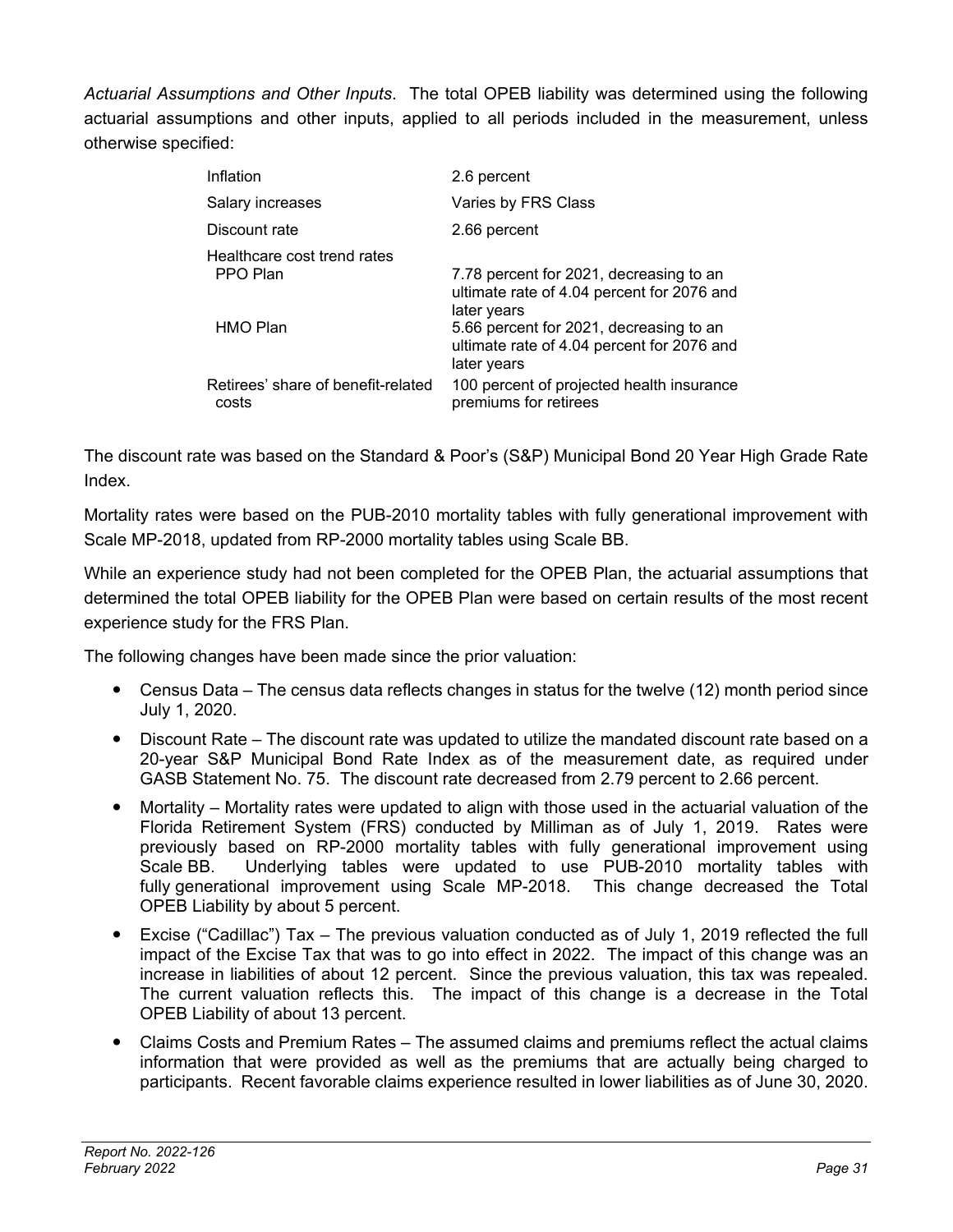- Trend Rate The medical trend assumption was based on the Getzen Model. Medical trend rates consistent with the August 2020 Report on Financial Outlook of the Plan were used along with information from the Getzen Model and actuarial judgment. The impact of the trend rate changes is a small decrease in the liability, due primarily to lower trend rates in the first several years.
- Active Medical Plan Elections Most actively employed participants in the Plan are health plan subscribers. Those participants are assumed to continue their current health coverage into retirement. For those who are not currently covered under the health plan, 72 percent are assumed to elect PPO coverage in retirement. The remaining 28 percent are assumed to elect HMO coverage. This assumption is based on guidance provided by the DSGI in an email on September 22, 2020. This change resulted in a small decrease in the Total OPEB Liability.

*Sensitivity of the University's Proportionate Share of the Total OPEB Liability to Changes in the Discount Rate*. The following table presents the University's proportionate share of the total OPEB liability, as well as what the University's proportionate share of the total OPEB liability would be if it were calculated using a discount rate that is 1 percentage point lower (1.66 percent) or 1 percentage point higher (3.66 percent) than the current rate:

|                                                                 | $1\%$           | Current              | $1\%$           |
|-----------------------------------------------------------------|-----------------|----------------------|-----------------|
|                                                                 | <b>Decrease</b> | <b>Discount Rate</b> | <b>Increase</b> |
|                                                                 | $(1.66\%)$      | $(2.66\%)$           | $(3.66\%)$      |
| University's proportionate share<br>of the total OPEB liability | \$23,607,291    | \$18,883,172         | \$15,280,281    |

*Sensitivity of the University's Proportionate Share of the Total OPEB Liability to Changes in the Healthcare Cost Trend Rates*. The following table presents the University's proportionate share of the total OPEB liability, as well as what the University's proportionate share of the total OPEB liability would be if it were calculated using healthcare cost trend rates that are 1 percentage point lower or 1 percentage point higher than the current healthcare cost trend rates:

|                                  | 1% Decrease  | <b>Healthcare</b><br><b>Cost Trend</b><br><b>Rates</b> | 1% Increase  |
|----------------------------------|--------------|--------------------------------------------------------|--------------|
| University's proportionate share |              |                                                        |              |
| of the total OPEB liability      | \$14,814,238 | \$18,883,172                                           | \$24,434,515 |

## *OPEB Expense and Deferred Outflows of Resources and Deferred Inflows of Resources Related to OPEB***.**

For the fiscal year ended June 30, 2021, the University recognized OPEB expense of \$1,306,910. At June 30, 2021, the University reported deferred outflows of resources and deferred inflows of resources related to OPEB from the following sources: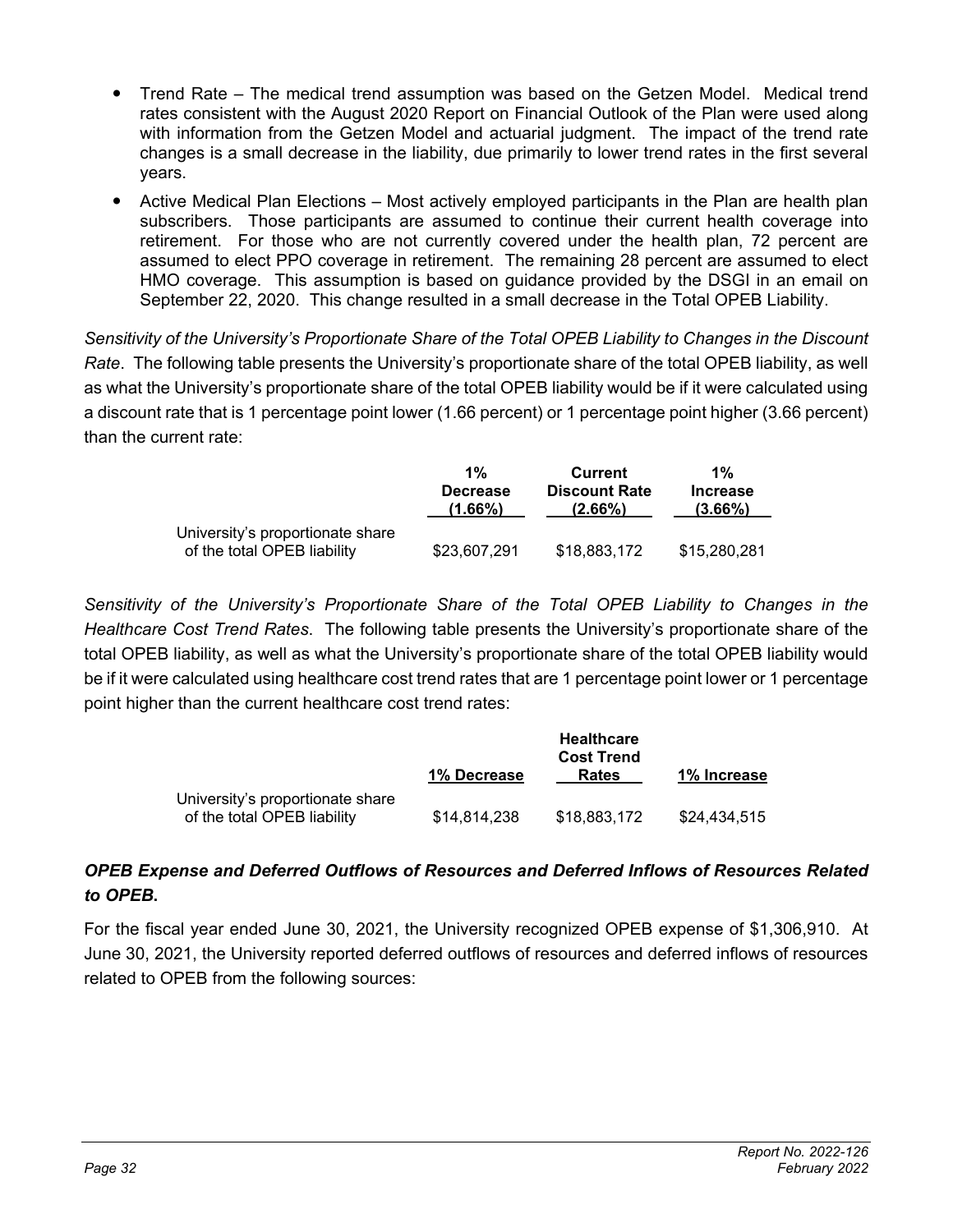| <b>Description</b>                                                           | <b>Deferred Outflows</b><br>of Resources |      | <b>Deferred Inflows</b><br>of Resources |
|------------------------------------------------------------------------------|------------------------------------------|------|-----------------------------------------|
| Differences between expected                                                 |                                          |      |                                         |
| and actual experience                                                        | \$                                       | - \$ | 1,103,291                               |
| Change of assumptions or other inputs                                        | 2,496,418                                |      | 7,146,079                               |
| Changes in proportion and differences<br>between University benefit payments |                                          |      |                                         |
| and proportionate share of benefit payments                                  | 2,714,987                                |      |                                         |
| Transactions subsequent to the                                               |                                          |      |                                         |
| measurement date                                                             | 314,054                                  |      |                                         |
| Total                                                                        | \$<br>5.525.459                          | S    | 8,249,370                               |

Of the total amount reported as deferred outflows of resources related to OPEB, \$314,054 resulting from benefit payments and administrative expenses subsequent to the measurement date and before the end of the fiscal year will be included as a reduction of the total OPEB liability and included in OPEB expense in the year ended June 30, 2022. Other amounts reported as deferred outflows of resources and deferred inflows of resources related to OPEB will be recognized in OPEB expense as follows:

| <b>Fiscal Year Ending June 30</b> | <b>Amount</b>                  |  |
|-----------------------------------|--------------------------------|--|
| 2022<br>2023                      | \$<br>(653, 550)<br>(653, 550) |  |
| 2024                              | (653, 550)                     |  |
| 2025<br>2026                      | (653, 550)<br>(295, 707)       |  |
| Thereafter                        | (128, 058)                     |  |
| Total                             | (3,037,965)                    |  |

**Net Pension Liability**. As a participating employer in the Florida Retirement System (FRS), the University recognizes its proportionate share of the collective net pension liabilities of the FRS cost-sharing multiple-employer defined benefit plans. As of June 30, 2021, the University's proportionate share of the net pension liabilities totaled \$18,642,484. Note 11. includes a complete discussion of defined benefit pension plans.

## **11. Retirement Plans – Defined Benefit Pension Plans**

## **General Information about the Florida Retirement System (FRS)**.

The FRS was created in Chapter 121, Florida Statutes, to provide a defined benefit pension plan for participating public employees. The FRS was amended in 1998 to add the Deferred Retirement Option Program (DROP) under the defined benefit plan and amended in 2000 to provide a defined contribution plan alternative to the defined benefit plan for FRS members effective July 1, 2002. This integrated defined contribution pension plan is the FRS Investment Plan. Chapter 121, Florida Statutes, also provides for nonintegrated, optional retirement programs in lieu of the FRS to certain members of the Senior Management Service Class employed by the State and faculty and specified employees in the State university system. Chapter 112, Florida Statutes, established the Retiree Health Insurance Subsidy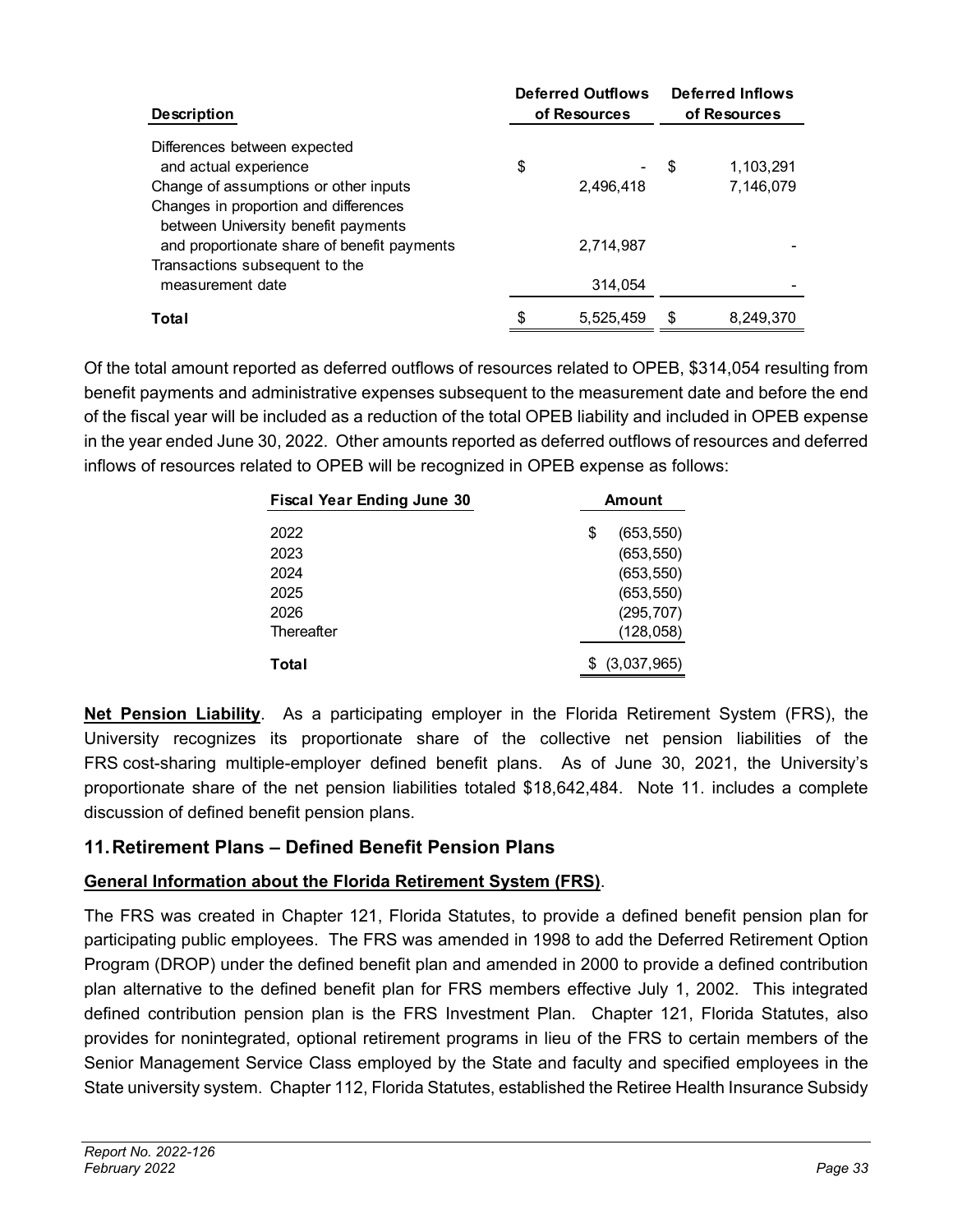(HIS) Program, a cost-sharing multiple-employer defined benefit pension plan to assist retired members of any State-administered retirement system in paying the costs of health insurance.

Essentially all regular employees of the University are eligible to enroll as members of the State-administered FRS. Provisions relating to the FRS are established by Chapters 121 and 122, Florida Statutes; Chapter 112, Part IV, Florida Statutes; Chapter 238, Florida Statutes; and FRS Rules, Chapter 60S, Florida Administrative Code; wherein eligibility, contributions, and benefits are defined and described in detail. Such provisions may be amended at any time by further action from the Florida Legislature. The FRS is a single retirement system administered by the Florida Department of Management Services, Division of Retirement, and consists of two cost-sharing multiple-employer defined benefit plans and other nonintegrated programs. An annual comprehensive financial report of the FRS, which includes its financial statements, required supplementary information, actuarial report, and other relevant information, is available from the Florida Department of Management Services Web site (www.dms.myflorida.com).

The University's FRS and HIS pension expense totaled \$3,868,176 for the fiscal year ended June 30, 2021.

#### **FRS Pension Plan**

*Plan Description*. The FRS Pension Plan (Plan) is a cost-sharing multiple-employer defined benefit pension plan, with a DROP for eligible employees. The general classes of membership are as follows:

- *Regular Class* Members of the FRS who do not qualify for membership in the other classes.
- *Senior Management Service Class* Members in senior management level positions.
- *Special Risk Class* Members who are employed as law enforcement officers and meet the criteria to qualify for this class.

Employees enrolled in the Plan prior to July 1, 2011, vest at 6 years of creditable service and employees enrolled in the Plan on or after July 1, 2011, vest at 8 years of creditable service. All vested members, enrolled prior to July 1, 2011, are eligible for normal retirement benefits at age 62 or at any age after 30 years of creditable service except for members classified as special risk who are eligible for normal retirement benefits at age 55 or at any age after 25 years of creditable service. All members enrolled in the Plan on or after July 1, 2011, once vested, are eligible for normal retirement benefits at age 65 or any time after 33 years of creditable service except for members classified as special risk who are eligible for normal retirement benefits at age 60 or at any age after 30 years of creditable service. Employees enrolled in the Plan may include up to 4 years of credit for military service toward creditable service. The Plan also includes an early retirement provision; however, there is a benefit reduction for each year a member retires before his or her normal retirement date. The Plan provides retirement, disability, death benefits, and annual cost-of-living adjustments to eligible participants.

The DROP, subject to provisions of Section 121.091, Florida Statutes, permits employees eligible for normal retirement under the Plan to defer receipt of monthly benefit payments while continuing employment with an FRS-participating employer. An employee may participate in DROP for a period not to exceed 60 months after electing to participate. During the period of DROP participation, deferred monthly benefits are held in the FRS Trust Fund and accrue interest. The net pension liability does not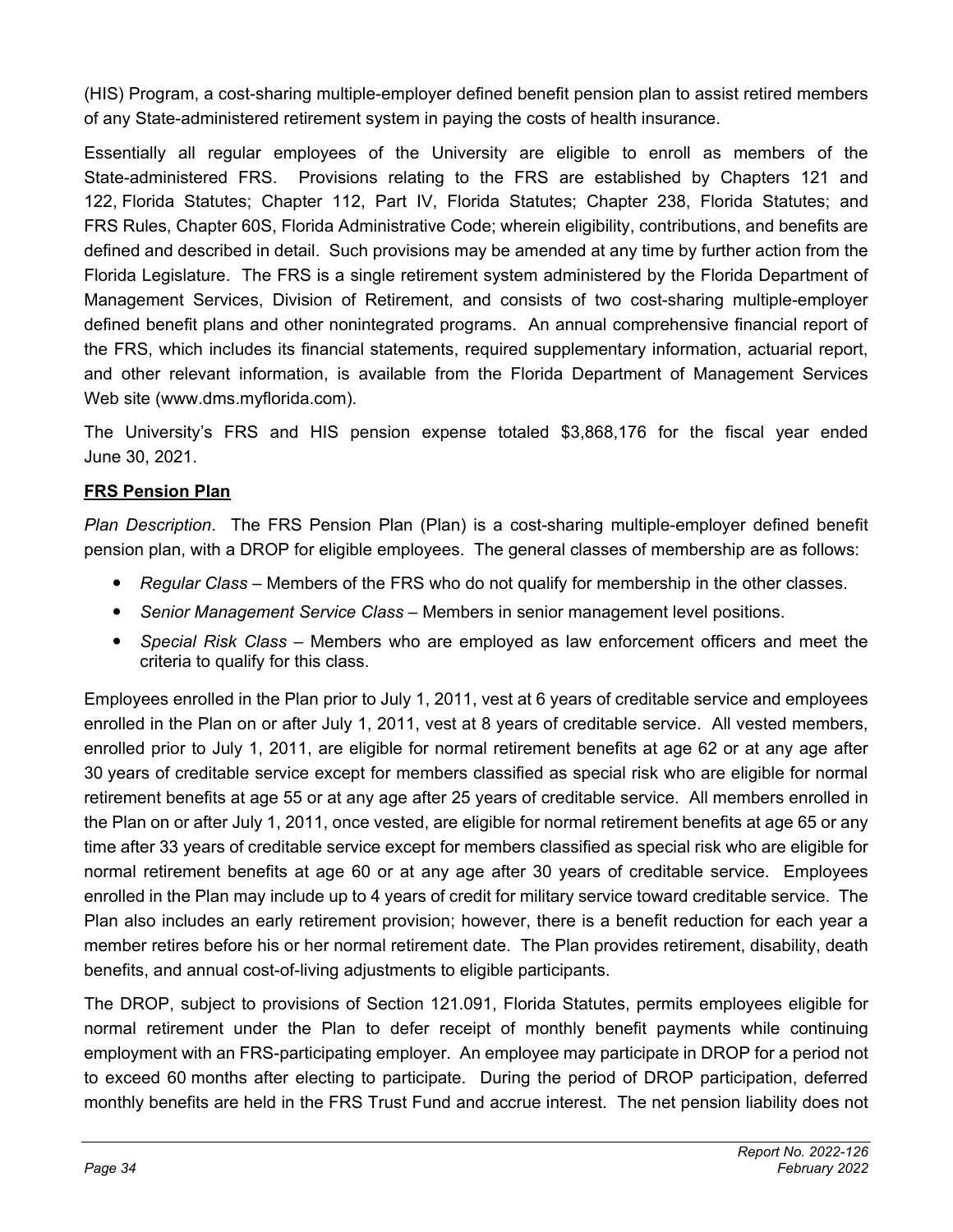include amounts for DROP participants, as these members are considered retired and are not accruing additional pension benefits.

*Benefits Provided*. Benefits under the Plan are computed on the basis of age, and/or years of service, average final compensation, and credit service. Credit for each year of service is expressed as a percentage of the average final compensation. For members initially enrolled before July 1, 2011, the average final compensation is the average of the 5 highest fiscal years' earnings; for members initially enrolled on or after July 1, 2011, the average final compensation is the average of the 8 highest fiscal years' earnings. The total percentage value of the benefit received is determined by calculating the total value of all service, which is based on retirement plan and/or the class to which the member belonged when the service credit was earned. Members are eligible for in-line-of-duty or regular disability and survivors' benefits. The following table shows the percentage value for each year of service credit earned:

| Class, Initial Enrollment, and Retirement Age/Years of Service    | % Value |
|-------------------------------------------------------------------|---------|
| Regular Class members initially enrolled before July 1, 2011      |         |
| Retirement up to age 62 or up to 30 years of service              | 1.60    |
| Retirement at age 63 or with 31 years of service                  | 1.63    |
| Retirement at age 64 or with 32 years of service                  | 1.65    |
| Retirement at age 65 or with 33 or more years of service          | 1.68    |
| Regular Class members initially enrolled on or after July 1, 2011 |         |
| Retirement up to age 65 or up to 33 years of service              | 1.60    |
| Retirement at age 66 or with 34 years of service                  | 1.63    |
| Retirement at age 67 or with 35 years of service                  | 1.65    |
| Retirement at age 68 or with 36 or more years of service          | 1.68    |
| <b>Senior Management Service Class</b>                            | 2.00    |
| <b>Special Risk Class</b>                                         | 3.00    |
|                                                                   |         |

As provided in Section 121.101, Florida Statutes, if the member was initially enrolled in the Plan before July 1, 2011, and all service credit was accrued before July 1, 2011, the annual cost-of-living adjustment is 3 percent per year. If the member was initially enrolled before July 1, 2011, and has service credit on or after July 1, 2011, there is an individually calculated cost-of-living adjustment. The annual cost-of-living adjustment is a proportion of 3 percent determined by dividing the sum of the pre-July 2011 service credit by the total service credit at retirement multiplied by 3 percent. Plan members initially enrolled on or after July 1, 2011, will not have a cost-of-living adjustment after retirement.

*Contributions*. The Florida Legislature establishes contribution rates for participating employers and employees. Contribution rates during the 2020-21 fiscal year were: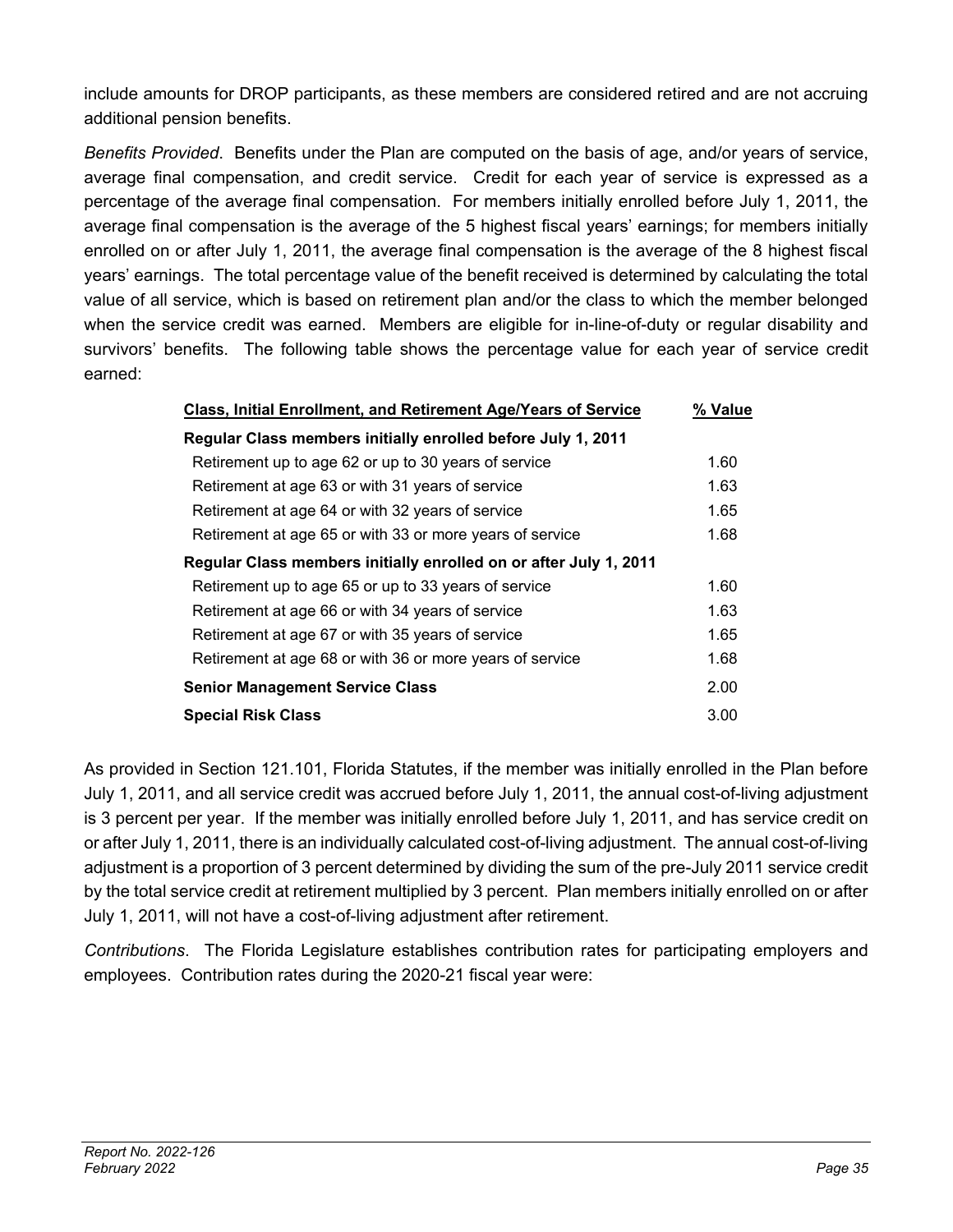|                                                                                             |                 | <b>Percent of Gross Salary</b> |
|---------------------------------------------------------------------------------------------|-----------------|--------------------------------|
| <b>Class</b>                                                                                | <b>Employee</b> | Employer $(1)$                 |
| FRS, Regular                                                                                | 3.00            | 10.00                          |
| FRS, Senior Management Service                                                              | 3.00            | 27.29                          |
| FRS, Special Risk                                                                           | 3.00            | 24.45                          |
| Deferred Retirement Option Program (applicable to<br>members from all of the above classes) | 0.00            | 16.98                          |
| FRS, Reemployed Retiree                                                                     | (2)             | (2)                            |

(1) Employer rates include 1.66 percent for the postemployment health insurance subsidy. Also, employer rates, other than for DROP participants, include 0.06 percent for administrative costs of the Investment Plan.

(2) Contribution rates are dependent upon retirement class in which reemployed.

The University's contributions to the Plan totaled \$1,354,754 for the fiscal year ended June 30, 2021.

*Pension Liabilities, Pension Expense, and Deferred Outflows of Resources and Deferred Inflows of Resources Related to Pensions*. At June 30, 2021, the University reported a liability of \$15,180,777 for its proportionate share of the net pension liability. The net pension liability was measured as of June 30, 2020, and the total pension liability used to calculate the net pension liability was determined by an actuarial valuation as of July 1, 2020. The University's proportionate share of the net pension liability was based on the University's 2019-20 fiscal year contributions relative to the total 2019-20 fiscal year contributions of all participating members. At June 30, 2020, the University's proportionate share was 0.035025983 percent, which was a decrease of 0.000421017 from its proportionate share measured as of June 30, 2019.

For the year ended June 30, 2021, the University recognized pension expense of \$3,486,095. In addition, the University reported deferred outflows of resources and deferred inflows of resources related to pensions from the following sources:

| <b>Description</b>                                                                                | <b>Deferred Outflows</b><br>of Resources |    | Deferred Inflows<br>of Resources |
|---------------------------------------------------------------------------------------------------|------------------------------------------|----|----------------------------------|
| Differences between expected                                                                      |                                          |    |                                  |
| and actual experience                                                                             | \$<br>580.999                            | S  |                                  |
| Change of assumptions                                                                             | 2,748,204                                |    |                                  |
| Net difference between projected and                                                              |                                          |    |                                  |
| actual earnings on FRS Plan investments                                                           | 903,878                                  |    |                                  |
| Changes in proportion and differences between<br>University contributions and proportionate share |                                          |    |                                  |
| of contributions                                                                                  | 781.210                                  |    | 89.080                           |
| University FRS contributions subsequent to the                                                    |                                          |    |                                  |
| measurement date                                                                                  | 1,354,754                                |    |                                  |
| Total                                                                                             | \$<br>6,369,045                          | \$ | 89,080                           |

The deferred outflows of resources totaling \$1,354,754, resulting from University contributions subsequent to the measurement date will be recognized as a reduction of the net pension liability in the fiscal year ending June 30, 2022. Other amounts reported as deferred outflows of resources and deferred inflows of resources related to pensions will be recognized in pension expense as follows: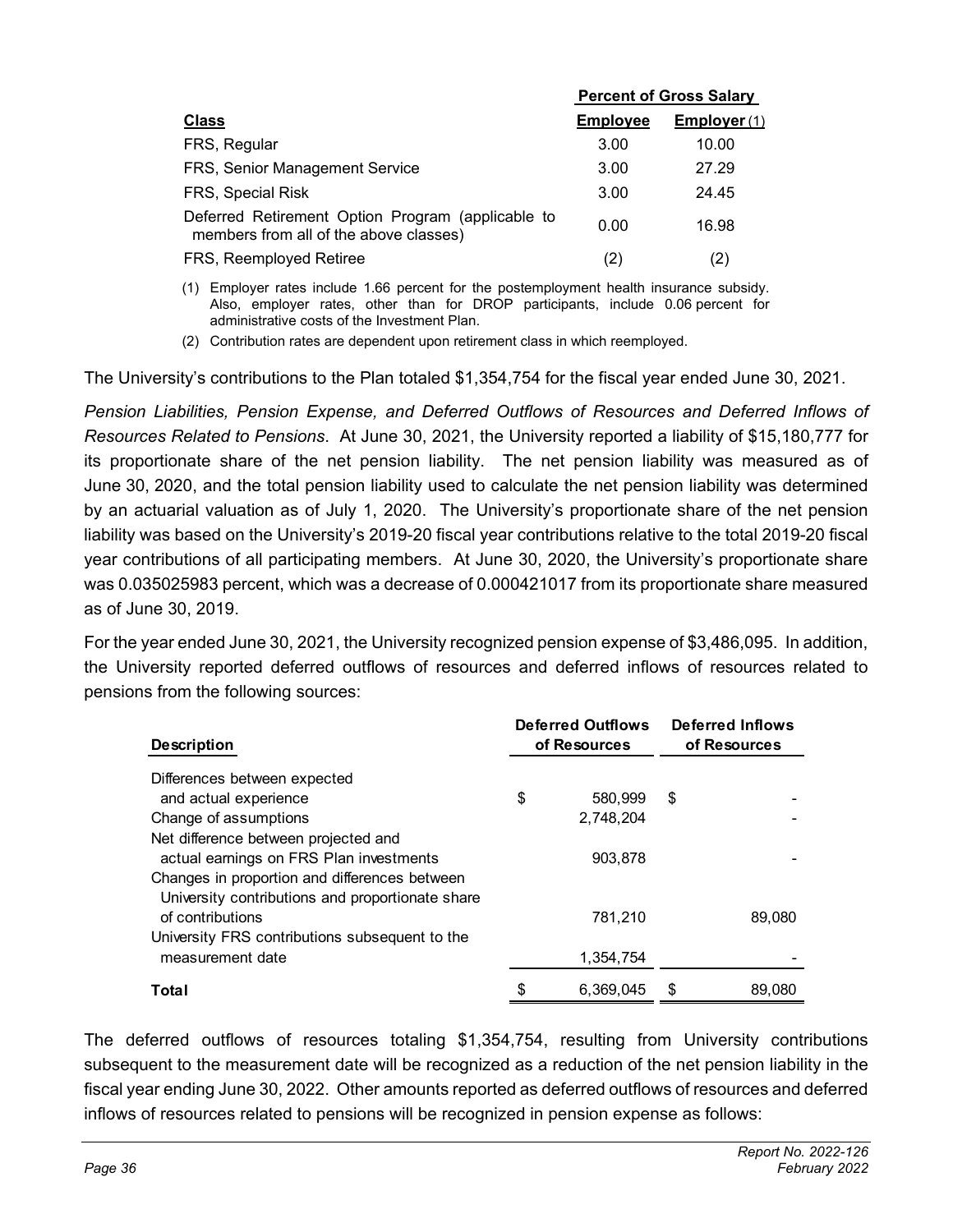| <b>Fiscal Year Ending June 30</b> | Amount         |
|-----------------------------------|----------------|
| 2022                              | 1,098,416<br>S |
| 2023                              | 1,547,180      |
| 2024                              | 1,318,523      |
| 2025                              | 789,468        |
| 2026                              | 171,624        |
| <b>Total</b>                      | 4,925,211      |

*Actuarial Assumptions*. The total pension liability in the July 1, 2020, actuarial valuation was determined using the following actuarial assumptions, applied to all periods included in the measurement:

| Inflation                 | 2.40 percent                                                                 |
|---------------------------|------------------------------------------------------------------------------|
| Salary increases          | 3.25 percent, average, including inflation                                   |
| Investment rate of return | 6.80 percent, net of pension plan investment<br>expense, including inflation |

Mortality rates were based on the PUB-2010 base table, projected generationally with Scale MP-2018.

The actuarial assumptions used in the July 1, 2020, valuation were based on the results of an actuarial experience study for the period July 1, 2013, through June 30, 2018.

The long-term expected rate of return on pension plan investments was not based on historical returns, but instead is based on a forward-looking capital market economic model. The allocation policy's description of each asset class was used to map the target allocation to the asset classes shown below. Each asset class assumption is based on a consistent set of underlying assumptions, and includes an adjustment for the inflation assumption. The target allocation and best estimates of arithmetic and geometric real rates of return for each major asset class are summarized in the following table:

| <b>Asset Class</b>           | <b>Target</b><br>Allocation (1) | Annual<br><b>Arithmetic</b><br><b>Return</b> | Compound<br>Annual<br>(Geometric)<br>Return | <b>Standard</b><br><b>Deviation</b> |
|------------------------------|---------------------------------|----------------------------------------------|---------------------------------------------|-------------------------------------|
| Cash                         | $1.0\%$                         | 2.2%                                         | 2.2%                                        | $1.2\%$                             |
| Fixed Income                 | 19.0%                           | $3.0\%$                                      | 2.9%                                        | 3.5%                                |
| <b>Global Equity</b>         | 54.2%                           | $8.0\%$                                      | 6.7%                                        | 17.1%                               |
| Real Estate (Property)       | 10.3%                           | 6.4%                                         | 5.8%                                        | 11.7%                               |
| <b>Private Equity</b>        | 11.1%                           | 10.8%                                        | 8.1%                                        | 25.7%                               |
| <b>Strategic Investments</b> | 4.4%                            | 5.5%                                         | 5.3%                                        | 6.9%                                |
| <b>Total</b>                 | 100.0%                          |                                              |                                             |                                     |
| Assumed inflation - Mean     |                                 |                                              | 2.4%                                        | 1.7%                                |

(1) As outlined in the Plan's investment policy.

*Discount Rate*. The discount rate used to measure the total pension liability was 6.80 percent. The Plan's fiduciary net position was projected to be available to make all projected future benefit payments of current active and inactive employees. Therefore, the discount rate for calculating the total pension liability is equal to the long-term expected rate of return. The discount rate used in the 2020 valuation was updated from 6.90 percent to 6.80 percent.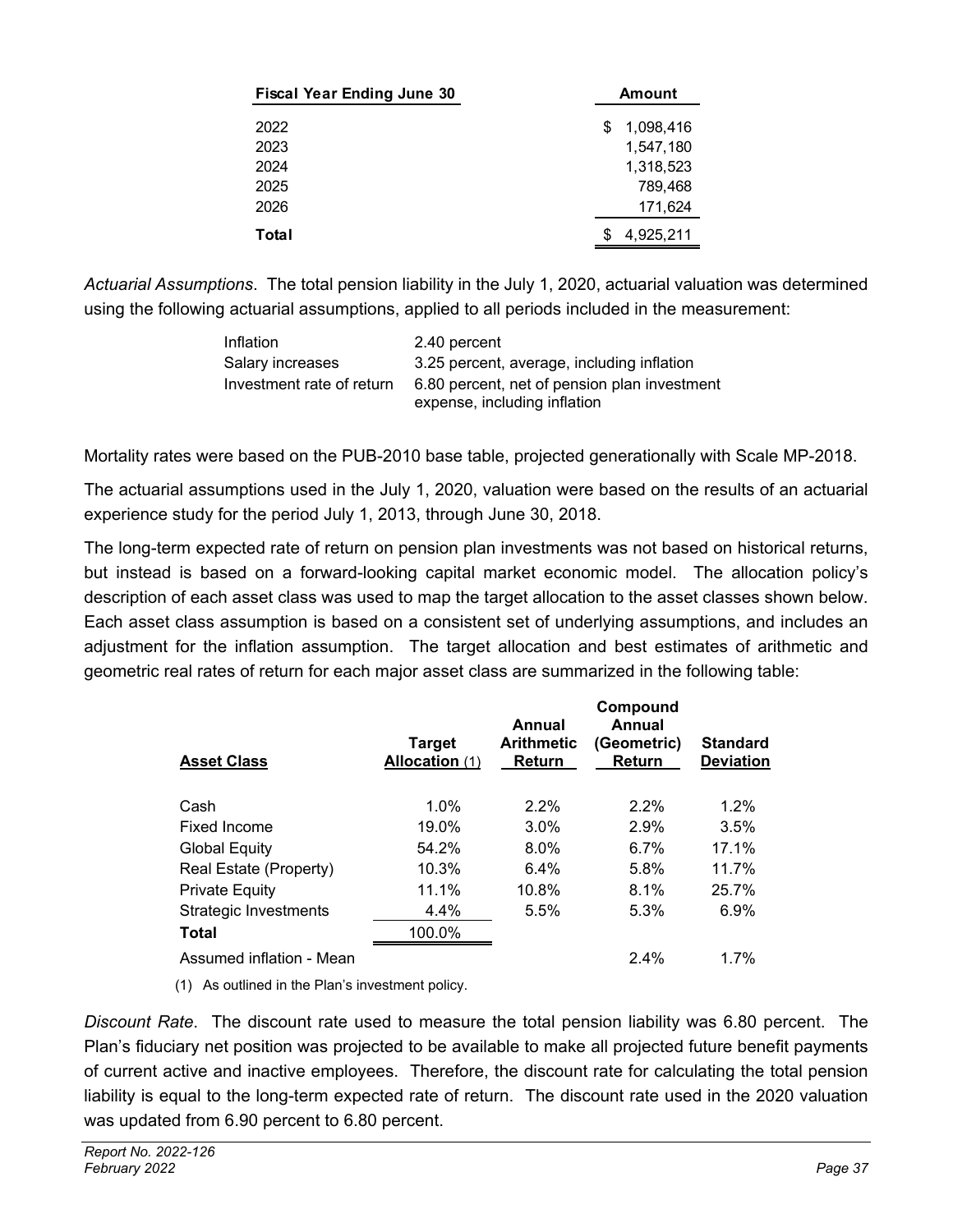*Sensitivity of the University's Proportionate Share of the Net Pension Liability to Changes in the Discount Rate*. The following presents the University's proportionate share of the net pension liability calculated using the discount rate of 6.80 percent, as well as what the University's proportionate share of the net pension liability would be if it were calculated using a discount rate that is 1 percentage point lower (5.80 percent) or 1 percentage point higher (7.80 percent) than the current rate:

|                                                                  | 1%              | <b>Current</b>       | $1\%$           |
|------------------------------------------------------------------|-----------------|----------------------|-----------------|
|                                                                  | <b>Decrease</b> | <b>Discount Rate</b> | <b>Increase</b> |
|                                                                  | $(5.80\%)$      | $(6.80\%)$           | $(7.80\%)$      |
| University's proportionate share<br>of the net pension liability | \$24,241,150    | \$15,180,777         | \$7,613,514     |

*Pension Plan Fiduciary Net Position*. Detailed information about the Plan's fiduciary net position is available in the separately issued FRS Pension Plan and Other State Administered Systems Annual Comprehensive Financial Report.

*Payables to the Pension Plan*. At June 30, 2021, the University reported a payable of \$105,194 for the outstanding amount of contributions to the Plan required for the fiscal year ended June 30, 2021.

## **HIS Pension Plan**

*Plan Description*. The HIS Pension Plan (HIS Plan) is a cost-sharing multiple-employer defined benefit pension plan established under Section 112.363, Florida Statutes. The benefit is a monthly payment to assist retirees of State-administered retirement systems in paying their health insurance costs and is administered by the Florida Department of Management Services, Division of Retirement.

*Benefits Provided*. For the fiscal year ended June 30, 2021, eligible retirees and beneficiaries received a monthly HIS payment of \$5 for each year of creditable service completed at the time of retirement with a minimum HIS payment of \$30 and a maximum HIS payment of \$150 per month, pursuant to Section 112.363, Florida Statutes. To be eligible to receive a HIS Plan benefit, a retiree under a State-administered retirement system must provide proof of health insurance coverage, which can include Medicare.

*Contributions*. The HIS Plan is funded by required contributions from FRS participating employers as set by the Florida Legislature. Employer contributions are a percentage of gross compensation for all active FRS members. For the fiscal year ended June 30, 2021, the contribution rate was 1.66 percent of payroll pursuant to Section 112.363, Florida Statutes. The University contributed 100 percent of its statutorily required contributions for the current and preceding 3 years. HIS Plan contributions are deposited in a separate trust fund from which HIS payments are authorized. HIS Plan benefits are not guaranteed and are subject to annual legislative appropriation. In the event the legislative appropriation or available funds fail to provide full subsidy benefits to all participants, benefits may be reduced or canceled.

The University's contributions to the HIS Plan totaled \$167,241 for the fiscal year ended June 30, 2021.

*Pension Liabilities, Pension Expense, and Deferred Outflows of Resources and Deferred Inflows of Resources Related to Pensions*. At June 30, 2021, the University reported a liability of \$3,461,707 for its proportionate share of the net pension liability. The current portion of the net pension liability is the University's proportionate share of benefit payments expected to be paid within 1 year, net of the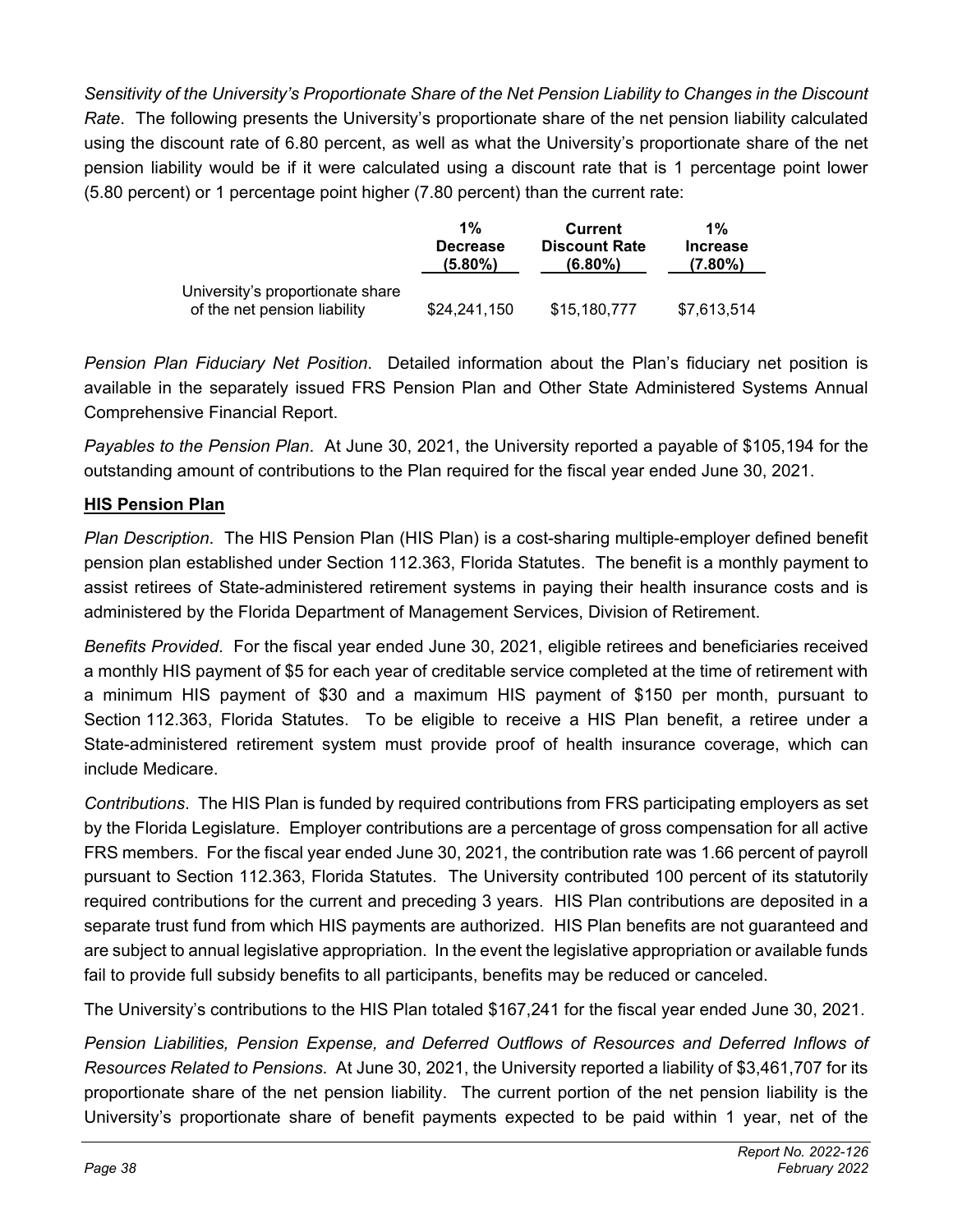University's proportionate share of the HIS Plan's fiduciary net position available to pay that amount. The net pension liability was measured as of June 30, 2020, and the total pension liability used to calculate the net pension liability was determined by an actuarial valuation as of July 1, 2020. The University's proportionate share of the net pension liability was based on the University's 2019-20 fiscal year contributions relative to the total 2019-20 fiscal year contributions of all participating members. At June 30, 2020, the University's proportionate share was 0.028351788 percent, which was a decrease of 0.000896370 from its proportionate share measured as of June 30, 2019.

For the fiscal year ended June 30, 2021, the University recognized pension expense of \$382,081. In addition, the University reported deferred outflows of resources and deferred inflows of resources related to pensions from the following sources:

| <b>Description</b>                             | <b>Deferred Outflows</b><br>of Resources | <b>Deferred Inflows</b><br>of Resources |
|------------------------------------------------|------------------------------------------|-----------------------------------------|
| Differences between expected                   |                                          |                                         |
| and actual experience                          | \$<br>141,605                            | \$<br>2,670                             |
| Change of assumptions                          | 372,232                                  | 201,285                                 |
| Net difference between projected and actual    |                                          |                                         |
| earnings on HIS Plan investments               | 2.764                                    |                                         |
| Changes in proportion and differences between  |                                          |                                         |
| University HIS contributions and proportionate |                                          |                                         |
| share of HIS contributions                     | 257,720                                  | 82,424                                  |
| University HIS contributions subsequent to the |                                          |                                         |
| measurement date                               | 167,241                                  |                                         |
| Total                                          | 941,562                                  | 286,379                                 |

The deferred outflows of resources totaling \$167,241, resulting from University contributions subsequent to the measurement date will be recognized as a reduction of the net pension liability in the fiscal year ending June 30, 2022. Other amounts reported as deferred outflows of resources and deferred inflows of resources related to pensions will be recognized in pension expense as follows:

| <b>Fiscal Year Ending June 30</b> | Amount |         |
|-----------------------------------|--------|---------|
| 2022                              | \$     | 163,906 |
| 2023                              |        | 118,865 |
| 2024                              |        | 48,140  |
| 2025                              |        | 60,560  |
| 2026                              |        | 61,065  |
| Thereafter                        |        | 35,406  |
| Total                             | S      | 487,942 |

*Actuarial Assumptions.* The total pension liability at July 1, 2020, actuarial valuation was determined using the following actuarial assumptions, applied to all periods included in the measurement:

| Inflation           | 2.40 percent                               |
|---------------------|--------------------------------------------|
| Salary increases    | 3.25 percent, average, including inflation |
| Municipal bond rate | 2.21 percent                               |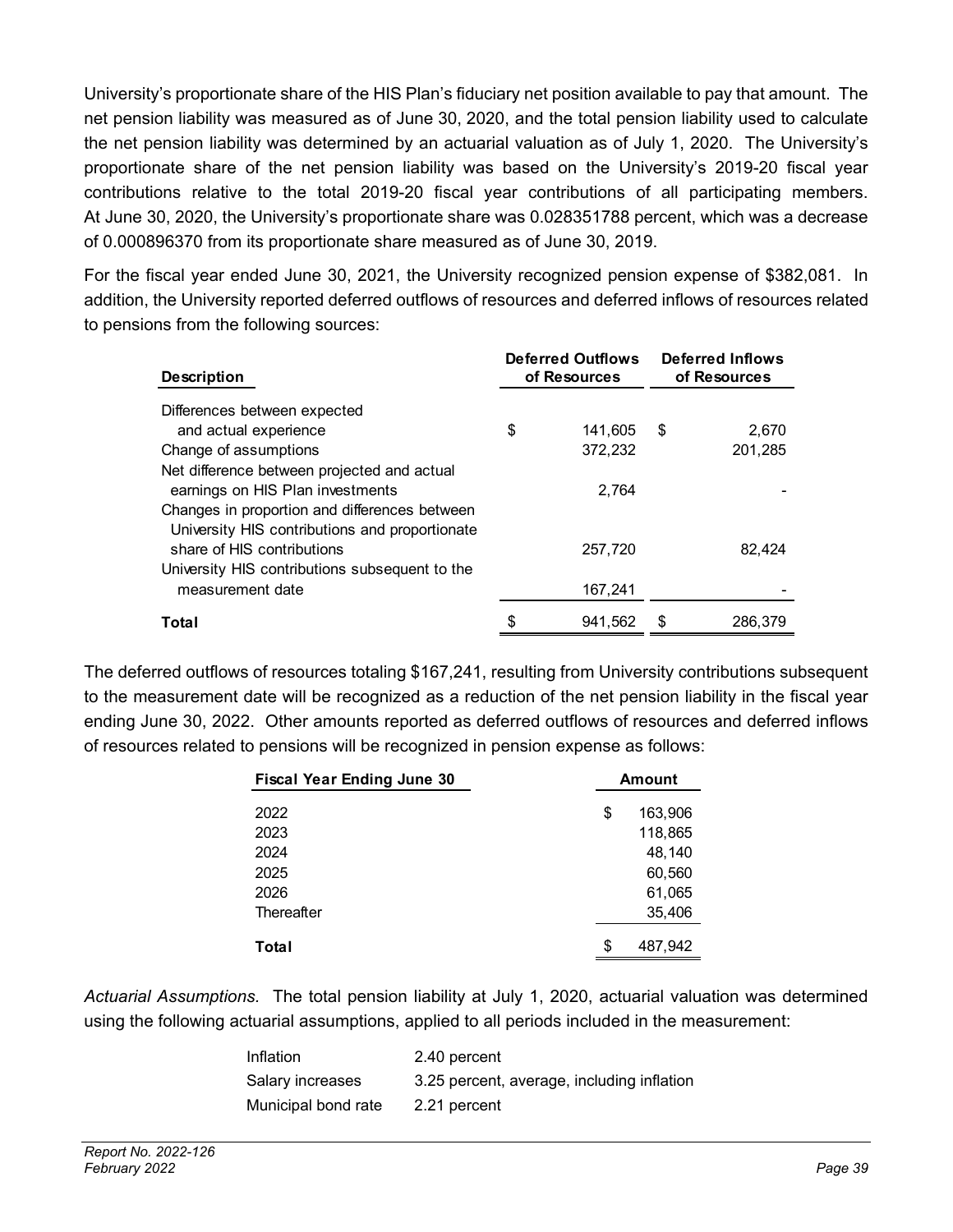Mortality rates were based on the PUB-2010 base table, projected generationally with Scale MP-2018. This is a change from the prior year mortality assumption which was based on the Generational RP-2000 with Projection Scale BB tables.

While an experience study had not been completed for the HIS Plan, the actuarial assumptions that determined the total pension liability for the HIS Plan were based on certain results of the most recent experience study for the FRS Plan.

*Discount Rate*. The discount rate used to measure the total pension liability was 2.21 percent. In general, the discount rate for calculating the total pension liability is equal to the single rate equivalent to discounting at the long-term expected rate of return for benefit payments prior to the projected depletion date. Because the HIS benefit is essentially funded on a pay-as-you-go basis, the depletion date is considered to be immediate, and the single equivalent discount rate is equal to the municipal bond rate selected by the plan sponsor. The Bond Buyer General Obligation 20-Bond Municipal Bond Index was adopted as the applicable municipal bond index. The discount rate used in the 2020 valuation was updated from 3.50 percent to 2.21 percent.

*Sensitivity of the University's Proportionate Share of the Net Pension Liability to Changes in the Discount Rate*. The following presents the University's proportionate share of the net pension liability calculated using the discount rate of 2.21 percent, as well as what the University's proportionate share of the net pension liability would be if it were calculated using a discount rate that is 1 percentage point lower (1.21 percent) or 1 percentage point higher (3.21 percent) than the current rate:

|                                                                  | 1%              | <b>Current</b>       | $1\%$           |
|------------------------------------------------------------------|-----------------|----------------------|-----------------|
|                                                                  | <b>Decrease</b> | <b>Discount Rate</b> | <b>Increase</b> |
|                                                                  | $(1.21\%)$      | $(2.21\%)$           | $(3.21\%)$      |
| University's proportionate share<br>of the net pension liability | \$4,001,579     | \$3,461,707          | \$3,019,824     |

*Pension Plan Fiduciary Net Position*. Detailed information about the HIS Plan's fiduciary net position is available in the separately issued FRS Pension Plan and Other State Administered Annual Comprehensive Financial Report.

## **12. Retirement Plans – Defined Contribution Pension Plans**

**FRS Investment Plan**. The SBA administers the defined contribution plan officially titled the FRS Investment Plan (Investment Plan). The Investment Plan is reported in the SBA's annual financial statements and in the State's Annual Comprehensive Financial Report.

As provided in Section 121.4501, Florida Statutes, eligible FRS members may elect to participate in the Investment Plan in lieu of the FRS defined benefit plan. University employees already participating in the State University System Optional Retirement Program or DROP are not eligible to participate in the Investment Plan. Employer and employee contributions are defined by law, but the ultimate benefit depends in part on the performance of investment funds. Service retirement benefits are based upon the value of the member's account upon retirement. Benefit terms, including contribution requirements, are established and may be amended by the Florida Legislature. The Investment Plan is funded with the same employer and employee contributions, that are based on salary and membership class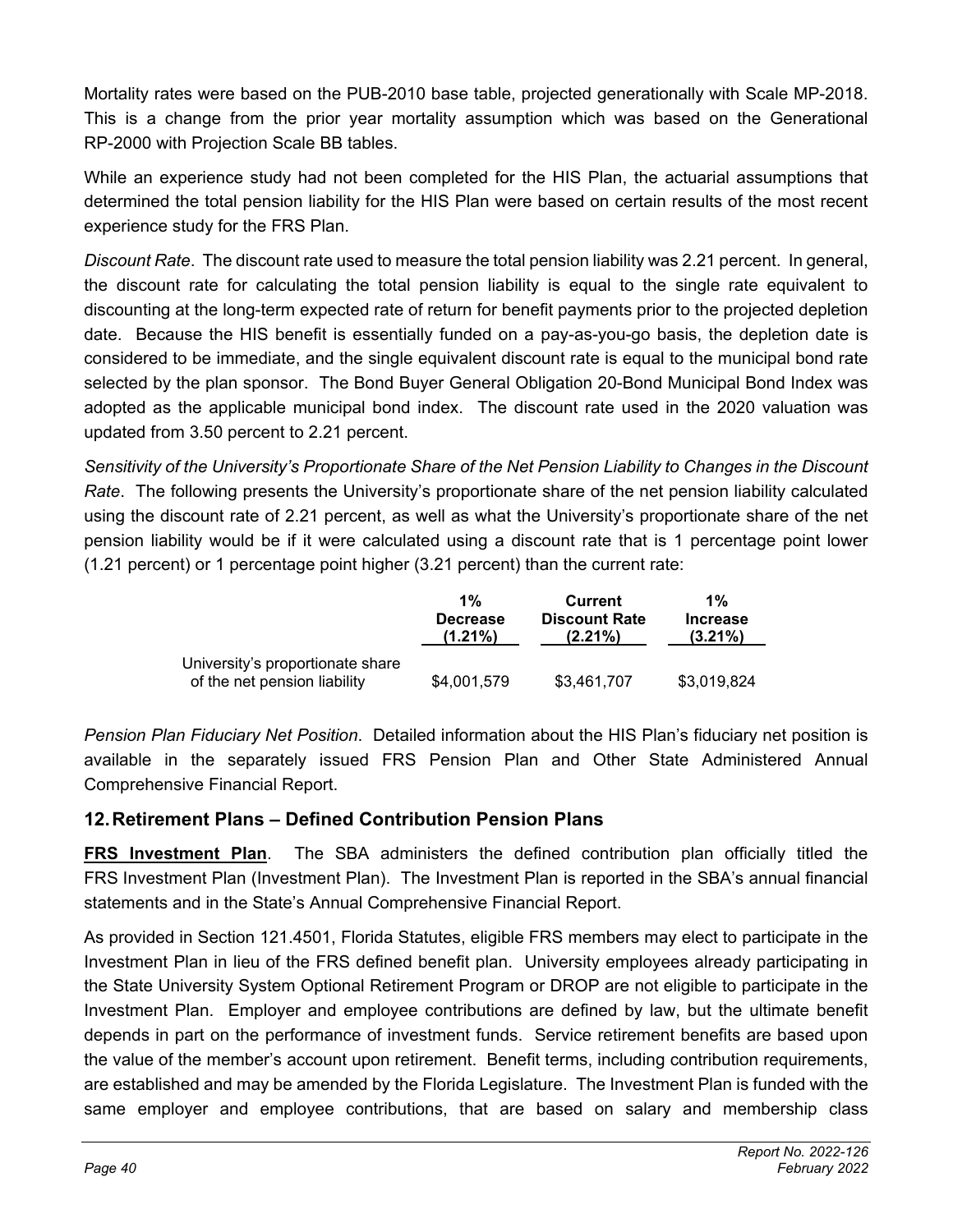(Regular Class, Senior Management Service Class, etc.), as the FRS defined benefit plan. Contributions are directed to individual member accounts, and the individual members allocate contributions and account balances among various approved investment choices. Costs of administering the Investment Plan, including the FRS Financial Guidance Program, are funded through an employer contribution of 0.06 percent of payroll and by forfeited benefits of Investment Plan members. Allocations to the Investment Plan member accounts during the 2020-21 fiscal year were as follows:

|                                | Percent of<br>Gross |
|--------------------------------|---------------------|
| <b>Class</b>                   | Compensation        |
| FRS, Regular                   | 6.30                |
| FRS, Senior Management Service | 7.67                |
| FRS, Special Risk Regular      | 14.00               |

For all membership classes, employees are immediately vested in their own contributions and are vested after 1 year of service for employer contributions and investment earnings regardless of membership class. If an accumulated benefit obligation for service credit originally earned under the FRS Pension Plan is transferred to the FRS Investment Plan, the member must have the years of service required for FRS Pension Plan vesting (including the service credit represented by the transferred funds) to be vested for these funds and the earnings on the funds. Nonvested employer contributions are placed in a suspense account for up to 5 years. If the employee returns to FRS-covered employment within the 5-year period, the employee will regain control over their account. If the employee does not return within the 5-year period, the employee will forfeit the accumulated account balance. For the fiscal year ended June 30, 2021, the information for the amount of forfeitures was unavailable from the SBA; however, management believes that these amounts, if any, would be immaterial to the University.

After termination and applying to receive benefits, the member may roll over vested funds to another qualified plan, structure a periodic payment under the Investment Plan, receive a lump-sum distribution, leave the funds invested for future distribution, or any combination of these options. Disability coverage is provided in which the member may either transfer the account balance to the FRS Pension Plan when approved for disability retirement to receive guaranteed lifetime monthly benefits under the FRS Pension Plan, or remain in the Investment Plan and rely upon that account balance for retirement income.

The University's Investment Plan pension expense totaled \$453,489 for the fiscal year ended June 30, 2021.

**State University System Optional Retirement Program**. Section 121.35, Florida Statutes, provides for an Optional Retirement Program (Program) for eligible university instructors and administrators. The Program is designed to aid State universities in recruiting employees by offering more portability to employees not expected to remain in the FRS for 8 or more years.

The Program is a defined contribution plan, which provides full and immediate vesting of all contributions submitted to the participating companies on behalf of the participant. Employees in eligible positions can make an irrevocable election to participate in the Program, rather than the FRS, and purchase retirement and death benefits through contracts provided by certain insurance carriers. The employing university contributes 5.14 percent of the participant's salary to the participant's account, 3.44 percent to cover the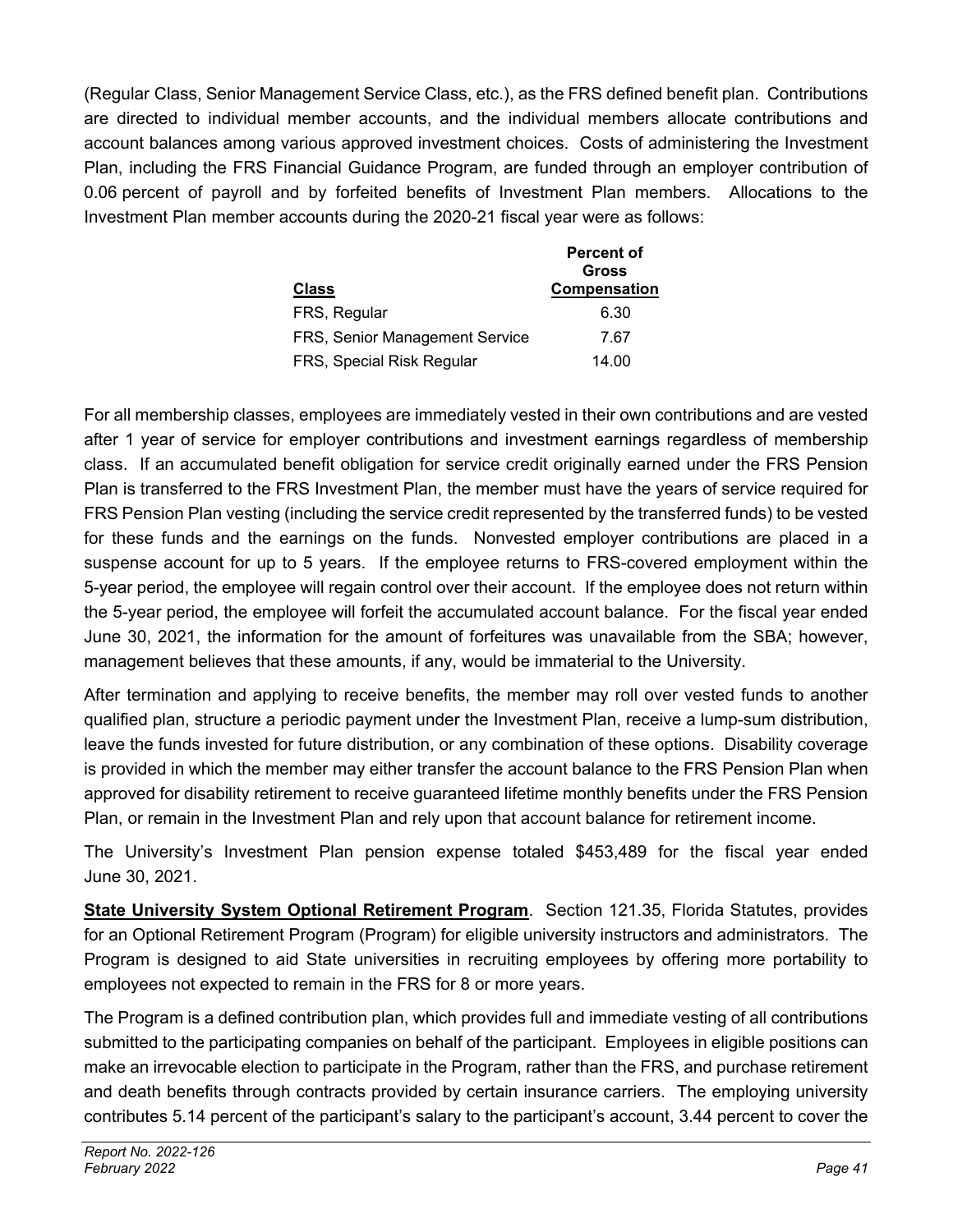unfunded actuarial liability of the FRS pension plan, and 0.01 percent to cover administrative costs, for a total of 8.59 percent, and employees contribute 3 percent of the employee's salary. Additionally, the employee may contribute, by payroll deduction, an amount not to exceed the percentage contributed by the University to the participant's annuity account. The contributions are invested in the company or companies selected by the participant to create a fund for the purchase of annuities at retirement.

The University's contributions to the Program totaled \$1,057,811, and employee contributions totaled \$616,856 for the 2020-21 fiscal year.

#### **13. Construction Commitments**

The University's construction commitments at June 30, 2021, were as follows:

| <b>Project Description</b>     |    | Total<br><b>Commitment</b> | <b>Completed</b><br>to Date | <b>Balance</b><br><b>Committed</b> |                    |  |
|--------------------------------|----|----------------------------|-----------------------------|------------------------------------|--------------------|--|
| Bay Front Dock                 | \$ | 435.548                    | \$<br>96.121                | \$                                 | 339,427            |  |
| Caples HVAC and Renovations    |    | 594,938                    | 493,319                     |                                    | 101,619            |  |
| Subtotal<br>Other Projects (1) |    | 1,030,486<br>230,440       | 589,440<br>88,571           |                                    | 441,046<br>141,869 |  |
| Total                          |    | 1,260,926                  | \$<br>678,011               | \$                                 | 582,915            |  |

(1) Individual projects with a current balance committed of less than \$100,000 at June 30, 2021.

#### **14. Operating Lease Commitments**

The University leased land under an operating lease, which expires in 2056. This leased asset and the related commitments are not reported on the University's statement of net position. Operating lease payments are recorded as expenses when paid or incurred. Outstanding commitments resulting from this lease agreement are contingent upon future appropriations. The lease is between New College of Florida and the Sarasota-Manatee Airport Authority. Every fifth year the annual lease payment is adjusted based on the Consumer Price Index. Future minimum lease commitments for this noncancelable operating lease are as follows:

| <b>Fiscal Year Ending June 30</b>      | <b>Amount</b> |           |  |  |
|----------------------------------------|---------------|-----------|--|--|
| 2022                                   | \$            | 98.490    |  |  |
| 2023                                   |               | 98,490    |  |  |
| 2024                                   |               | 98.490    |  |  |
| 2025                                   |               | 98,490    |  |  |
| 2026                                   |               | 98,490    |  |  |
| 2027-2031                              |               | 492.449   |  |  |
| 2032-2036                              |               | 492,449   |  |  |
| 2037-2041                              |               | 492.449   |  |  |
| 2042-2046                              |               | 492.449   |  |  |
| 2047-2051                              |               | 492.449   |  |  |
| 2052-2056                              |               | 492,449   |  |  |
| <b>Total Minimum Payments Required</b> |               | 3.447.144 |  |  |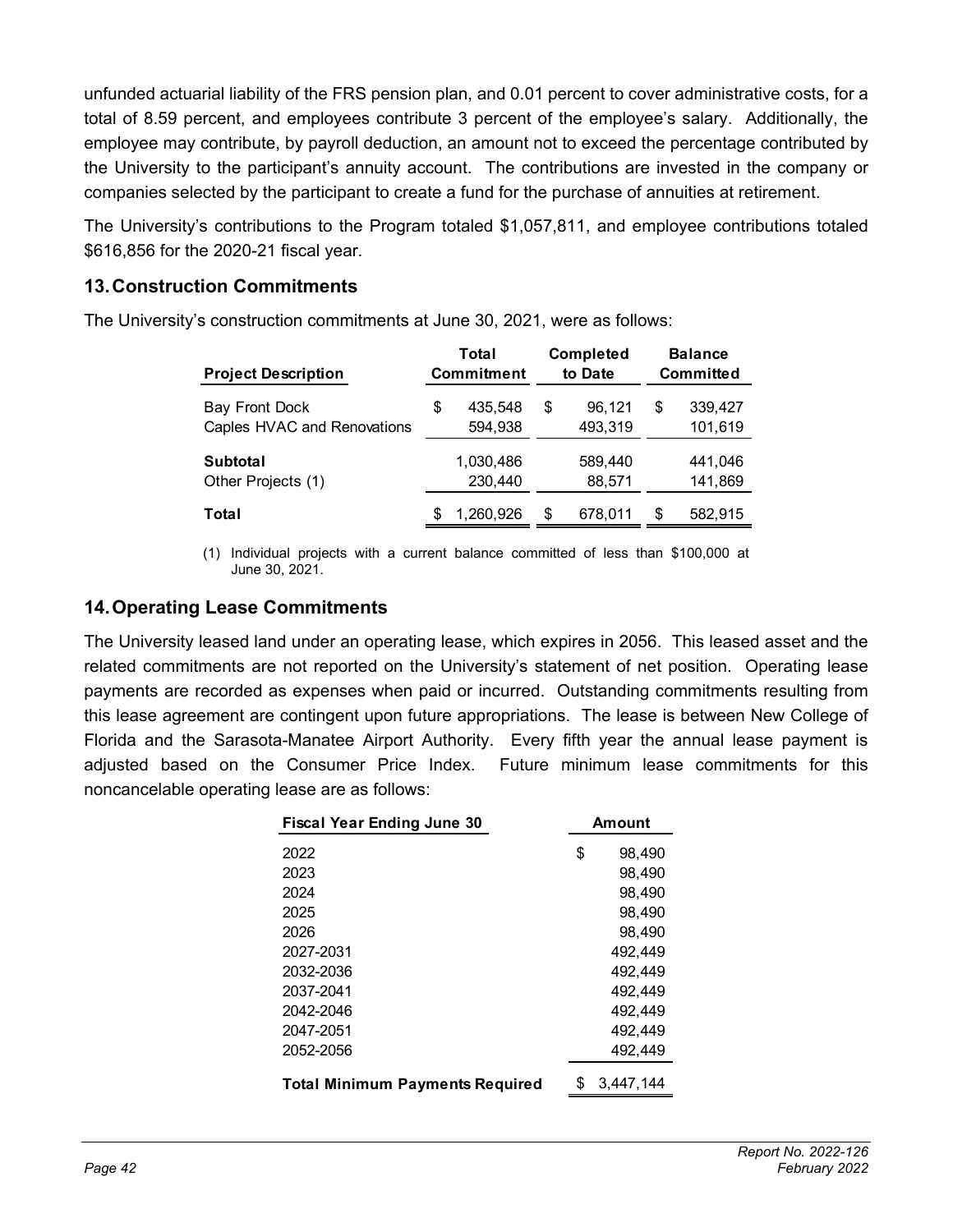## **15. Risk Management Programs**

The University is exposed to various risks of loss related to torts; theft of, damage to, and destruction of assets; errors and omissions; injuries to employees; and natural disasters. Pursuant to Section 1001.72(2), Florida Statutes, the University participates in State self-insurance programs providing insurance for property and casualty, workers' compensation, general liability, fleet automotive liability, Federal Civil Rights, and employment discrimination liability. During the 2020-21 fiscal year, for property losses, the State retained the first \$2 million per occurrence for all perils except named windstorm and flood. The State retained the first \$2 million per occurrence with an annual aggregate retention of \$40 million for named windstorm and flood losses. After the annual aggregate retention, losses in excess of \$2 million per occurrence were commercially insured up to \$62.75 million for named windstorm and flood through February 14, 2021, and decreased to \$57.5 million starting February 15, 2021. For perils other than named windstorm and flood, losses in excess of \$2 million per occurrence were commercially insured up to \$162.25 million through February 14, 2021, and increased to \$167.5 million starting February 15, 2021; and losses exceeding those amounts were retained by the State. No excess insurance coverage is provided for workers' compensation, general and automotive liability, Federal Civil Rights and employment action coverage; all losses in these categories are completely self-insured by the State through the State Risk Management Trust Fund established pursuant to Chapter 284, Florida Statutes. Payments on tort claims are limited to \$200,000 per person and \$300,000 per occurrence as set by Section 768.28(5), Florida Statutes. Calculation of premiums considers the cash needs of the program and the amount of risk exposure for each participant. Settlements have not exceeded insurance coverage during the past 3 fiscal years.

Pursuant to Section 110.123, Florida Statutes, University employees may obtain healthcare services through participation in the State group health insurance plan or through membership in a health maintenance organization plan under contract with the State. The State's risk financing activities associated with State group health insurance, such as risk of loss related to medical and prescription drug claims, are administered through the State Employees Group Health Insurance Trust Fund. It is the practice of the State not to purchase commercial coverage for the risk of loss covered by this Fund. Additional information on the State's group health insurance plan, including the actuarial report, is available from the Florida Department of Management Services, Division of State Group Insurance.

## **16. Functional Distribution of Operating Expenses**

The functional classification of an operating expense (instruction, research, etc.) is assigned to a department based on the nature of the activity, which represents the material portion of the activity attributable to the department. For example, activities of an academic department for which the primary departmental function is instruction may include some activities other than direct instruction such as research and public service. However, when the primary mission of the department consists of instructional program elements, all expenses of the department are reported under the instruction classification. The operating expenses on the statement of revenues, expenses, and changes in net position are presented by natural classifications. The following are those same expenses presented in functional classifications as recommended by NACUBO: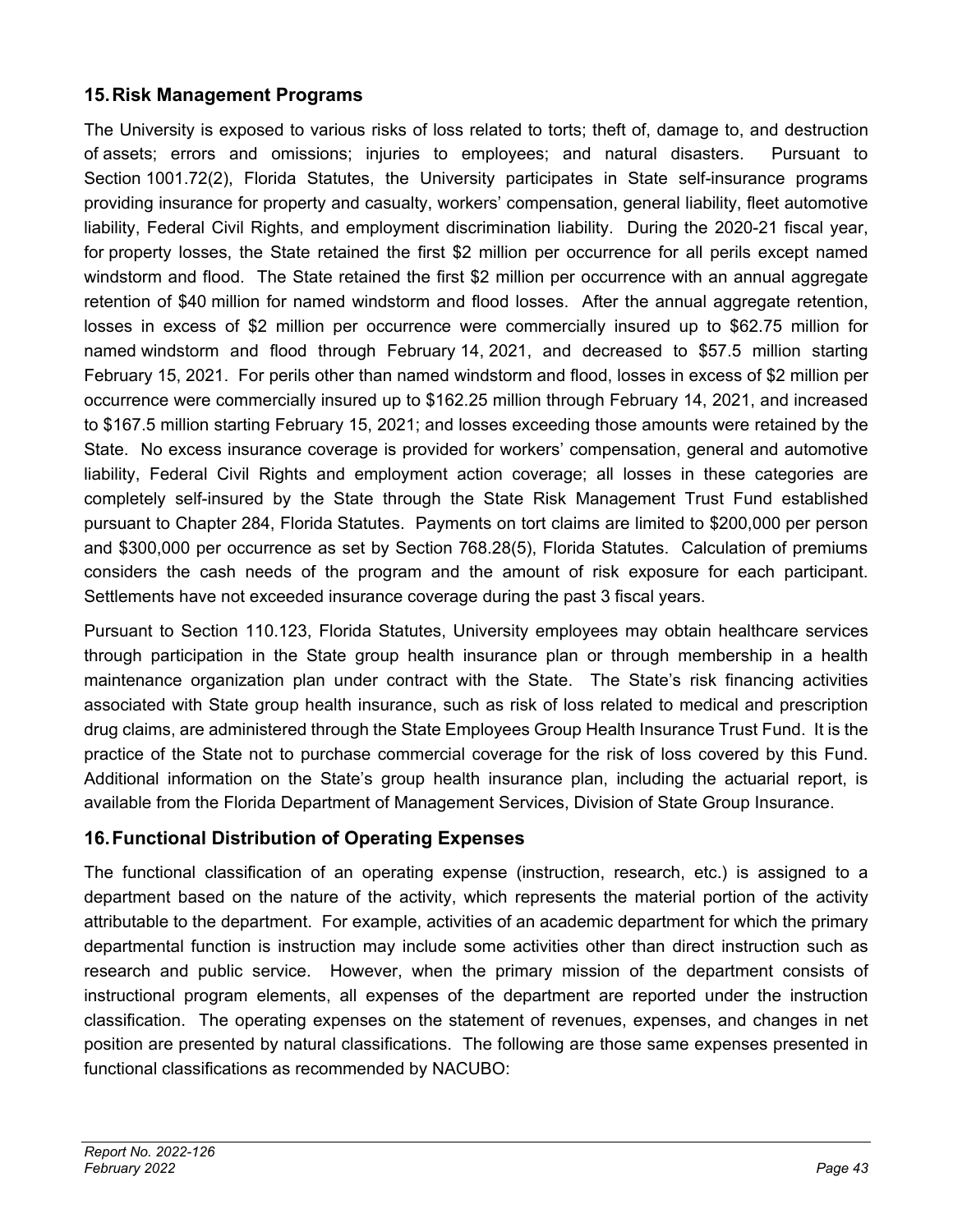| <b>Functional Classification</b>   | Amount       |
|------------------------------------|--------------|
| Instruction                        | \$16.095.171 |
| Research                           | 752,944      |
| Academic Support                   | 3,810,411    |
| <b>Student Services</b>            | 6,088,825    |
| Institutional Support              | 10,659,266   |
| Operation and Maintenance of Plant | 6,022,280    |
| Scholarships and Fellowships       | 1,882,110    |
| Depreciation                       | 4, 114, 187  |
| <b>Auxiliary Enterprises</b>       | 3,578,655    |
| <b>Total Operating Expenses</b>    | \$53.003.849 |

## **17. Blended Component Unit**

The University has one blended component unit as discussed in Note 1. The following financial information is presented net of eliminations for the University's blended component unit:

#### **Condensed Statement of Net Position**

|                                       | <b>New College</b><br>of Florida<br>Development<br>Corporation | <b>University</b> | <b>Eliminations</b> | <b>Total</b><br>Primary<br>Government |
|---------------------------------------|----------------------------------------------------------------|-------------------|---------------------|---------------------------------------|
| Assets:                               |                                                                |                   |                     |                                       |
| Due From University / Blended CU      | \$<br>2,097,923                                                | \$                | (2,097,923)<br>\$   | \$                                    |
| <b>Other Current Assets</b>           | 1,666,101                                                      | 23,728,192        | (1,666,101)         | 23,728,192                            |
| Capital Assets, Net                   |                                                                | 72,001,582        |                     | 72,001,582                            |
| <b>Other Noncurrent Assets</b>        | 18,896,780                                                     | 600,313           | (18, 896, 780)      | 600,313                               |
| <b>Total Assets</b>                   | 22,660,804                                                     | 96,330,087        | (22,660,804)        | 96,330,087                            |
| <b>Deferred Outflows of Resources</b> | 696,318                                                        | 12,836,066        |                     | 13,532,384                            |
| Liabilities:                          |                                                                |                   |                     |                                       |
| Due To University / Blended CU        |                                                                | 2,097,923         | (2,097,923)         |                                       |
| <b>Other Current Liabilities</b>      | 1,261,358                                                      | 3,598,148         |                     | 4,859,506                             |
| <b>Noncurrent Liabilities</b>         | 21,809,524                                                     | 60,527,215        | (20, 562, 881)      | 61,773,858                            |
| <b>Total Liabilities</b>              | 23,070,882                                                     | 66,223,286        | (22,660,804)        | 66,633,364                            |
| <b>Deferred Inflows of Resources</b>  |                                                                | 8,624,829         |                     | 8,624,829                             |
| <b>Net Position:</b>                  |                                                                |                   |                     |                                       |
| Net Investment in Capital Assets      |                                                                | 49,908,375        |                     | 49,908,375                            |
| Restricted - Expendable               | 286,240                                                        | 765,575           |                     | 1,051,815                             |
| Unrestricted                          |                                                                | (16, 355, 912)    |                     | (16, 355, 912)                        |
| <b>Total Net Position</b>             | 286,240<br>\$                                                  | 34,318,038<br>\$  | \$                  | 34,604,278<br>\$                      |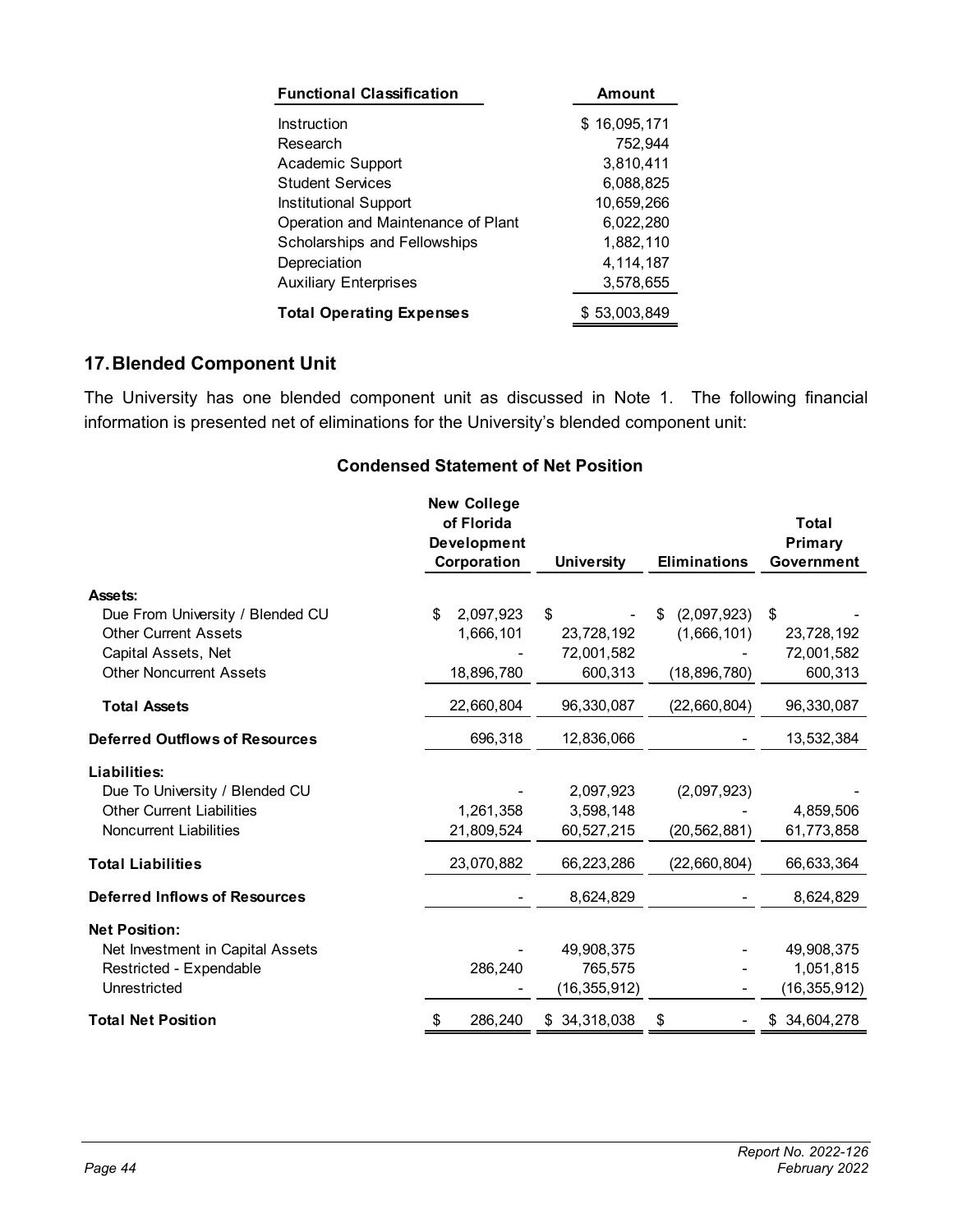#### **Condensed Statement of Revenues, Expenses, and Changes in Net Position**

|                                             | <b>New College</b><br>of Florida<br><b>Development</b><br>Corporation | <b>University</b> | <b>Eliminations</b> | Total<br><b>Primary</b><br>Government |
|---------------------------------------------|-----------------------------------------------------------------------|-------------------|---------------------|---------------------------------------|
| <b>Operating Revenues</b>                   | \$<br>1,147,620                                                       | 7,276,580<br>\$   | \$                  | 8,424,200<br>S                        |
| <b>Depreciation Expense</b>                 |                                                                       | (4, 114, 187)     |                     | (4, 114, 187)                         |
| <b>Other Operating Expenses</b>             | (19, 309)                                                             | (48, 870, 353)    |                     | (48, 889, 662)                        |
| <b>Operating Income (Loss)</b>              | 1,128,311                                                             | (45, 707, 960)    |                     | (44, 579, 649)                        |
| Nonoperating Revenues (Expenses):           |                                                                       |                   |                     |                                       |
| Nonoperating Revenue                        |                                                                       | 40,924,910        |                     | 40,924,910                            |
| Interest Expense                            | (1, 128, 311)                                                         | (2, 491)          |                     | (1, 130, 802)                         |
| <b>Other Nonoperating Expense</b>           | (2, 491)                                                              | (1,350,251)       |                     | (1, 352, 742)                         |
| <b>Net Nonoperating Revenues (Expenses)</b> | (1, 130, 802)                                                         | 39,572,168        |                     | 38,441,366                            |
| <b>Other Revenues</b>                       |                                                                       | 132,588           |                     | 132,588                               |
| Decrease in Net Position                    | (2, 491)                                                              | (6,003,204)       |                     | (6,005,695)                           |
| Net Position, Beginning of Year             | 288,731                                                               | 40,321,242        |                     | 40,609,973                            |
| Net Position, End of Year                   | \$<br>286,240                                                         | \$34,318,038      | \$                  | \$34,604,278                          |

#### **Condensed Statement of Cash Flows**

|                                              | <b>New College</b><br>of Florida<br><b>Development</b><br>Corporation |             | <b>University</b> |                   | <b>Eliminations</b> |   | Total<br>Primary<br>Government |
|----------------------------------------------|-----------------------------------------------------------------------|-------------|-------------------|-------------------|---------------------|---|--------------------------------|
| Net Cash Provided (Used) by:                 |                                                                       |             |                   |                   |                     |   |                                |
| <b>Operating Activities</b>                  | \$                                                                    | 2,073,800   |                   | \$ (39, 100, 638) | \$                  |   | \$ (37,026,838)                |
| Noncapital Financing Activities              |                                                                       |             |                   | 40.107.674        |                     |   | 40,107,674                     |
| Capital and Related Financing Activities     |                                                                       | (2,073,800) |                   | (870, 846)        |                     |   | (2,944,646)                    |
| <b>Investing Activities</b>                  |                                                                       |             |                   | (294, 202)        |                     |   | (294, 202)                     |
| Net Decrease in Cash and Cash Equivalents    |                                                                       |             |                   | (158, 012)        |                     |   | (158, 012)                     |
| Cash and Cash Equivalents, Beginning of Year |                                                                       |             |                   | 2,667,966         |                     |   | 2,667,966                      |
| Cash and Cash Equivalents, End of Year       | \$                                                                    | ۰           |                   | 2.509.954         | \$                  | S | 2.509.954                      |

## **18. Discretely Presented Component Unit**

The University has one discretely presented component unit as discussed in Note 1. This component units comprises 100 percent of the transactions and account balances of the discretely presented component units' column of the financial statements.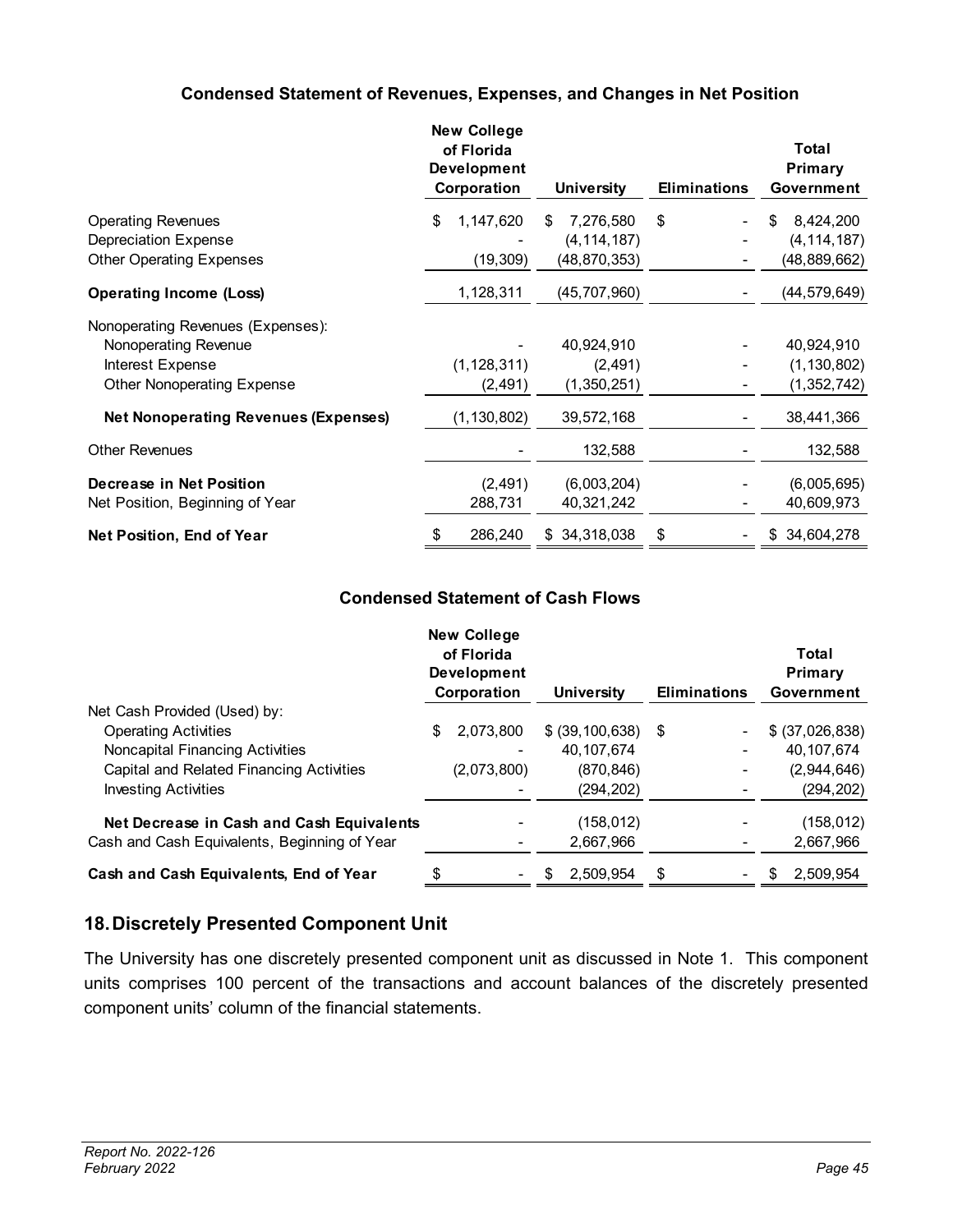## <span id="page-49-0"></span>*OTHER REQUIRED SUPPLEMENTARY INFORMATION*

#### **Schedule of the University's Proportionate Share of the Total Other Postemployment Benefits Liability**

|                                                     | 2020(1)      | 2019(1)      | 2018(1)      | 2017(1)      |
|-----------------------------------------------------|--------------|--------------|--------------|--------------|
| University's proportion of the total other          |              |              |              |              |
| postemployment benefits liability                   | 0.18%        | $0.17\%$     | 0.16%        | 0.16%        |
| University's proportionate share of the total other |              |              |              |              |
| postemployment benefits liability                   | \$18,883,172 | \$21,102,038 | \$16,882,000 | \$16,780,000 |
| University's covered-employee payroll               | \$21,022,328 | \$20,086,194 | \$17,432,167 | \$16,540,148 |
| University's proportionate share of the total other |              |              |              |              |
| postemployment benefits liability as a              |              |              |              |              |
| percentage of its covered-employee payroll          | 89.82%       | 105.06%      | 96.84%       | 101.45%      |

(1) The amounts presented for each fiscal year were determined as of June 30.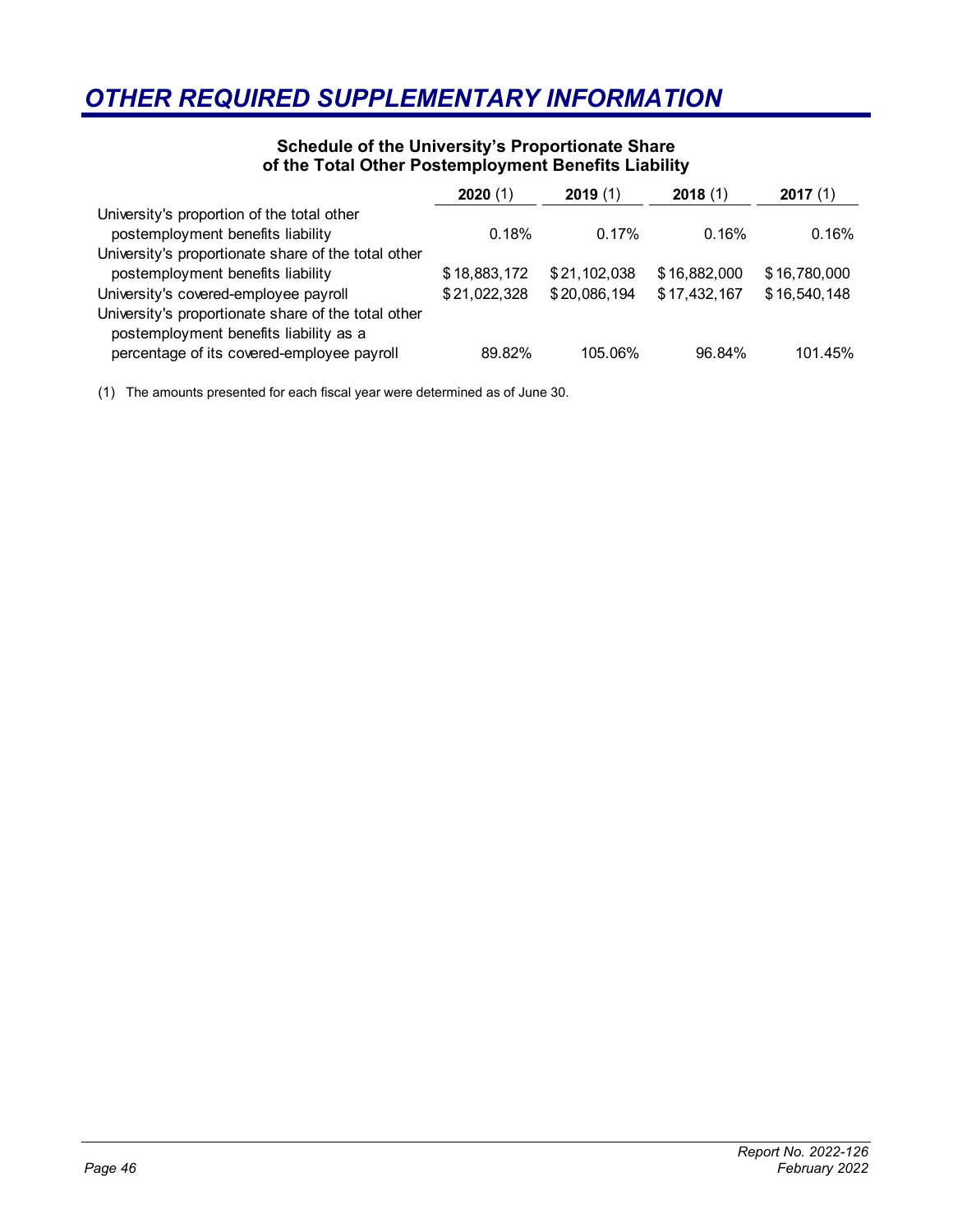THIS PAGE INTENTIONALLY LEFT BLANK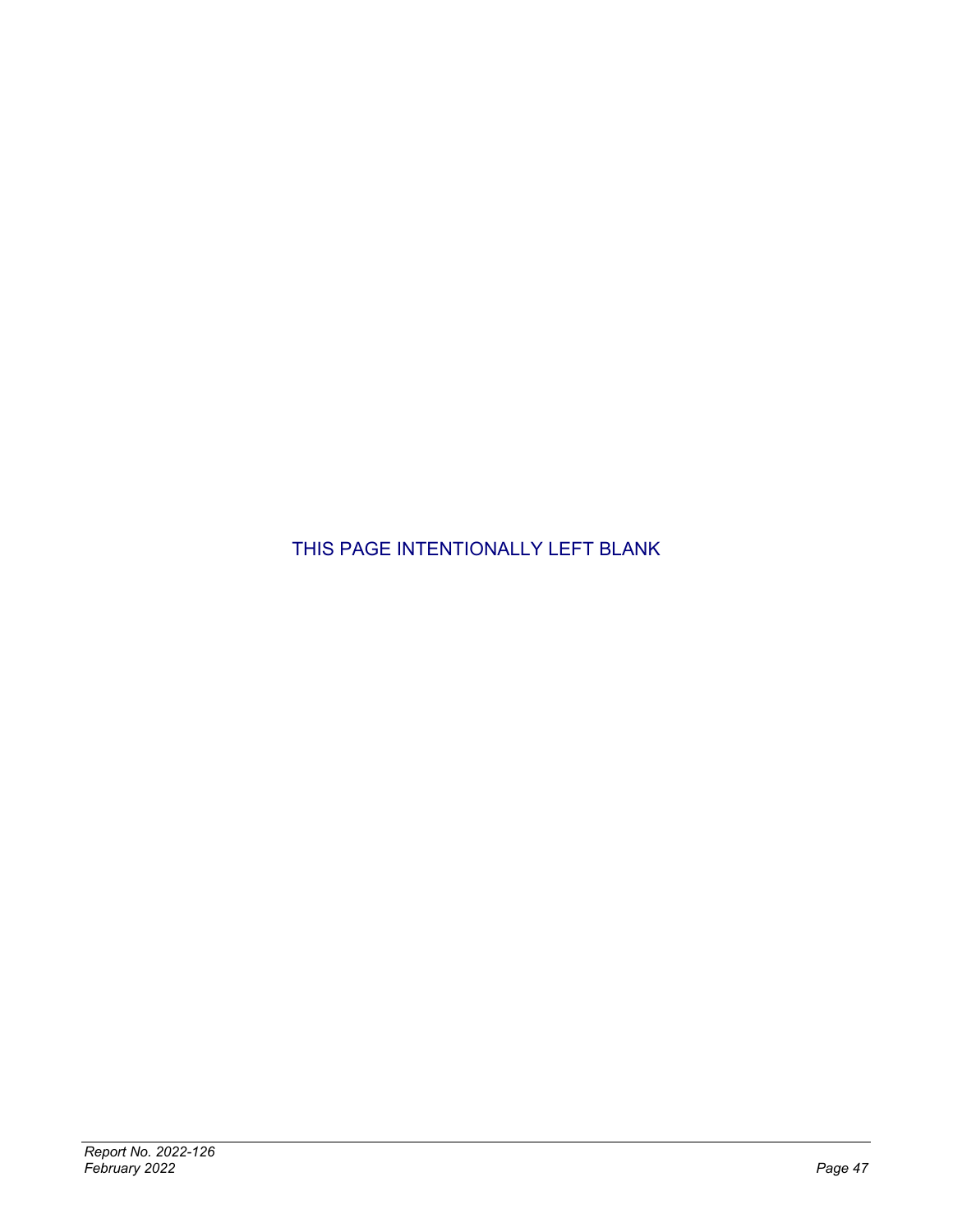#### **Schedule of the University's Proportionate Share of the Net Pension Liability – Florida Retirement System Pension Plan**

<span id="page-51-0"></span>

|                                                                                                                | 2020(1)             | 2019(1)       | 2018(1)       | 2017(1)      |
|----------------------------------------------------------------------------------------------------------------|---------------------|---------------|---------------|--------------|
| University's proportion of the FRS<br>net pension liability<br>University's proportionate share of             | 0.035025983%        | 0.035447000%  | 0.032983616%  | 0.029416862% |
| the FRS net pension liability                                                                                  | \$<br>15,180,777 \$ | 12,207,453 \$ | 9,934,836 \$  | 8,701,310    |
| University's covered payroll (2)                                                                               | \$<br>21,022,328 \$ | 20,086,194 \$ | 17,432,167 \$ | 16,540,148   |
| University's proportionate share of<br>the FRS net pension liability as a<br>percentage of its covered payroll | 72.21%              | 60.78%        | 56.99%        | 52.61%       |
| FRS Plan fiduciary net position as<br>a percentage of the FRS total<br>pension liability                       | 78.85%              | 82.61%        | 84.26%        | 83.89%       |

(1) The amounts presented for each fiscal year were determined as of June 30.

(2) Covered payroll includes defined benefit plan actives, investment plan members, State university system optional retirement program members, and members in DROP because total employer contributions are determined on a uniform basis (blended rate) as required by Part III of Chapter 121, Florida Statutes.

#### **Schedule of University Contributions – Florida Retirement System Pension Plan**

|                                                                             |    | 2021(1)       | 2020(1)       | 2019(1)      | 2018(1)          |
|-----------------------------------------------------------------------------|----|---------------|---------------|--------------|------------------|
| Contractually required FRS<br>contribution                                  | S  | 1,354,754 \$  | 1,163,758 \$  | 1,099,113 \$ | 940,007          |
| FRS contributions in relation to the<br>contractually required contribution |    | (1, 354, 754) | (1, 163, 758) | (1,099,113)  | (940,007)        |
| FRS contribution deficiency<br>(excess)                                     |    |               |               |              |                  |
| University's covered payroll (2)<br>FRS contributions as a percentage       | \$ | 22,305,842 \$ | 21,022,328 \$ | 20,086,194   | \$<br>17,432,167 |
| of covered payroll                                                          |    | 6.07%         | 5.54%         | 5.47%        | 5.39%            |

(1) The amounts presented for each fiscal year were determined as of June 30.

(2) Covered payroll includes defined benefit plan actives, investment plan members, State university system optional retirement plan members, and members in DROP because total employer contributions are determined on a uniform basis (blended rate) as required by Part III of Chapter 121, Florida Statutes.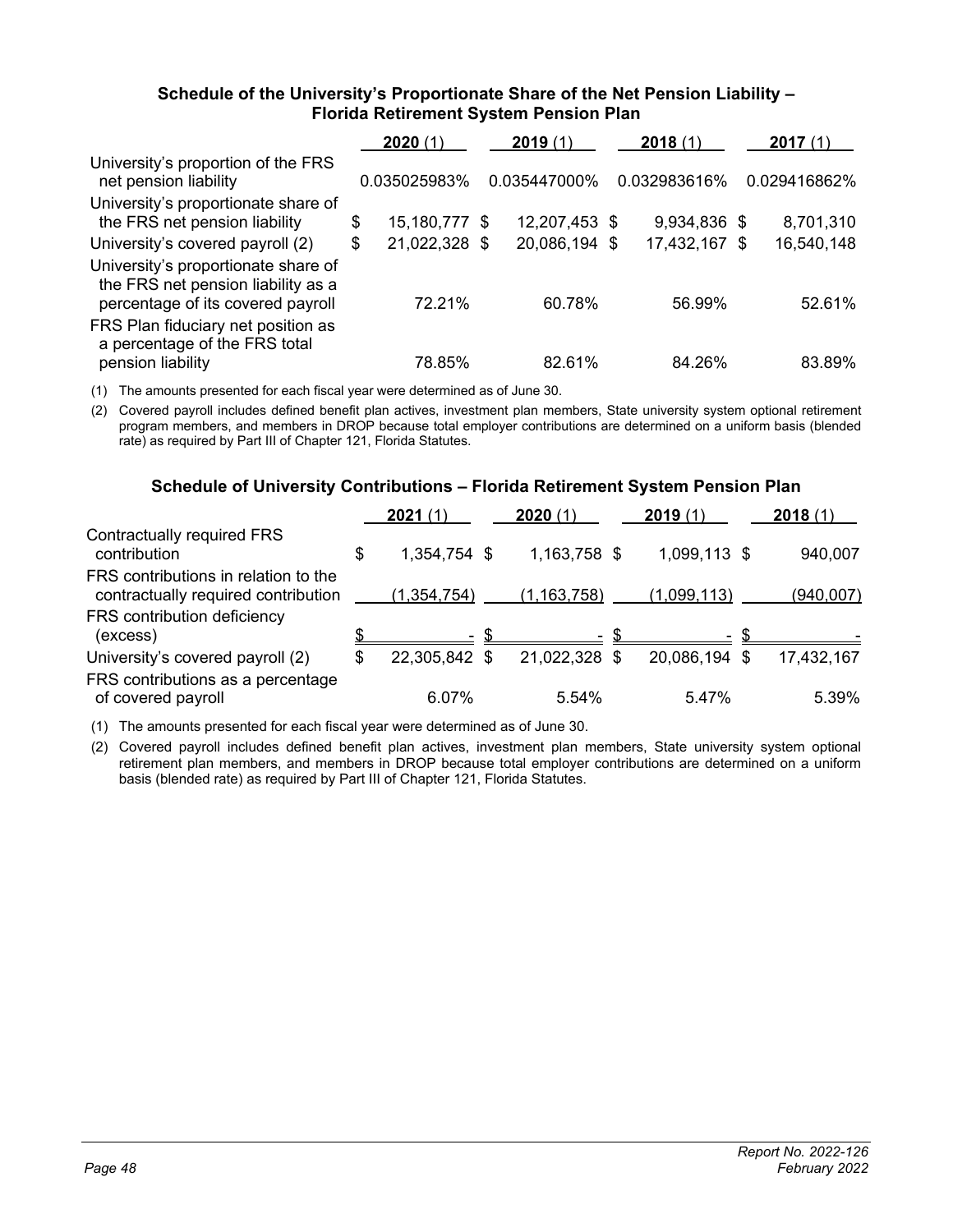| 2016(1) |               | 2015(1)      |      | 2014(1)       | 2013 (1      |
|---------|---------------|--------------|------|---------------|--------------|
|         | 0.028903737%  | 0.026926709% |      | 0.025391772%  | 0.019864042% |
| \$      | 7,298,216 \$  | 3,477,946 \$ |      | 1,549,271 \$  | 3,419,486    |
| \$      | 15,940,855 \$ | 15,302,021   | - \$ | 14,276,629 \$ | 13,288,324   |
|         | 45.78%        | 22.73%       |      | 10.85%        | 25.73%       |
|         | 84.88%        | 92.00%       |      | 96.09%        | 88.54%       |

| 2017(1)             |     | 2016(1)       |   | 2015(1)       | 2014(1)    |
|---------------------|-----|---------------|---|---------------|------------|
| \$<br>765,793 \$    |     | 704,864 \$    |   | 656,496 \$    | 556,188    |
| (765, 793)          |     | (704, 864)    |   | (656, 496)    | (556,188)  |
|                     | - S |               | S |               |            |
| \$<br>16,540,148 \$ |     | 15,940,855 \$ |   | 15,302,021 \$ | 14,276,629 |
| 4.63%               |     | 4.42%         |   | 4.29%         | 3.90%      |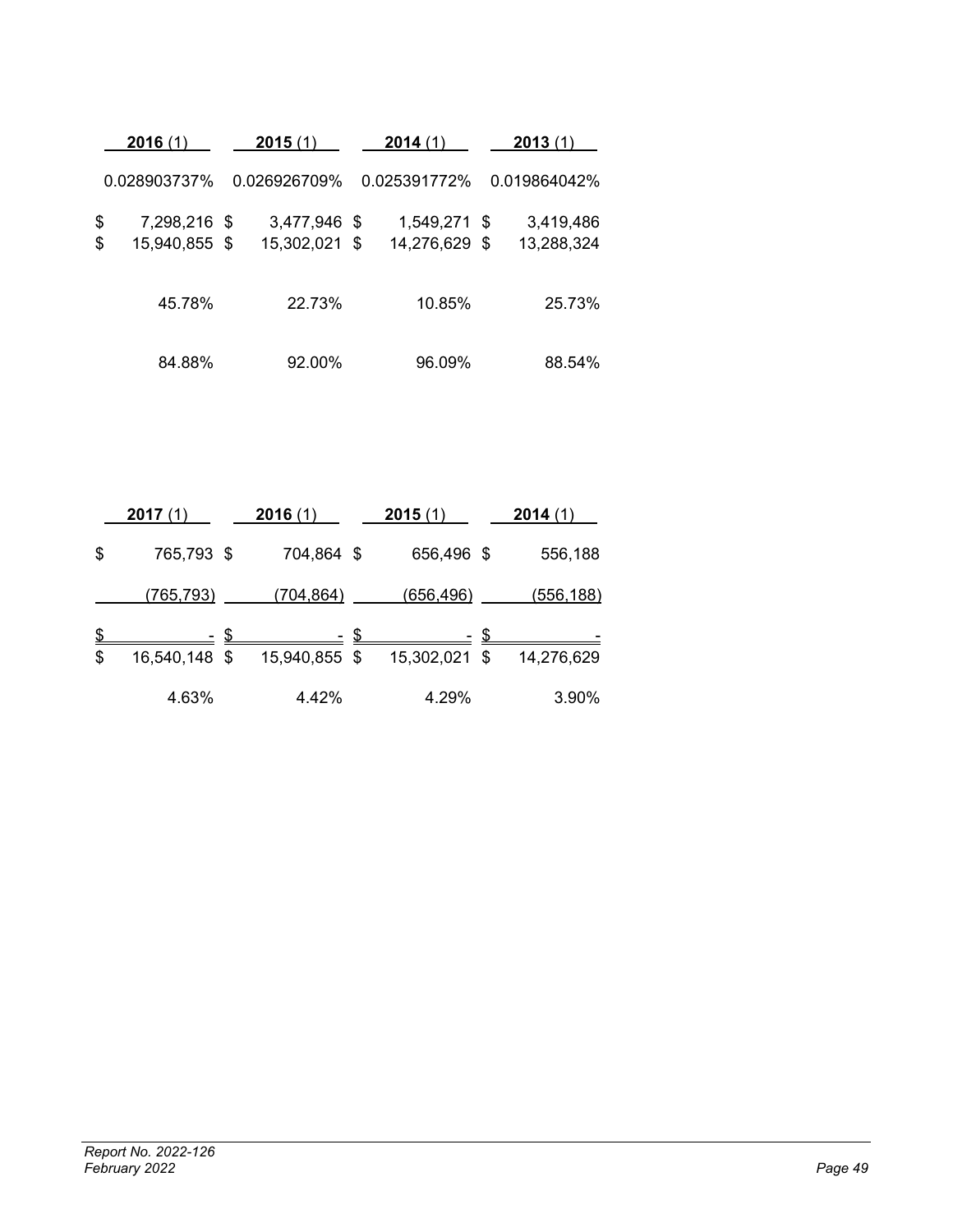#### **Schedule of the University's Proportionate Share of the Net Pension Liability – Health Insurance Subsidy Pension Plan**

<span id="page-53-0"></span>

|                                                                                                                | 2020 (1)           | 2019(1)      | 2018(1)      | 2017(1)      |
|----------------------------------------------------------------------------------------------------------------|--------------------|--------------|--------------|--------------|
| University's proportion of the HIS net<br>pension liability<br>University's proportionate share of             | 0.028351788%       | 0.029248158% | 0.028157684% | 0.027024071% |
| the HIS net pension liability                                                                                  | \$<br>3,461,707 \$ | 3,272,576 \$ | 2,980,241 \$ | 2,889,538    |
| University's covered payroll (2)                                                                               | \$<br>9,844,244 \$ | 9,786,732 \$ | 8,933,439 \$ | 8,350,415    |
| University's proportionate share of<br>the HIS net pension liability as a<br>percentage of its covered payroll | 35.16%             | 33.44%       | 33.36%       | 34.60%       |
| HIS Plan fiduciary net position as<br>a percentage of the HIS total<br>pension liability                       | $3.00\%$           | 2.63%        | 2.15%        | 1.64%        |

(1) The amounts presented for each fiscal year were determined as of June 30.

(2) Covered payroll includes defined benefit plan actives, investment plan members, and members in DROP.

#### **Schedule of University Contributions – Health Insurance Subsidy Pension Plan**

|                                                                    | 2021(1)            | 2020(1)      | 2019(1)      | 2018(1)    |
|--------------------------------------------------------------------|--------------------|--------------|--------------|------------|
| Contractually required HIS<br>contribution                         | \$<br>167,241 \$   | 163,378 \$   | 162,412 \$   | 152,700    |
| HIS contributions in relation to the<br>contractually required HIS |                    |              |              |            |
| contribution                                                       | (167,241)          | (163, 378)   | (162, 412)   | (152, 700) |
| HIS contribution deficiency<br>(excess)                            |                    |              |              |            |
| University's covered payroll (2)                                   | \$<br>9,980,315 \$ | 9,844,244 \$ | 9,786,732 \$ | 8,933,439  |
| HIS contributions as a percentage<br>of covered payroll            | 1.68%              | 1.66%        | 1.66%        | 1.71%      |

(1) The amounts presented for each fiscal year were determined as of June 30.

(2) Covered payroll includes defined benefit plan actives, investment plan members, and members in DROP.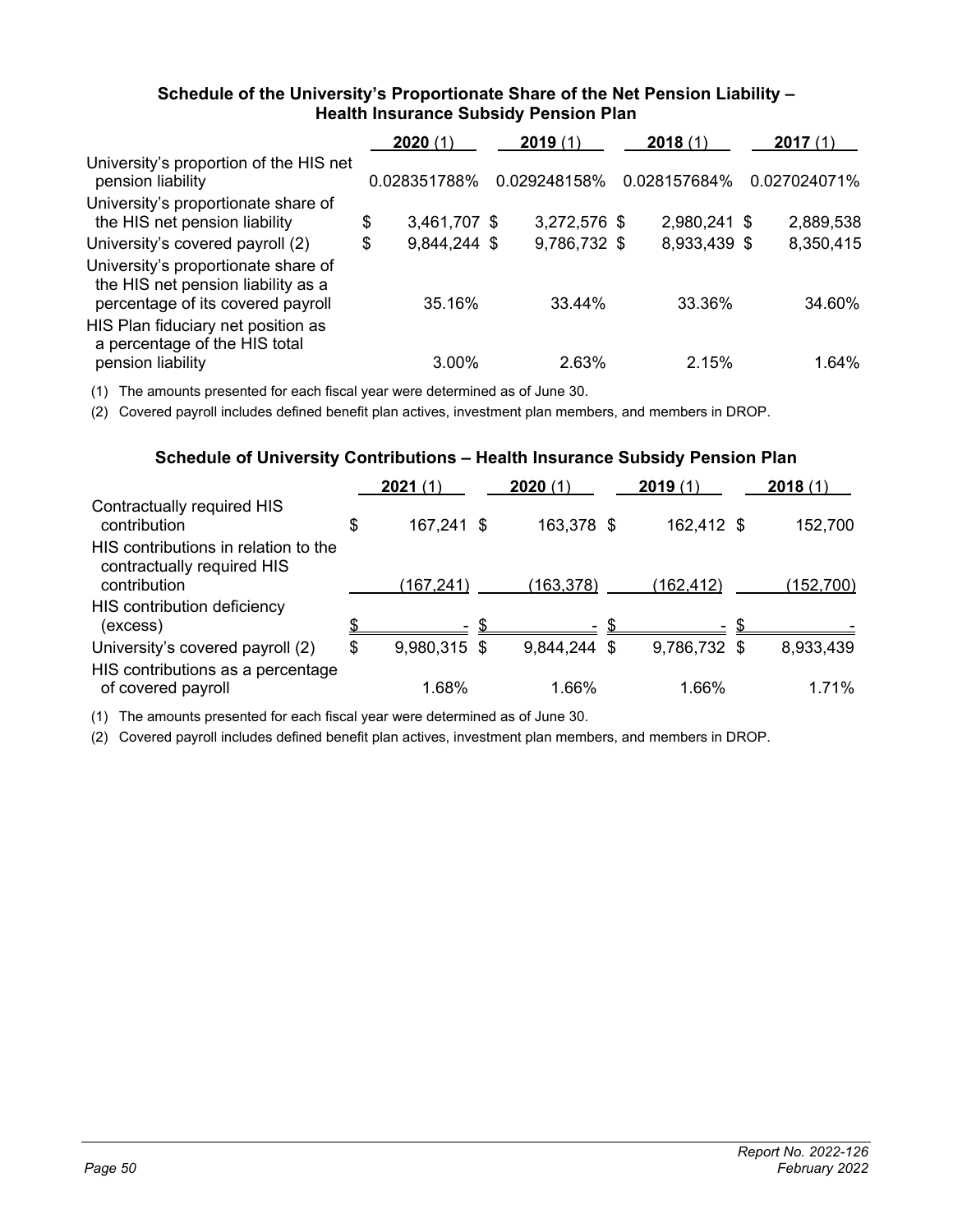|          | 2016(1)                      | 2015(1)                      | 2014(1) |                              |  | 2013(1)                |  |  |  |
|----------|------------------------------|------------------------------|---------|------------------------------|--|------------------------|--|--|--|
|          | 0.026488765%                 | 0.024606111%                 |         | 0.022834094%                 |  | 0.020786550%           |  |  |  |
| \$<br>\$ | 3,087,156 \$<br>7,904,077 \$ | 2,509,436 \$<br>7,215,699 \$ |         | 2,135,044 \$<br>6,641,607 \$ |  | 1,809,742<br>6,011,544 |  |  |  |
|          | 39.06%                       | 34.78%                       |         | 32.15%                       |  | 30.10%                 |  |  |  |
|          | 0.97%                        | 0.50%                        |         | 0.99%                        |  | 1.78%                  |  |  |  |

| 2017(1)            | 2016(1)      |      | 2015(1)      |      | 2014(1)   |
|--------------------|--------------|------|--------------|------|-----------|
| \$<br>143,019 \$   | 135,772 \$   |      | 94,060 \$    |      | 78,222    |
| (143, 019)         | (135, 772)   |      | (94,060)     |      | (78,222)  |
|                    | - \$         | - \$ |              | - \$ |           |
| \$<br>8,350,415 \$ | 7,904,077 \$ |      | 7,215,699 \$ |      | 6,641,607 |
| 1.71%              | 1.72%        |      | 1.30%        |      | 1.18%     |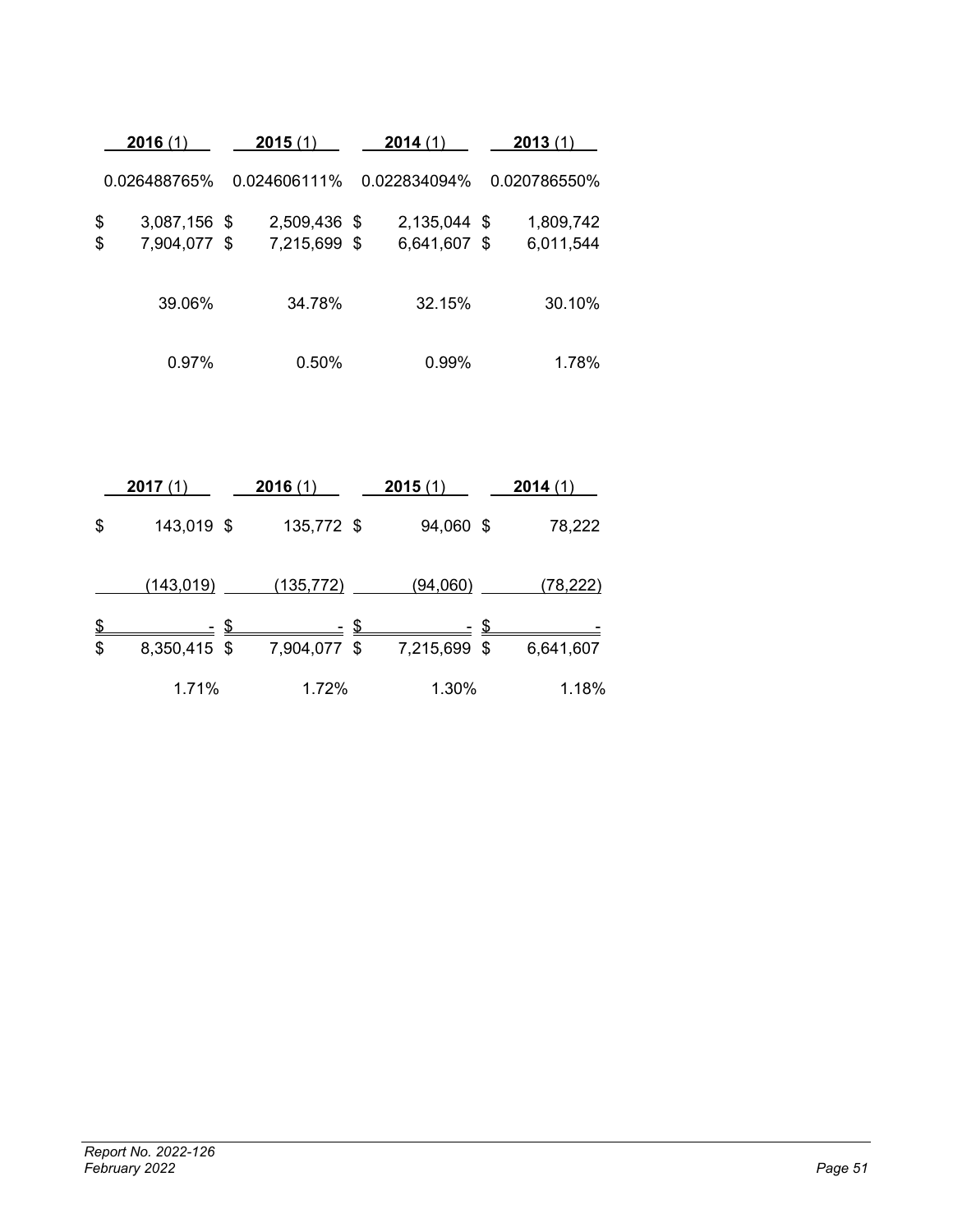## <span id="page-55-0"></span>**1. Schedule of the University's Proportionate Share of the Total Other Postemployment Benefits Liability**

No assets are accumulated in a trust that meet the criteria in paragraph 4 of GASB Statement No. 75 to pay related benefits.

*Changes of Assumptions*. The discount rate was updated to utilize the mandated discount rate based on a 20-year S&P Municipal Bond rate Index as of the measurement date, as required under GASB Statement No. 75. The discount rate decreased from 2.79 percent to 2.66 percent.

Other changes of assumptions since the prior valuation were the removal of the Excise Tax that was to go into effect in 2022 but was repealed, as well as updates to census data, claims costs and premium rates, medical trend rates, mortality rates, and medical plan election percentages. Refer to Note 10. to the financial statement for further detail.

#### **2. Schedule of Net Pension Liability and Schedule of Contributions – Florida Retirement System Pension Plan**

*Changes of Assumptions*. The long-term expected rate of return was decreased from 6.90 percent to 6.80 percent, and the assumed inflation decreased from 2.60 percent to 2.40 percent.

#### **3. Schedule of Net Pension Liability and Schedule of Contributions – Health Insurance Subsidy Pension Plan**

*Changes of Assumptions*. The municipal rate used to determine total pension liability decreased from 3.50 percent to 2.21 percent, the assumed inflation decreased from 2.60 percent to 2.40 percent and the active member mortality assumption was updated.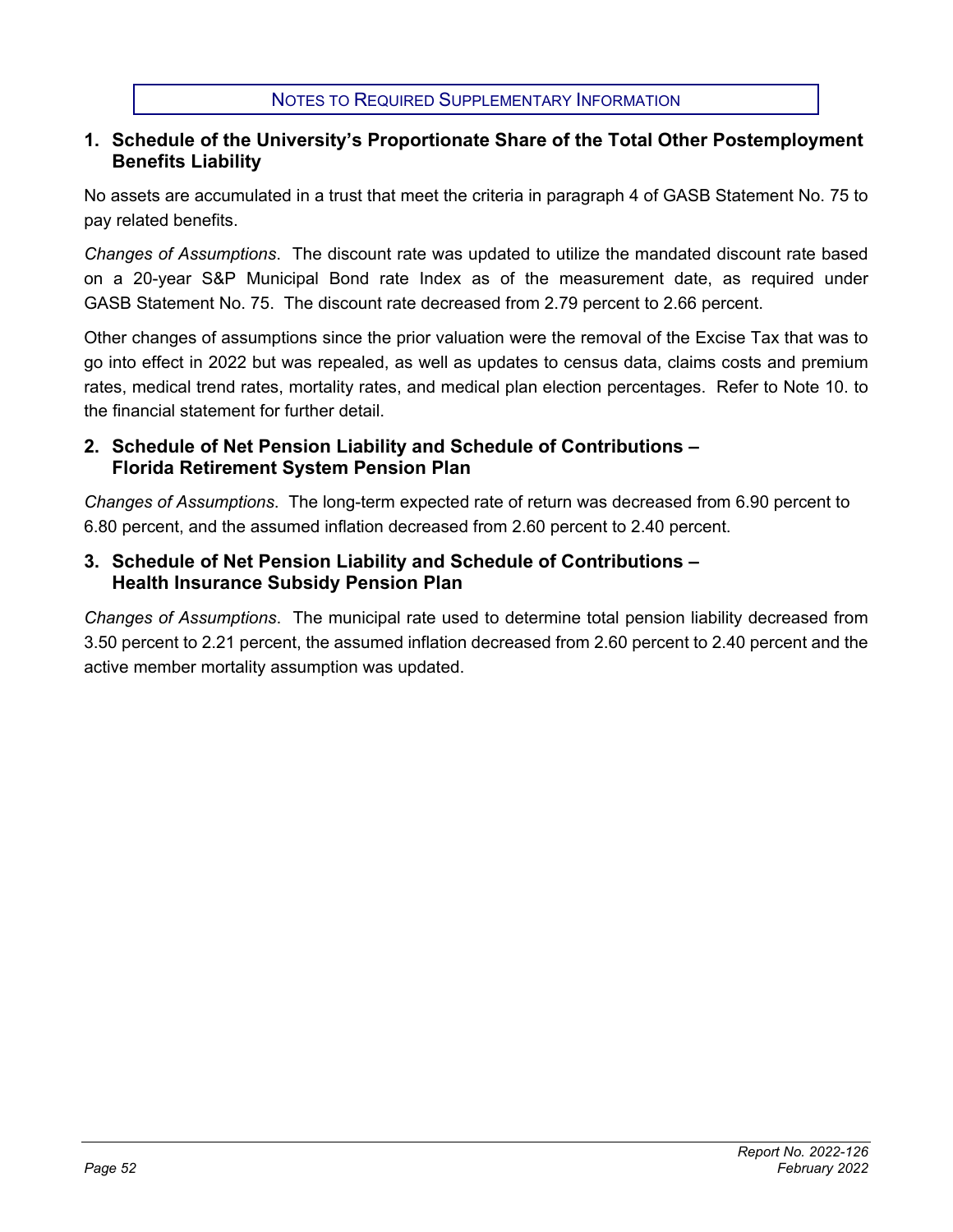<span id="page-56-0"></span>

Sherrill F. Norman, CPA Auditor General

# **AUDITOR GENERAL STATE OF FLORIDA**

Claude Denson Pepper Building, Suite G74 111 West Madison Street Tallahassee, Florida 32399-1450



Phone: (850) 412-2722 Fax: (850) 488-6975

The President of the Senate, the Speaker of the House of Representatives, and the Legislative Auditing Committee

## **INDEPENDENT AUDITOR'S REPORT ON INTERNAL CONTROL OVER FINANCIAL REPORTING AND ON COMPLIANCE AND OTHER MATTERS BASED ON AN AUDIT OF FINANCIAL STATEMENTS PERFORMED IN ACCORDANCE WITH** *GOVERNMENT AUDITING STANDARDS*

We have audited, in accordance with the auditing standards generally accepted in the United States of America and the standards applicable to financial audits contained in *Government Auditing Standards* issued by the Comptroller General of the United States, the financial statements of the New College of Florida, a component unit of the State of Florida, and its discretely presented component unit as of and for the fiscal year ended June 30, 2021, and the related notes to the financial statements, which collectively comprise the University's basic financial statements, and have issued our report thereon dated February 18, 2022, included under the heading **INDEPENDENT AUDITOR'S REPORT**. Our report includes a reference to other auditors who audited the financial statements of the blended and discretely presented component units, as described in our report on the University's financial statements. This report does not include the results of the other auditors' testing of internal control over financial reporting or compliance and other matters that are reported on separately by those auditors.

## **Internal Control Over Financial Reporting**

In planning and performing our audit of the financial statements, we considered the University's internal control over financial reporting (internal control) as a basis for designing audit procedures that are appropriate in the circumstances for the purpose of expressing our opinions on the financial statements, but not for the purpose of expressing an opinion on the effectiveness of the University's internal control. Accordingly, we do not express an opinion on the effectiveness of the University's internal control.

A *deficiency in internal control* exists when the design or operation of a control does not allow management or employees, in the normal course of performing their assigned functions, to prevent, or detect and correct, misstatements on a timely basis. A *material weakness* is a deficiency, or a combination of deficiencies, in internal control such that there is a reasonable possibility that a material misstatement of the University's financial statements will not be prevented, or detected and corrected on a timely basis. A *significant deficiency* is a deficiency, or a combination of deficiencies, in internal control